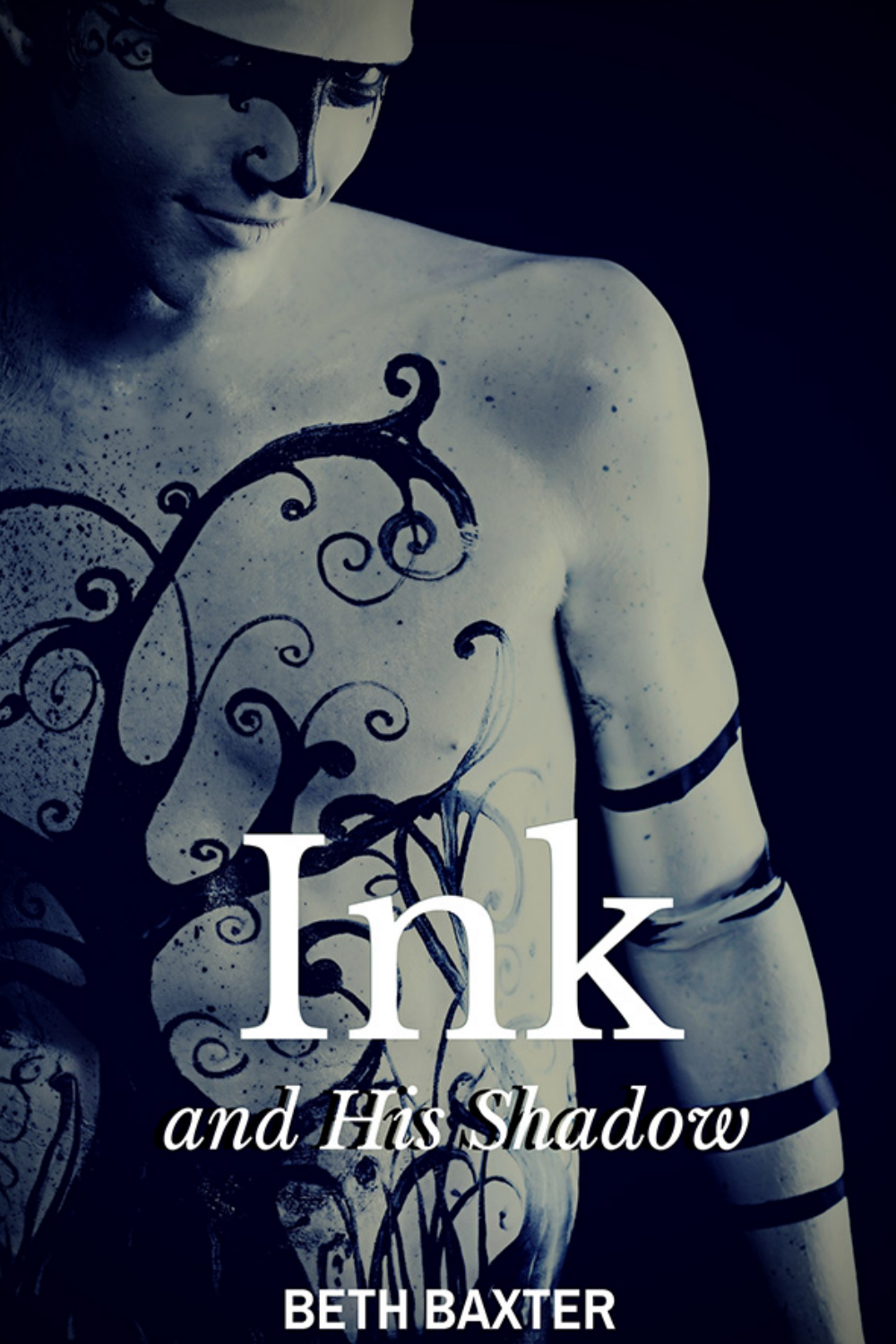#### **Table of Contents**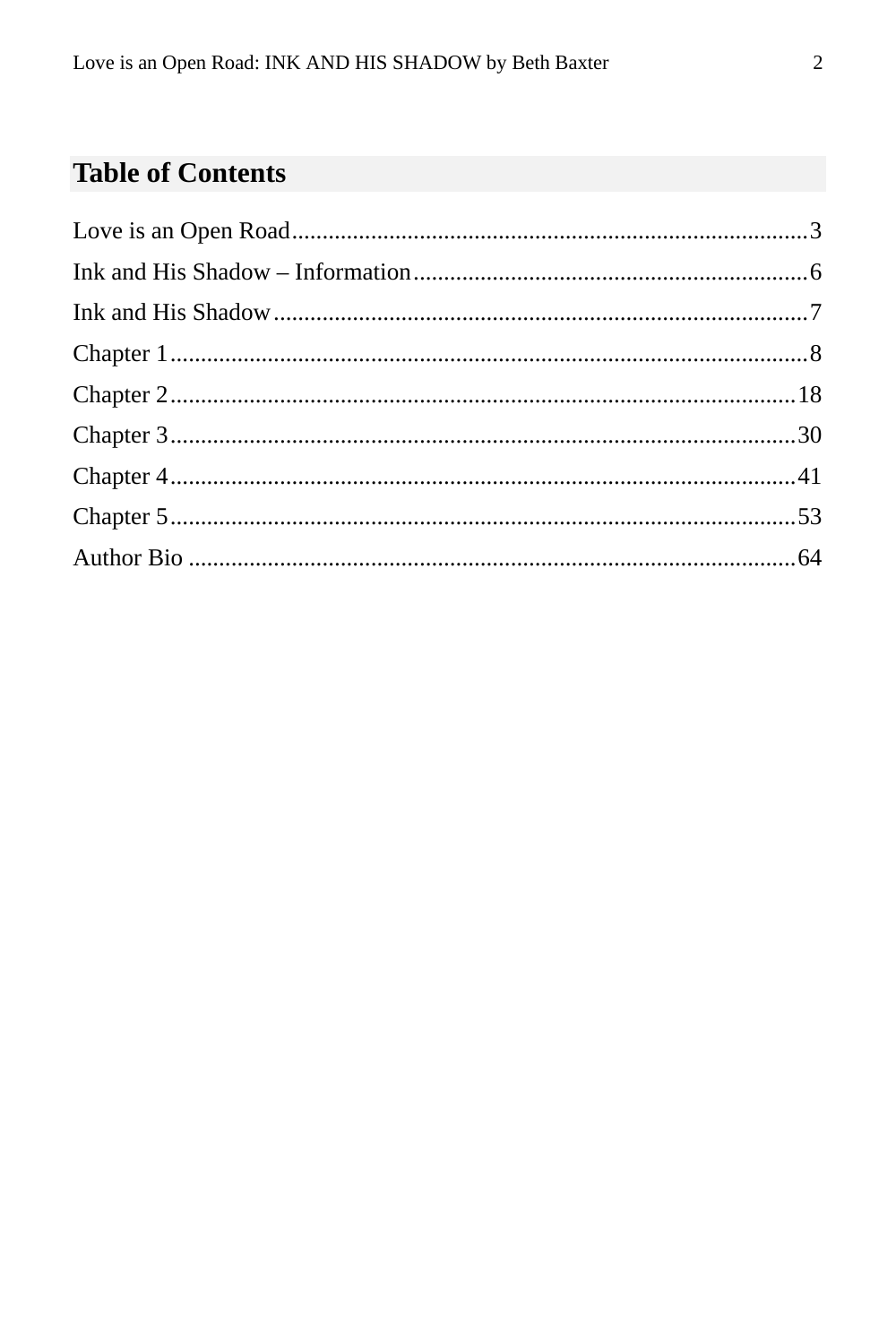# <span id="page-2-0"></span>**Love is an Open Road**

*An M/M Romance series*

## **INK AND HIS SHADOW**

### **By Beth Baxter**

#### **Introduction**

The story you are about to read celebrates love, sex and romance between men. It is a product of the *Love is an Open Road* promotion sponsored by the *Goodreads M/M Romance Group* and is published as a gift to you.

#### **What Is Love is an Open Road?**

The *Goodreads M/M Romance Group* invited members to choose a photo and pen a letter asking for a short M/M romance story inspired by the image; authors from the group were encouraged to select a letter and write an original tale. The result was an outpouring of creativity that shone a spotlight on the special bond between M/M romance writers and the people who love what these authors do.

A written description of the image that inspired this story is provided along with the original request letter. If you'd like to view the photo, please feel free to join the [Goodreads M/M Romance Group](http://www.goodreads.com/group/show/20149-m-m-romance) and visit the discussion section: *Love is an Open Road*.

No matter if you are a long-time devotee to M/M Romance, just new to the genre or fall somewhere in between, you are in for a delicious treat.

#### **Words of Caution**

This story may contain sexually explicit content and is **intended for adult readers.** It may contain content that is disagreeable or distressing to some readers. The *M/M Romance Group* strongly recommends that each reader review the General Information section before each story for story tags as well as for content warnings.

Each year, a dedicated group of Volunteers from the M/M Romance Group work hard behind the scenes to bring these stories to you. Our Editors, Formatters, Proofreaders, and those working on Quality Assurance, spend many long hours over a course of several months so that each Event is a success. As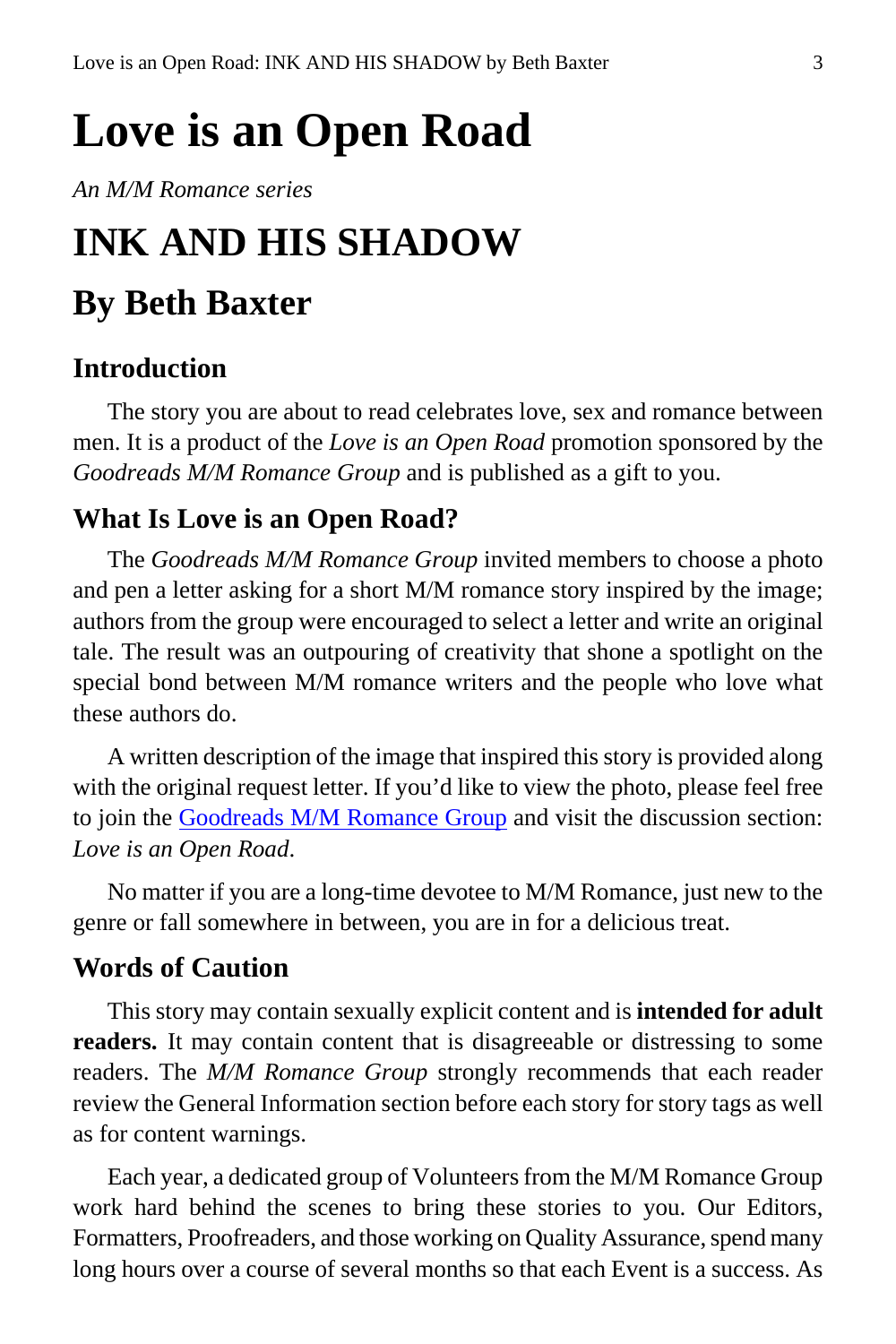each and every author also gives freely of their time and talent, it was decided that all edits suggested may be accepted or rejected by the author at any given time. For this reason, some stories will appear to be more tightly edited than others, depending on the choice of the author.

This story is a work of fiction. Names, characters, places and incidents are the products of the author's imagination or are used fictitiously. Any resemblance to actual events, locales, or persons, living or dead, is entirely coincidental.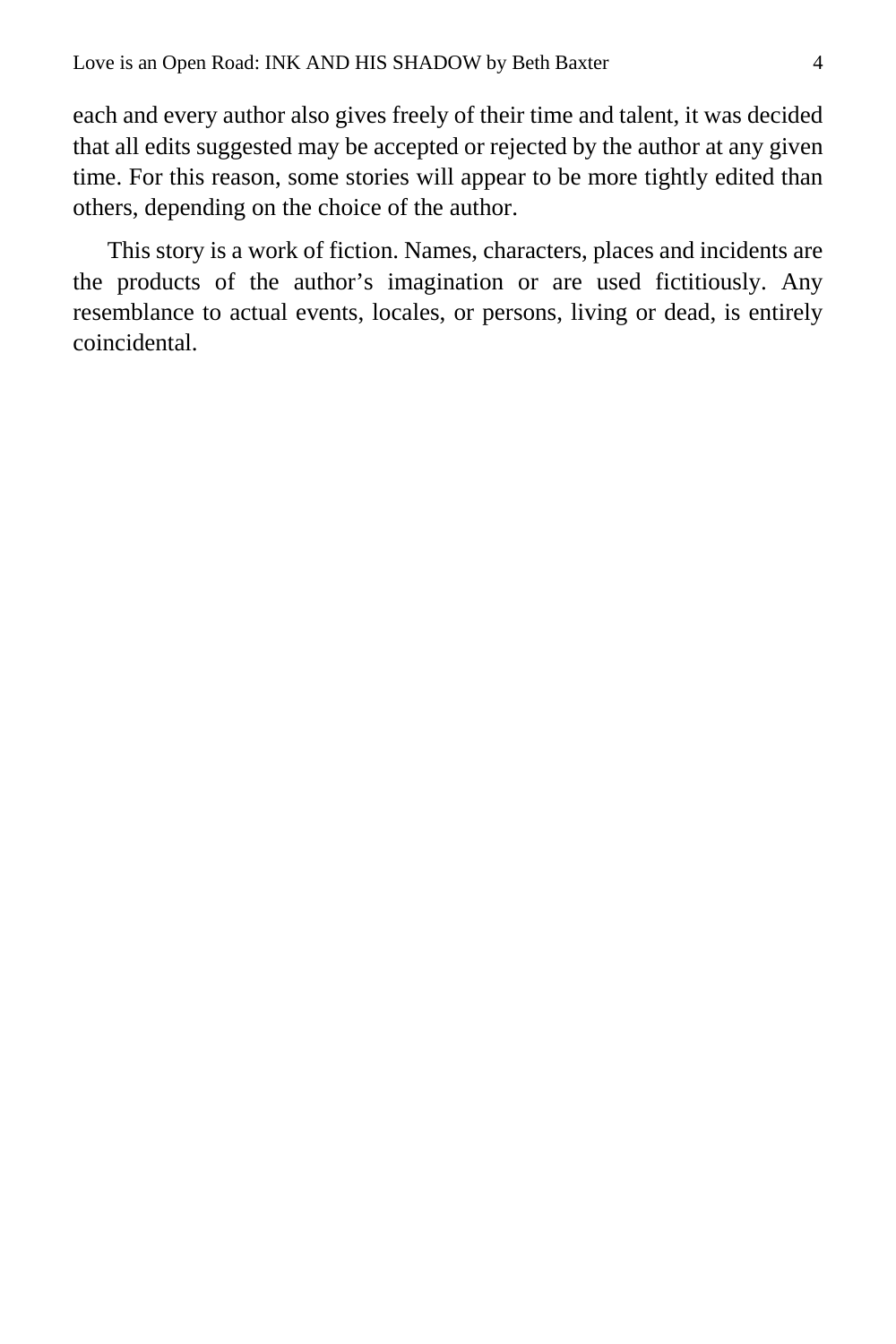All rights reserved worldwide.

This eBook may be distributed freely in its entirety courtesy of the Goodreads M/M Romance Group. This eBook may not be sold, manipulated or reproduced in any format without the express written permission of the author.

Ink and His Shadow, Copyright © 2015 Beth Baxter

Cover Art by Beth Baxter

This ebook is published by the *M/M Romance Group* and is not directly endorsed by or affiliated with Goodreads Inc.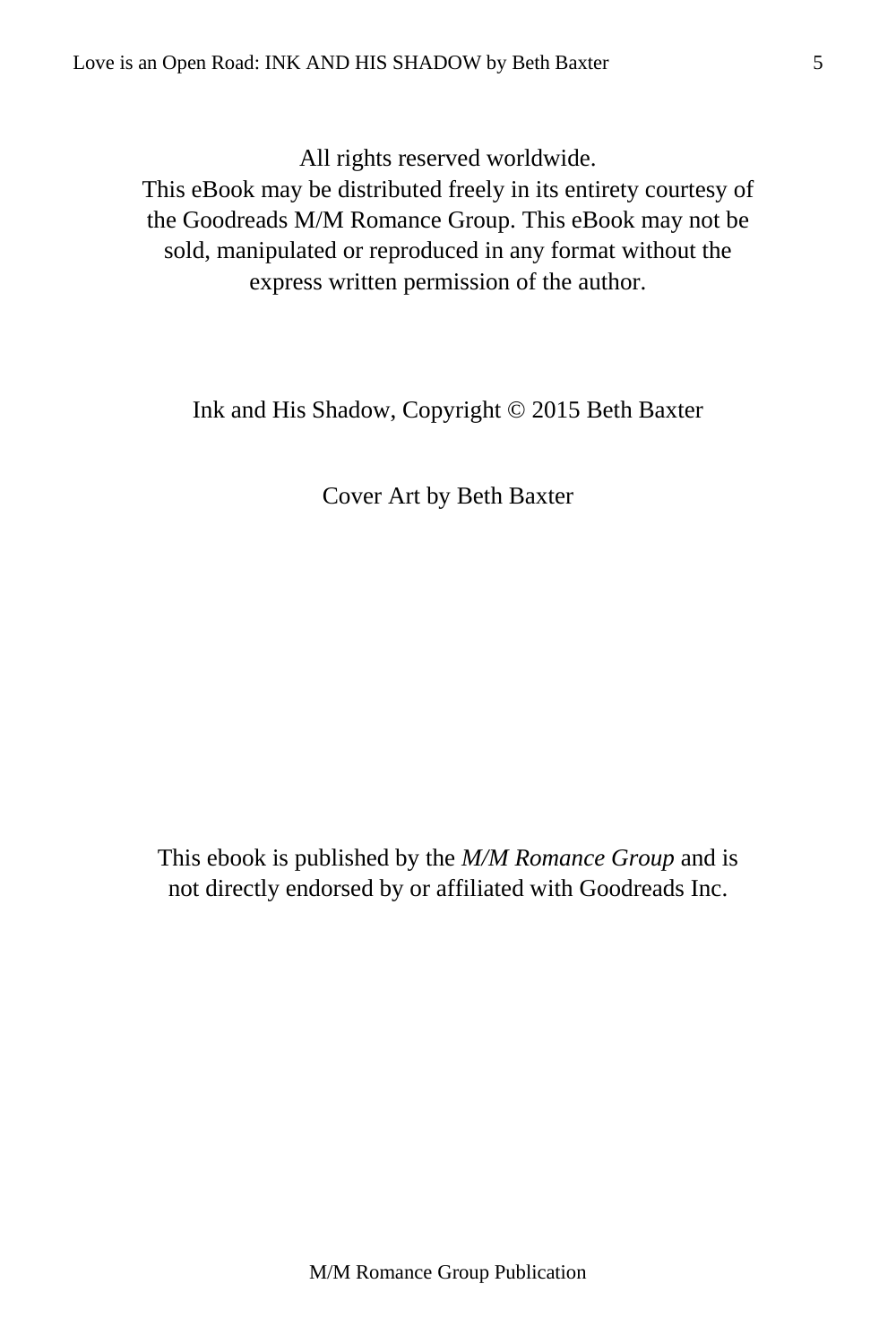# <span id="page-5-0"></span>**INK AND HIS SHADOW**

## **By Beth Baxter**

#### **Photo Description**

Two black and white photographs of men. The man on the left has dark hair, cut above the chin, and wears black. The man in the picture on the right has short dark hair, scars and tattoos.

#### **Story Letter**

#### *Dear Author,*

*See the guy on the left? He felt people close to him always ended up dead. Some said he's cursed, that he brought plague to whomever was near him. He just wanted to live alone quietly and not jeopardize anyone. But there's this group of people wanting to bring him in. They said they're trying to keep him safe, even as they eyed him suspiciously. But he felt that they're the ones who meant him harm. And that force, whoever—whatever—it was, was killing those people. He was the one that just wanted to protect him, to watch over him from the shadows…*

*That guy on the right, with scars on his body was a perpetual dark shadow. He could be someone back from the grave, from the future or another time. But he had reasons—and means—to keep his guy safe.*

I just wants some HEA for them. No BDSM please.

*Sincerely,*

*Didi*

#### **Story Info**

**Genre:** paranormal

**Tags:** twinks, ghost, psychic ability, reunited, soulmates/fated, public sex, artist, curse, tattoos, on-the-run

**Content Warnings**: graphic violence

**Word Count:** 19,565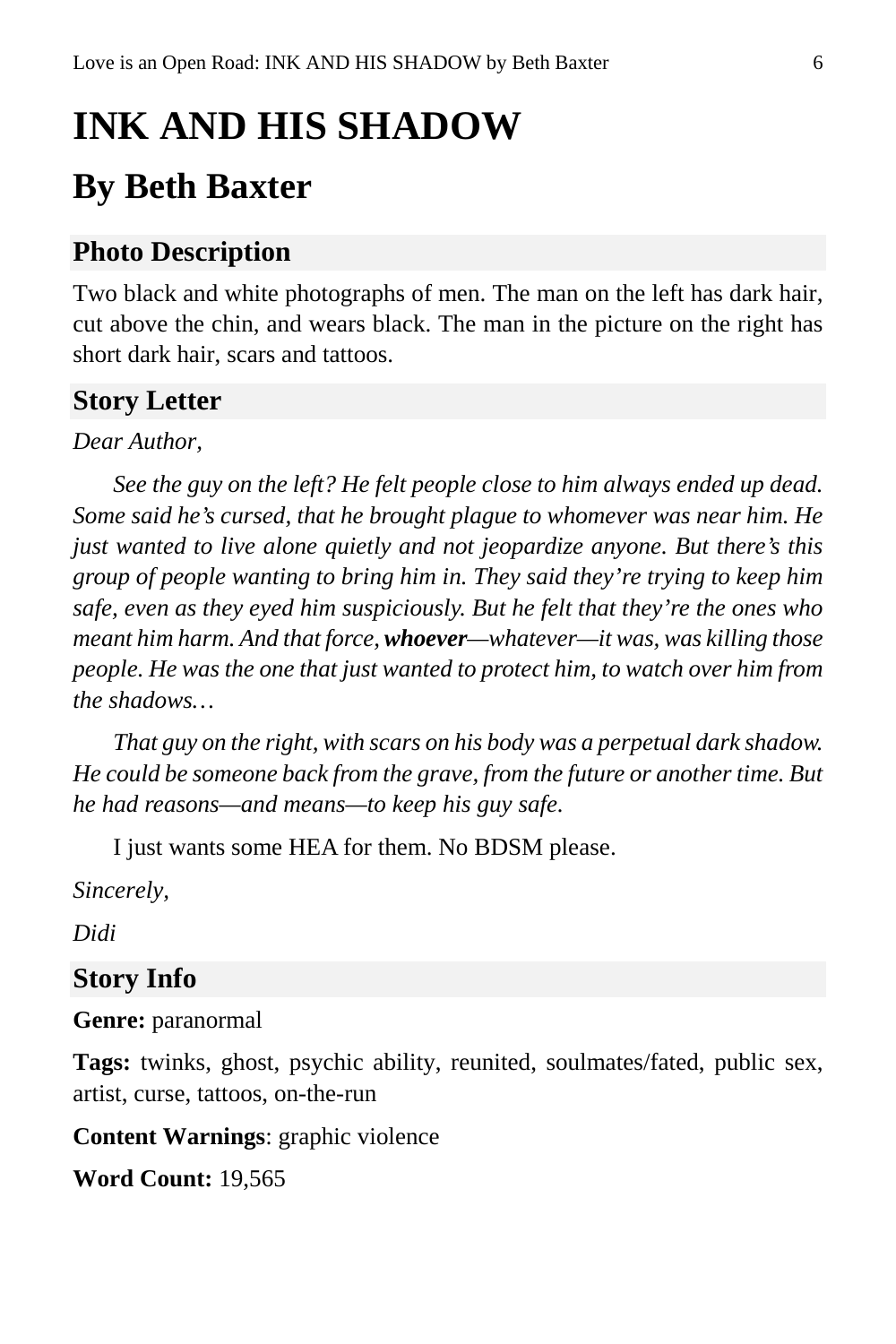## <span id="page-6-0"></span>**INK AND HIS SHADOW By Beth Baxter**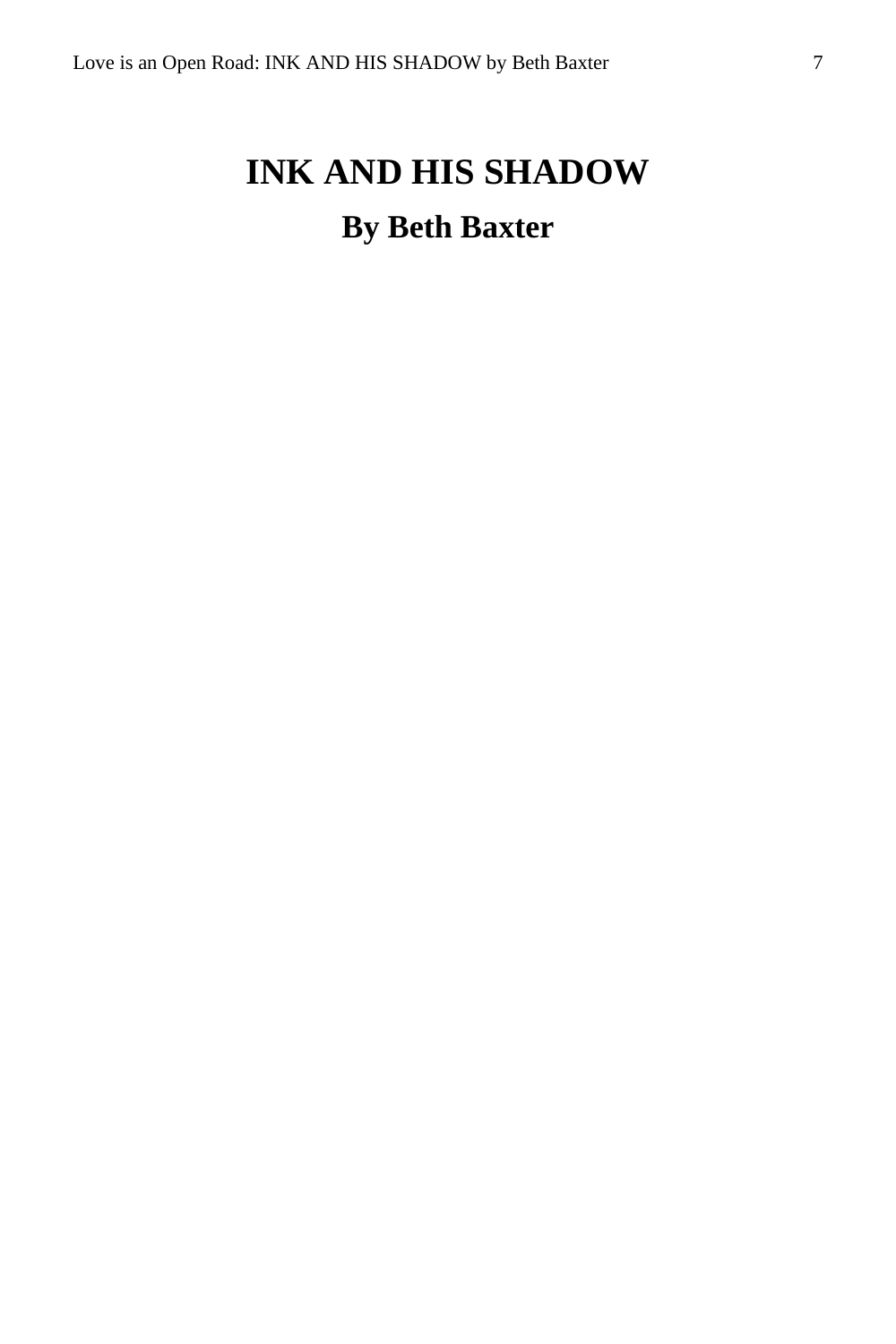#### **Chapter 1**

#### *Defenestration*

<span id="page-7-0"></span>The first time had been after some wicked, booming fancy dress party. Ink had been eighteen, naïve and drunk. He'd strutted home through a very bad side of town until said strut crossed the path of an antsy guy with yellow shoes, a sharp knife and shadows under his eyes. Mosquitos sucked blood from his skinny tan arms.

He staggered the stagger of being off your face on adrenaline and less legal things. His face twisted—oh shit—and Antsy was twitching, panicking, lashing out with that knife flashing, and Ink felt stupid and *hurt*.

#### *Blood.*

Ink clasped his side. Damp, warm. Felt like falling. Fell. The drizzle clouding the air was thick against his mouth, inside his lungs.

#### *Blood!*

When you're a somewhat sheltered kid, drunk and fresh from a silly party full of silly people, bleeding is a bloody shock. Ink stared at the twitchy junkie, and the particles of air that hovered between his black-and-white eyes. Crap, he looked so lost. Ink wanted to tell him it would be okay, but his mouth was full of gritted teeth. Antsy stepped forward, knife raised as Ink bled into the concrete. It was okay, though. Ink would sort this out when he found his voice—the junkie was screwy but probably not evil, plus he was sort of cute and—

A dark figure stepped out of the night. Sharkishly silent, it slipped behind the junkie and stopped, close enough to sniff his hair. It drew back a fist and punched Antsy once, right in the back of the head. The action was slow, lazy, almost experimental, but Antsy croaked anyway and stumbled away, landing flat on his arse and clutching his knife to his skinny chest, the way to solve all his problems.

A sick, shuddering gasp gripped his body, then he croaked again, feet twisting in his battered, yellow shoes, veins bulging in his neck. A slow drop of dark red poked from his left nostril, crawling down his face like a fat leech, wriggling into his mouth through the gaps in his teeth.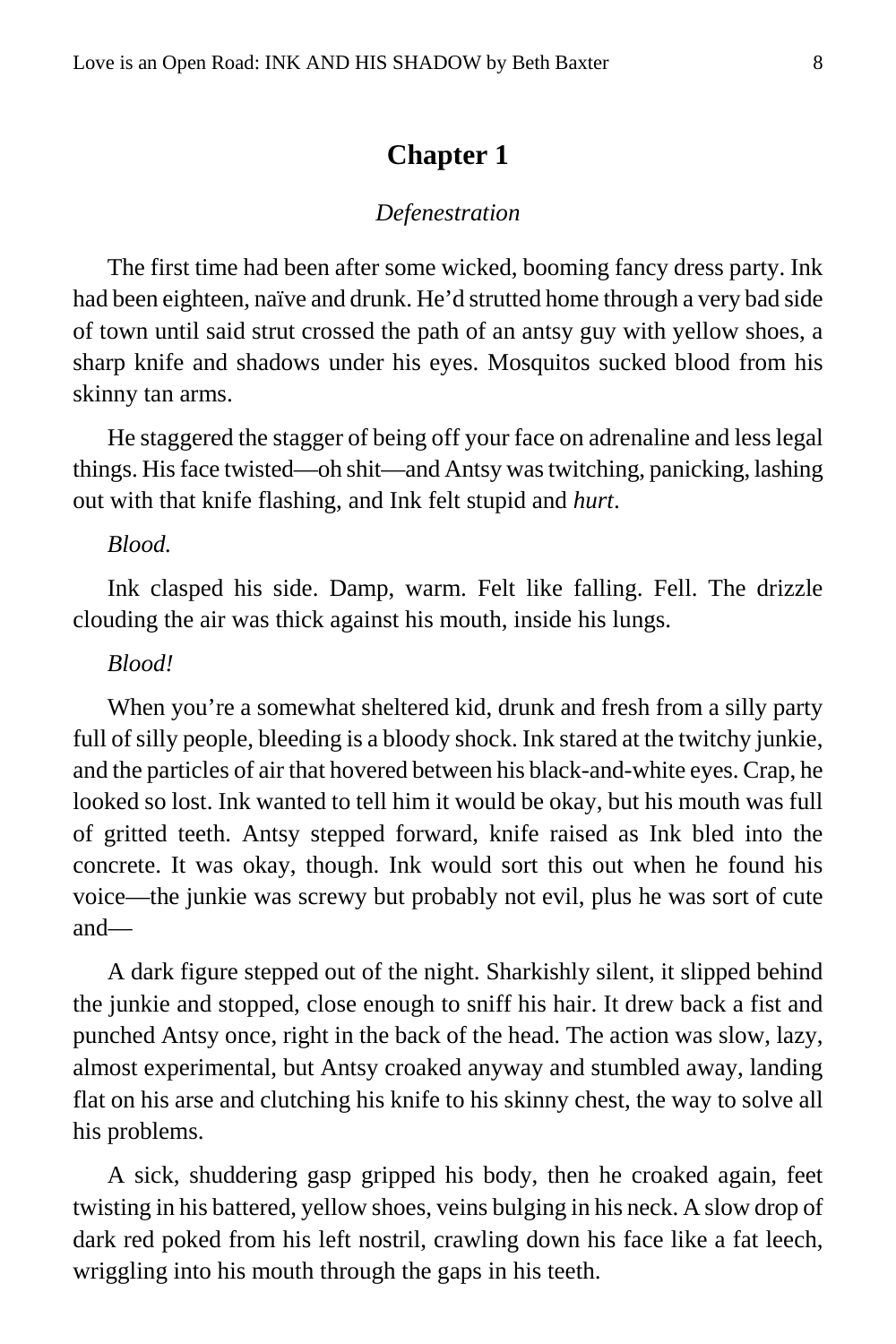Junkie's shoulders hit damp concrete, and the eyes of that frightened face turned towards Ink, filled with horrible pleading as blood vessels burst like red roses, as yellow shoes pummelled the ground. A big goofy smile spread across his face at the last moment. Ink watched him die.

The dark figure stepped forward but didn't make sense. He was too tall, too thin, perfectly defined in the darkness, but somehow a part of it, so Ink was sure his frightened brain was painting pictures.

"What did you do?" He hurt everywhere.

The Shadow Man didn't speak; he just nodded. And choking on pain and what-the-fuckery, Ink's politeness kicked in, and he instinctively nodded back.

That had been the first time. Now, Ink was on his way to reaching thirteen.

It was most depressing.

Like, "Hi everyone. My name is Isaac Summer. My friends call me Ink, or they would if I didn't lock myself up in my house to stop a ghost from murdering potential friends and enemies and anyone who gives me the stink eye or whatever."

Most, *most* depressing.

So Ink got pissed and painted, and got paid for said paintings to get pissed. It numbed the pain nicely, but today Ink was trying out a new vice—a vice called Charlie Flower who was awesome. Six feet of cute, happy-go-lucky charm, slight stalker creepiness (*'I know where you live'*, *'oh gosh, how sweet!'*) and fantastic cybersex. Mainly, it was the cybersex Ink enjoyed; being a twenty-three-year-old shut-in had many downsides. His poor dick had gone and got itself a nun's habit, it was so fucking neglected.

Hours would pass as he spoke to Awesome Charlie, like *blah-blah-blah* while the sky grew dark, then light, then dark again. He'd notice hunger when his fingers shook, notice thirst when his head ached.

Only. Only… when you have three weeks of cybersex with one guy, you start to fall for him. And you start to wish that you weren't stuck inside your own house alone forever. You type an invite to a guy to come visit you for actual sex. You press enter. You regret everything.

Shadow fingers curled around Ink's feet, licking cold and tingly-like. He leant forward in his seat, face bluish in the glow of his humming computer screen—the only light in the room, besides the pale-grey moonlight filtering in through the window. Miserably, he ruined his eyesight.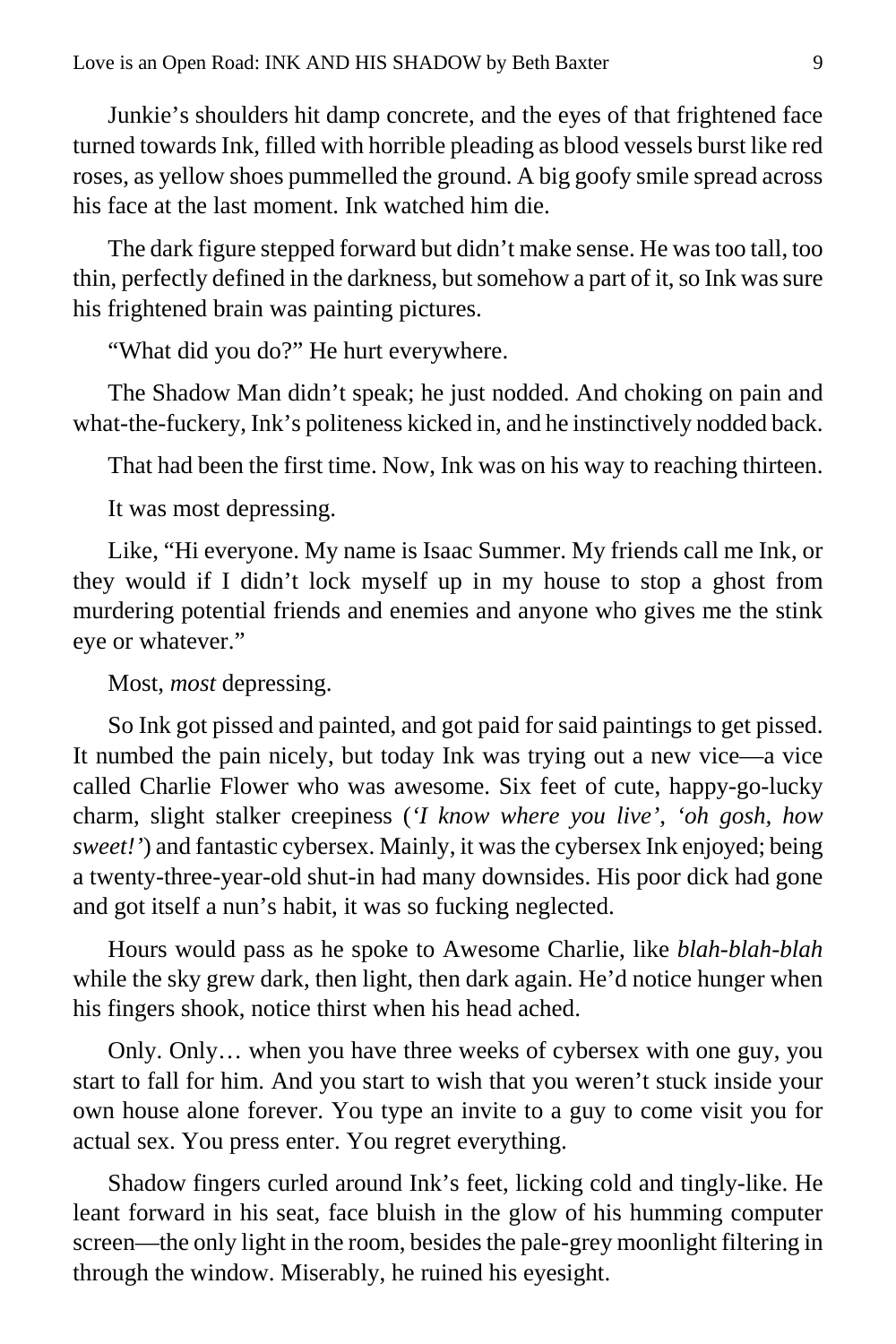*Don't come! I didn't mean it! Honest! CharlieFlow is offline.*

*I have a tiny penis!* he attempted dreadfully. *I have STDs. I… I smell bad. CharlieFlow is still offline, you desperate bastard.*

Shadows rolled up towards Ink's knees, tightening around his calves. He was standing in the ocean in February, dark and cold. Ink pulled up his feet and rubbed his temples. Quit panicking and plan. See, Charlie wouldn't necessarily get hurt. The Shadow Man had two rules. Sort of. Ink had figured them out over years of eating ice cream and watching bad movies, brooding over being the guy the murderous ghost chose to haunt.

One: the ghost only killed people within Ink's reach. Guy in a different room? Probably safe. So lock Charlie in the toilet and speak dirty to him and pretend it's a weird kink.

Two: all of the victims Ink had bothered to check were armed. No, Charlie, kindly leave your machete in the garden, you awesome, psycho bastard.

*CharlieFlow is very much offline, now go fuck yourself and cry.*

The shadows retreated to their usual position on his powder-blue sofa, a black puddle of shame amongst meticulously puffed cushions.

"Yeah, well you should feel bad."

He wouldn't let Charlie in. That… that was an answer.

The answer.

Good.

His dick didn't—*wouldn't*—like it. But it was the answer.

"Why do you have to make things so difficult?" he fired at the ghost, stalking across the room to his easel and painting wildly in black.

In response, the shadows twisted, elongated, and bloated, slowly reforming as a black-smoke person who shrugged.

Ink's skin prickled and his fingers tugged at the leather cuff strapped to his wrist; it jangled with a chain attached to a slot in the wall by the window. One time, Ink had snoozed off in front of an animal documentary and discovered the wrong way that sleepwalking with a murderous ghost by your side is awkward.

"Why couldn't I be haunted by Patrick Swayze?" he said through clenched teeth.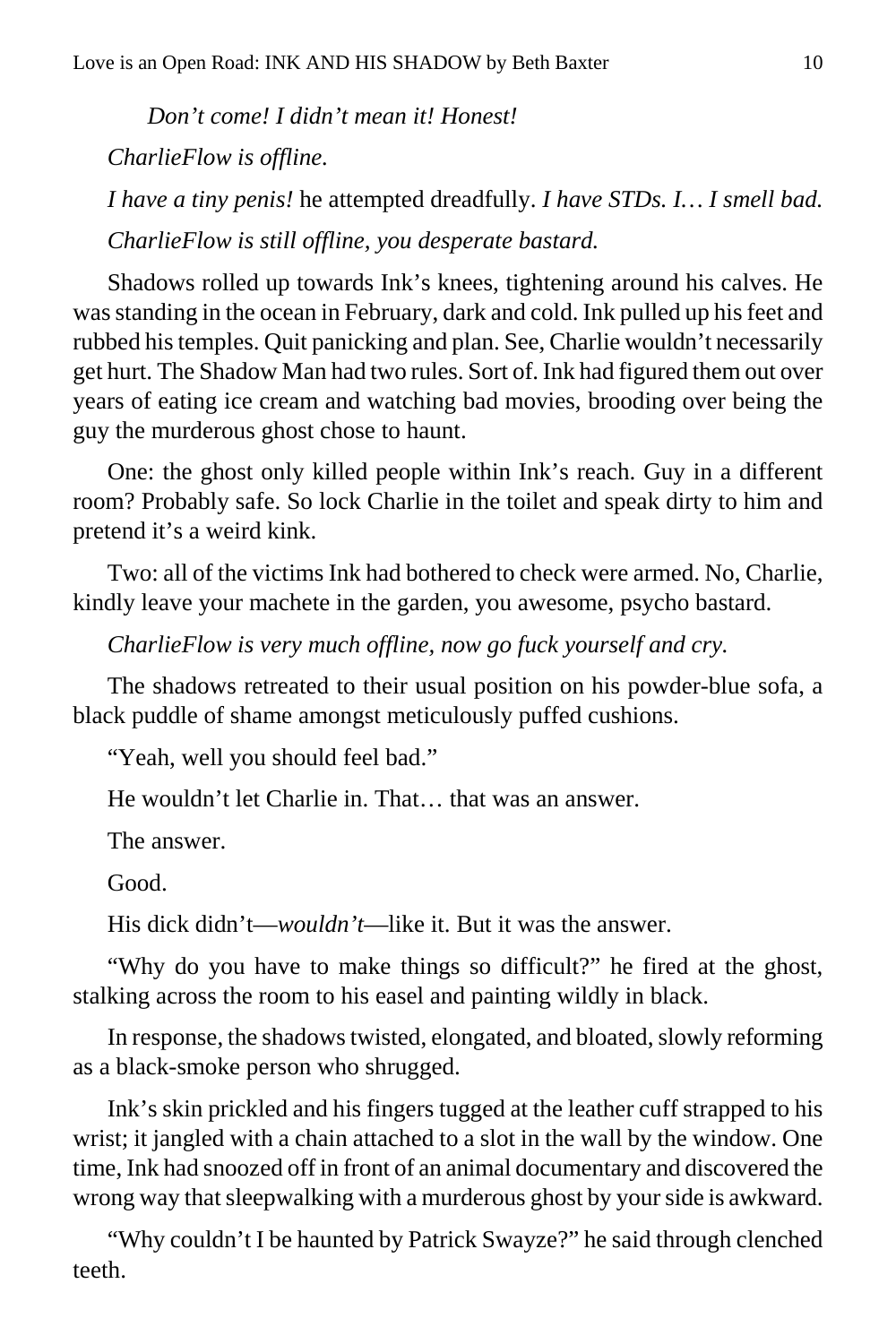The Shadow Man slowly raised a smokish hand, waved it from side to side, wispy fingers parted. There was a long electric rumble, darkness shivering.

"Ugh. *Hello*." What an idiot.

"Isaac…" The voice was a deep, cold whisper that made Ink shiver, like a brainful of puddle water.

"Chatty today."

"Isaac!"

The Shadow Man splattered, lost form, regained it. Talking took a lot of energy; most things did for him. Every Saturday, he'd insist on channelhopping until he found a pathetic rom-com, would sit and watch next to Ink as a black puddle. He couldn't assume his human shape while he was hogging the TV. Killing, though… the Shadow Man killed with no effort at all.

"Isaac, please…"

The doorbell rang.

"Fuck you," Ink said breathily, dropping his paintbrush and tightening his sleepwalker cuff. He strode towards the front door, gut bursting with a kaleidoscope of nervous butterflies. He jabbed the Shadow Man with an elbow as he passed. Said elbow went right through the guy, but that was hardly the point, was it? He was being strong, confident, in con-bloody-trol.

Ink chained the front door and opened it an inch. "Please go away, Charlie. I don't want you here; I have herpes and I think I might be dying of it." He coughed pathetically. "You better just go, but don't hate me, okay?"

Strong and confident as a rock made of butter. In a microwave. Underneath the wheel of a steamroller.

"Wrong person, bud," came a low, masculine drawl.

Ink pushed the door open an inch wider, as wide as he could make it with the chain still on.

A smile. A beautiful smile radiating right in his face. Behind the smile lived a blonde guy, lackadaisical, all in red and standing crookedly with a cardboard box on one hip.

"Got your pizza, bud." Green eyes looked over a pair of glasses. A tongue rolled around that lazy smile.

"Oh." Ink paused. "I didn't order pizza, though. Thank you, go away."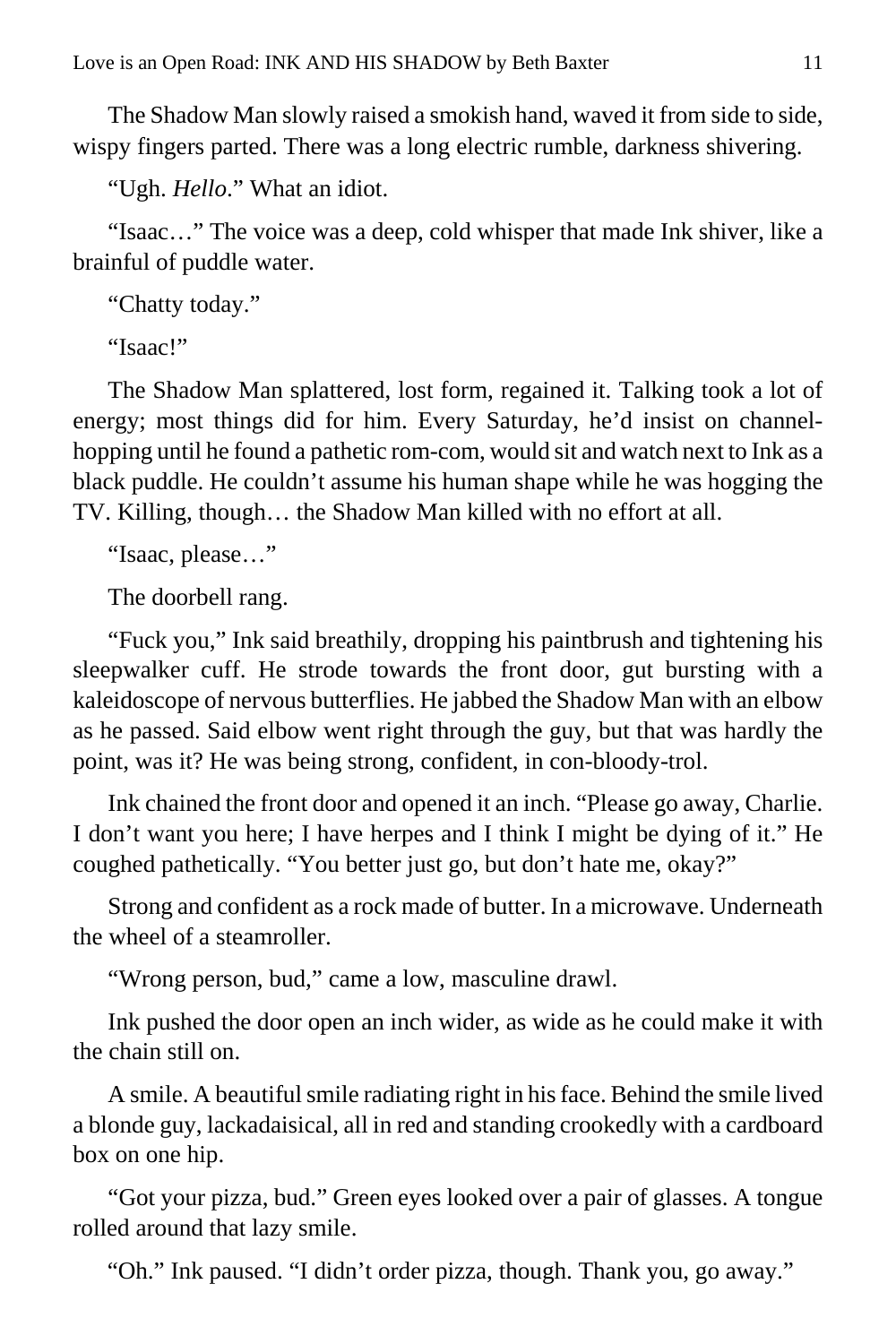"Isaac Summer?"

"Yes, but my friends call me Ink, or they would if… well. Call me Ink." He gestured at his fingers, black with the stuff. "I paint with it, see? I love painting, and my paintings are beautiful. I earn a lot of money for them. Do you know my work's in the Greenblatt Gallery? You might say I'm well hung."

It had been a long, long time since Ink had spoken to anyone alive, with his voice and such.

The pizza guy stared openly, then adjusted his glasses. "Yeah… Well, I got a pepperoni pizza here for Isaac Summer. Already paid for, so take it, bud."

"What's your name?" Now that the words had started, Ink couldn't stop them. Before the ghost thing had started, he'd been friendly and liked and not all that weird. He still loved people, still loved being liked by people, he was just supremely out of practice. "You look like a Harry," he spluttered. "I did Harry Potter once. Painted him, I mean. Not like I *did* him, I mean, he's a fictional character, so what the fuck. You like art?"

The blonde guy kept staring. His glasses were like Harry Potter's, and Ink was seconds away from asking him if he was magical.

Then, Pizza Guy blinked. "Sure, I'll come see your art."

"No, you won't come in, I'll bring it out. Wait—wait there." Ink held up a finger and hurried off to collect his newest piece, Skull Shakespeare—the Bard with cockroaches in his eyes. Ink was working on his Iconic Englishmen-and-Women collection. He cracked the window open a tad to let out the smell of languishing man and retrieved the canvas, casting a quick, hateful look at the Shadow Man. The ghost was lounging, docile as a pussycat.

"I'm not going to stroke you, though," Ink said, shaking his head.

The Shadow Man reached out, then fell into a puddle of darkness. "Isaac, please…"

Ink charged past, scowling.

Pizza Guy was still on the porch, blowing bubble gum through pink lips, the pizza box by his feet. He nodded at Ink and helped slide the canvas through the gap of the door, regarding the painting with his hand on his mouth.

"No colour," said Pizza Guy. "Dude, there should be colour."

"I like black."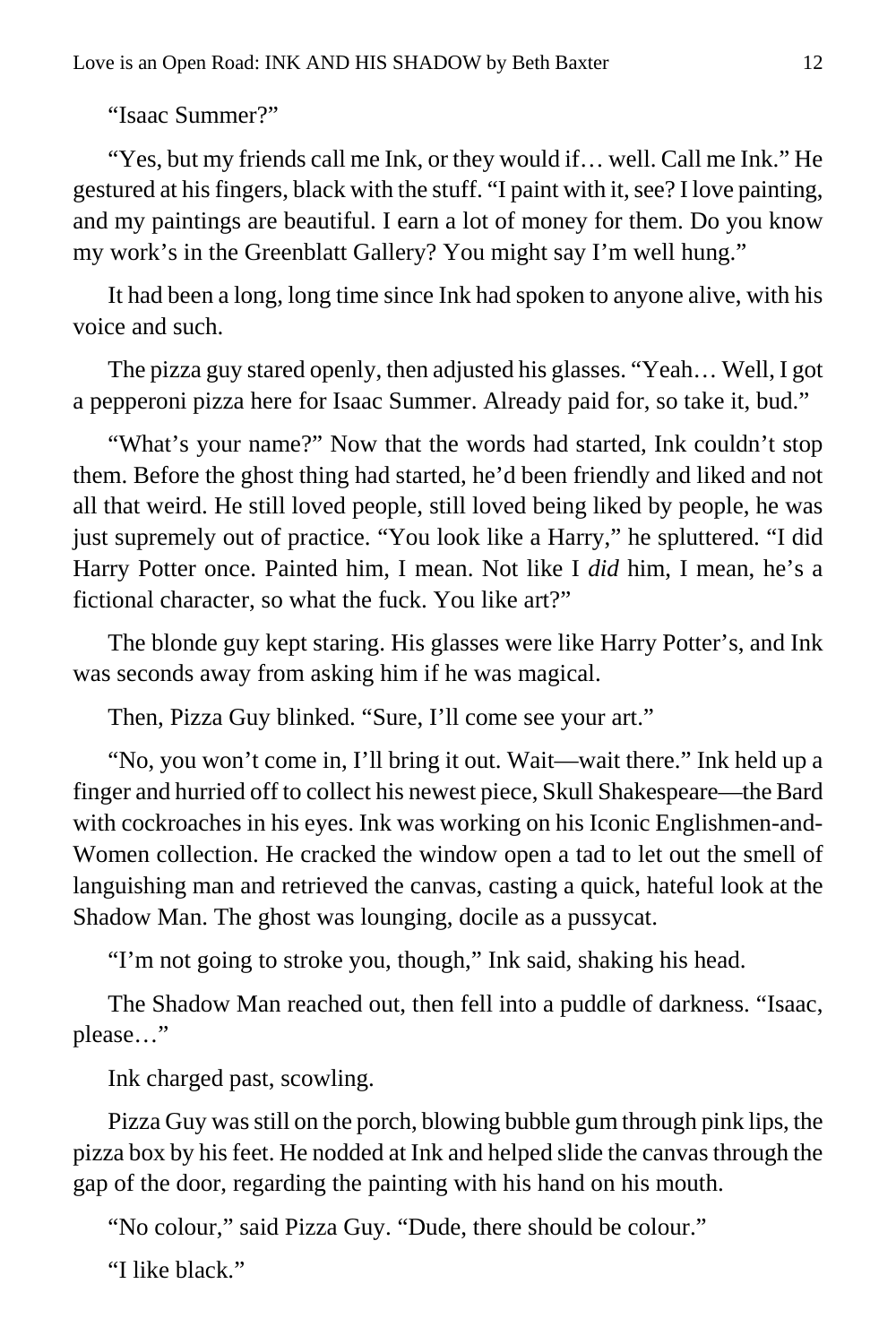"No kidding."

Ink looked down at his black clothes and trousers. His black hands. The look wasn't really deliberate, he just lived in gloomy darkness, so there was no need to make an effort. Given the ink he used tended to go everywhere, he chose whatever would get stained least.

Pizza Guy's biceps bulged as he folded his arms. "You don't get out much, do you, Isaac?"

Ink shook his head. "Hell no."

Pizza Guy's eyes fell onto Ink's sleepwalker cuff. Ink pretended he hadn't noticed. Sleepwalker cuffs were completely ordinary things and not at all slavey.

"Hey, is everything… okay in there?"

Shit.

Ink laughed. "Oh this? This thing? I sleepwalk, so… I don't want to accidentally nap off and end up somewhere odd. Better safe than sorry, you  $k$ now?"

"Oh." Pizza Guy nodded slowly, eyebrows raised. "Would you like me to come in? With your pizza?"

Double shit.

"No!" Ink said quickly. Too quickly. Had to give an extra wide, superhappy smile to make up for it. "No, don't... Everything's fine. I'm fine."

Pizza Guy nodded. "Bud, I get it. I understand."

Triple shit with sprinkles. All that emphasis. Ink saw it unfurling like snakes from a bucket. Pizza Guy would go to the police for help, Pizza Guy would insist they come to check the place out, just to be kind. And the Shadow Man, in his lovely, charming way, might well kill them all.

Well, it was probably better to risk killing one guy than several.

"Wait." Ink slid the chain free of the door, took a deep breath and opened it wide. He felt like he was flicking a baby bird out of its nest: either it would fly now or there would be brains on his carpet by midnight. "Please come in."

Pizza Guy nodded, leaving Ink's portrait outside and taking the pizza box under his muscled arm. He was tall and slim, but powerfully built, holding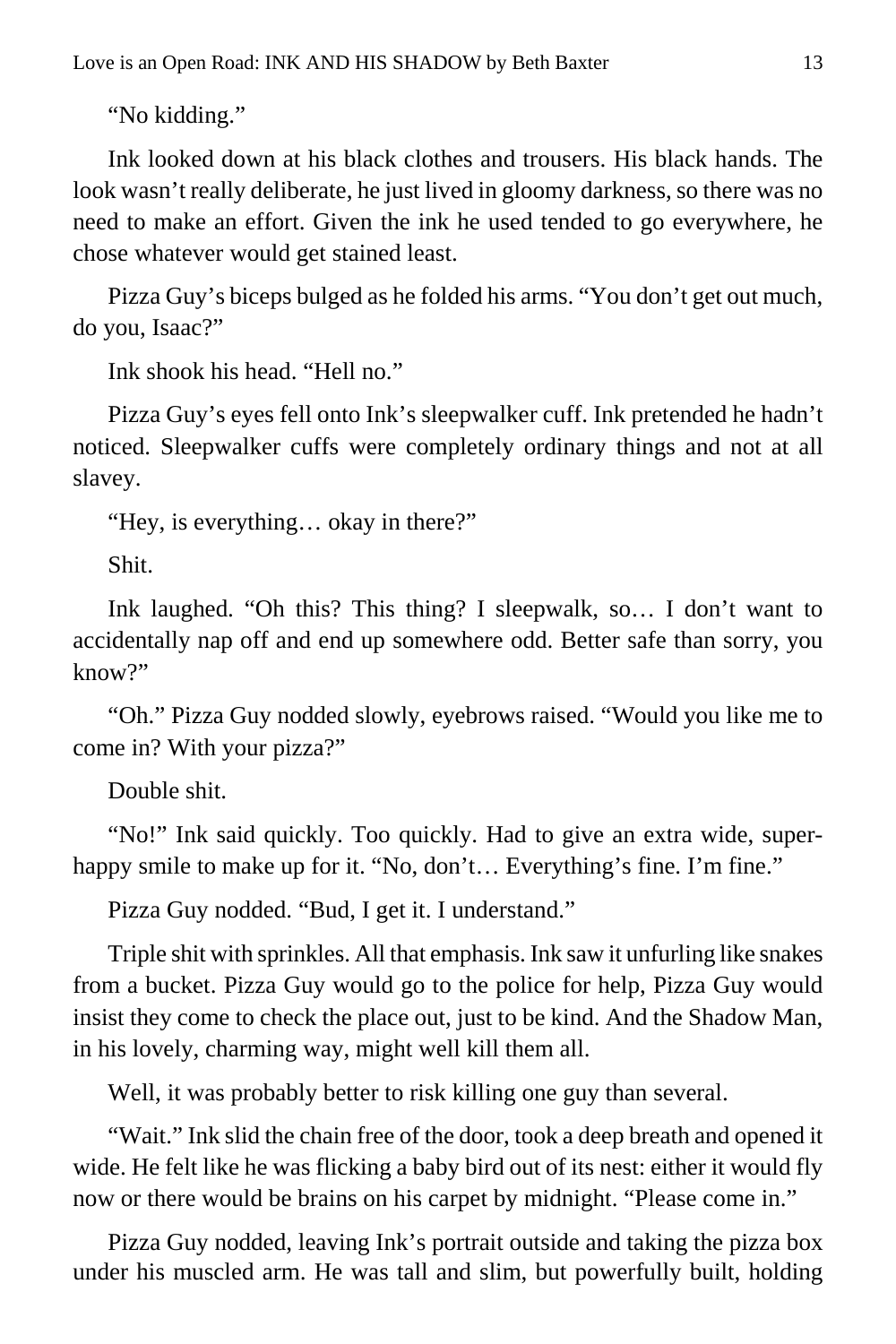himself in a way that reeked confidence. Every movement was accidentally-onpurpose perfect, and Ink thought how much he'd like to paint that. Ink smiled nervously as he peered about. The place was part clean, co-ordinated design and part artist's hovel. Brushes and paper and ink overflowed the drawers of stylish dressers.

He scanned the place for the Shadow Man, eyes flicking from side to side.

"Dark in here," Pizza Guy said, peering around the lounge.

"It's nighttime."

"Still. Do you ever paint it?"

"What?"

"The darkness."

The Shadow Man appeared instantly in his spot on the sofa, legs crossed, arms folded. Ink jumped, covered it by coughing. Pizza Guy looked at him, confused. He couldn't see anything, of course. No one else ever could.

"Painting darkness would be sort of boring, don't you think?" Ink said, smiling though his voice wavered. His eyes fixed on the Shadow Man.

*Please, please don't.*

The Shadow Man didn't move.

"Do you paint him?" Pizza Guy asked, looking at Ink with his blue eyes flat. "Do you have pictures?"

Ink froze. "Sorry?"

Pizza Guy tossed off his red jacket, revealing a holster and gun. Ink backed away into the kitchen. His butt hit the kitchen sink.

"Pictures of your killer ghost man," Pizza Guy said, taking out his gun and aiming it at Ink. He took a step closer. "Do you have pictures of your ghost,  $I<sub>899</sub>$ <sup>?</sup>

Ink grabbed his wrist, heart racing. "Please leave," he whispered.

The Shadow Man rose, arms swinging by his hips.

"I don't wanna hurt you, kid," Pizza Guy said.

"I don't wanna hurt you!"

"I only. Want. To help." He jerked his head at Ink's cuff. "Now, you gonna take that thing off and come with me?"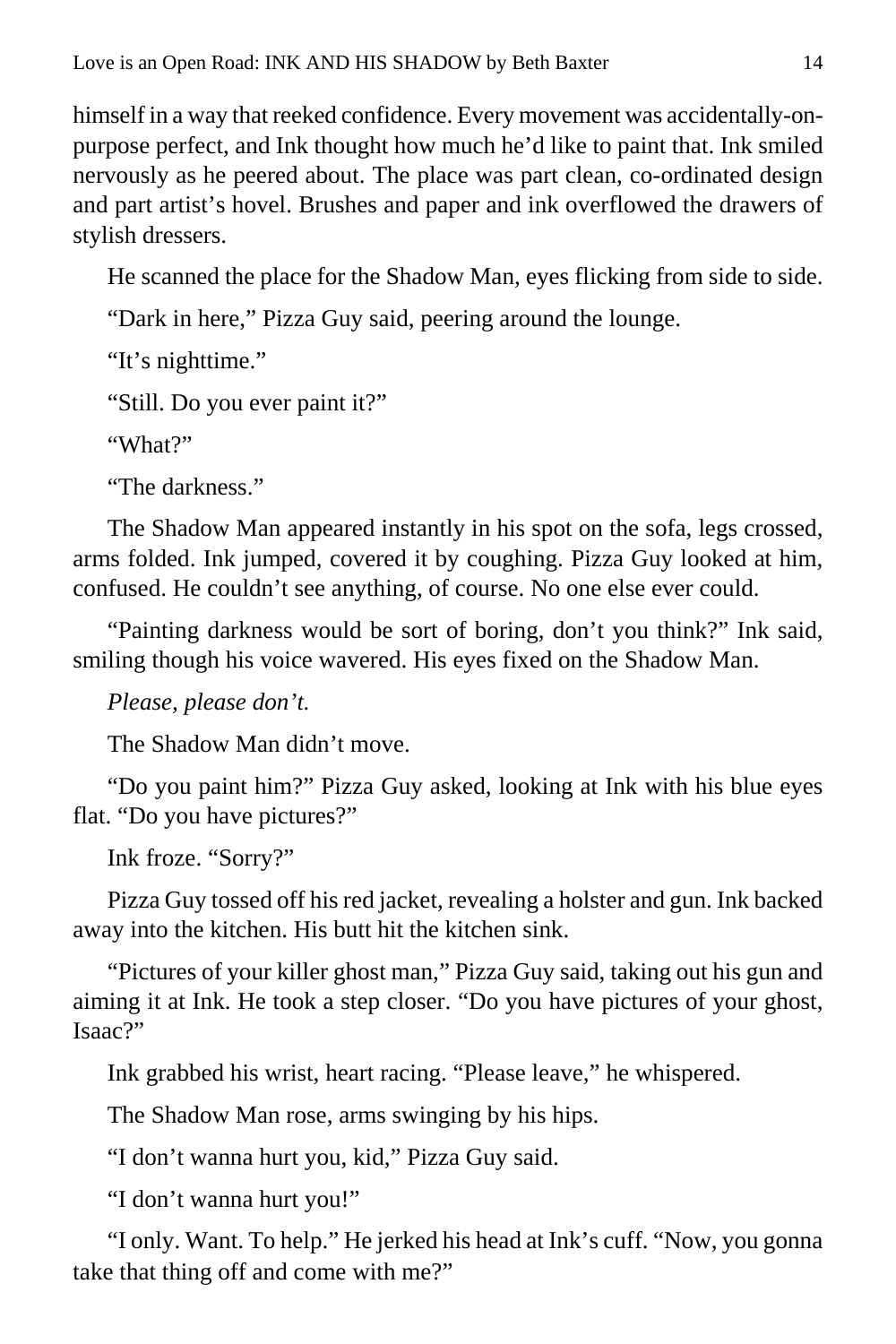Ink shook his head as the Shadow Man stopped, right behind Pizza Guy's pretty, blonde head. A long, dark knife grew in his fist.

*No. Please, no.*

"You come into my house with a gun," Ink forced out, reaching behind him for a breadknife or something. Not to use, really, just to frighten the guy away. "You don't want to help me. You can't help me! Get out!"

The Shadow Man's hands crept to Pizza Guy's throat. Taking his time. Who needed to rush?

Pizza Guy frowned. "Is it here?" he asked. "Is it with us now?"

"You need to leave," Ink snapped, raking his hands through his dark hair. "Get the fuck out of here!"

Pizza Guy stood calmly. "I'm not afraid, Isaac, I know you don't want to hurt me." He reached out a hand, a tentative smile on his lips. "It's okay. I can help you. All you need to do is come—"

"It *isn't* me!"

The Shadow Man's knife slid over the skin of Pizza Guy's neck. There was no physical wound—no blood—but it didn't matter, the deed was done. The Shadow Man stood solid, cold and confident, as Pizza Guy gasped once, then fell to the floor, curling back like his spine was snapping. Reddish bubbles grew at the corners of his mouth.

And then Pizza Guy smiled.

They always bloody smiled.

Ink's eyes itched. He held a hand to his mouth and filled it up with screams, clamping down on skin with his teeth.

Dead. He'd reached thirteen.

\*\*\*\*

Ink dragged his little feet to the lounge, sat on his sofa and stared into space. He didn't cry for these people anymore; it would be dead-leg numb and pointless. There was always a next victim, and fighting murderous ghosts was kinda hard.

The Shadow Man followed him, standing with his head hanging. Apologetic. He reached out, and Ink got the alarming idea he was offering a hug. Ink shifted away. The Shadow Man sat down beside him dejectedly.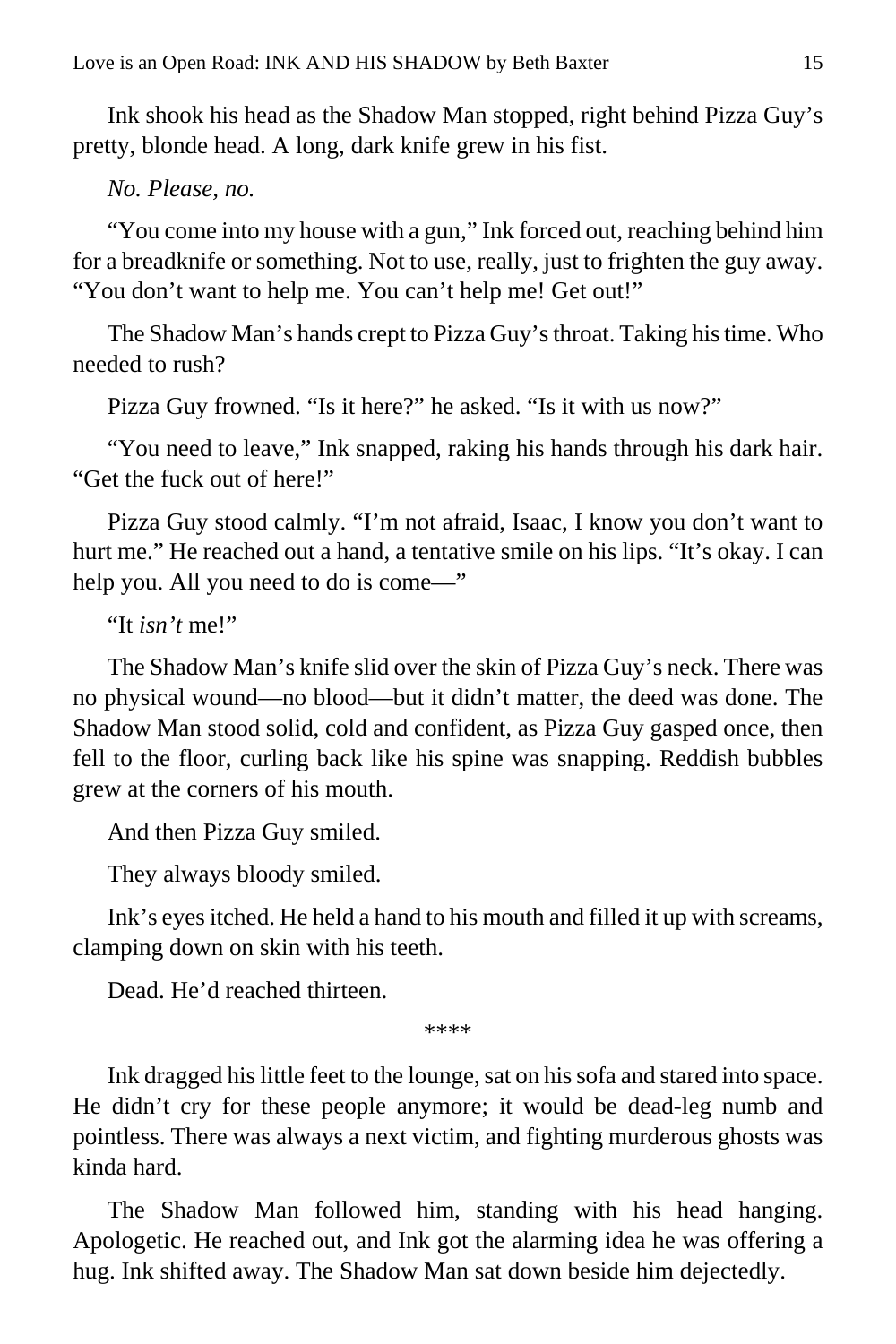"How did he know about you?"

Silence. Ink drew his knees up to his chest and cracked open a beer. His lips pressed against cool aluminium.

"How do I stop this? How do I stop you?"

Again, silence. Ink sighed and buried his head in a custard-coloured cushion, trying to force out manly sobs, like a wonder of catharsis. Nothing came out; he was all empty. He didn't even hate the Shadow Man anymore—he was too tired, too fucked up. When he looked at his hands, he only saw the cracks in them.

"You'll get rid of the body?"

The Shadow Man shrugged.

"Yeah, you'll get rid of the body."

The Shadow Man rose suddenly, edges rough like he was scratched into the air with sharpened charcoal. "Isaac!"

Ink hunched over his can and drank beer a while longer. Time streamed around his fingers.

Then he heard them. Hushed voices outside his door, rustling like the monsters under his bed.

Fuck.

And Ink was telling himself that Pizza Guy had known too much—way too much—so he hadn't come alone, and those hushed voices would belong to armed people Ink had no desire in hell to meet. They'd have bullets that longed to nestle in his warm and fluffy brain. Shit, if they were armed, the Shadow Man would kill them all before they ever got the chance.

Ink eyed the window; it was all tight, cold air and bright stars outside. This was a first-floor flat, and the drop had to be… what? Four metres? He'd survive that. It would hurt, but whatever. And if he didn't break his ankles from the fall, maybe he'd be able to sprint to a hotel or something, lock himself up for a few days and figure out what the hell to do. Nobody else had to get hurt.

Well, he thought as he unlocked his sleepwalker cuff and rolled his wrists loose, he had to try.

Somewhere far away, people were yelling.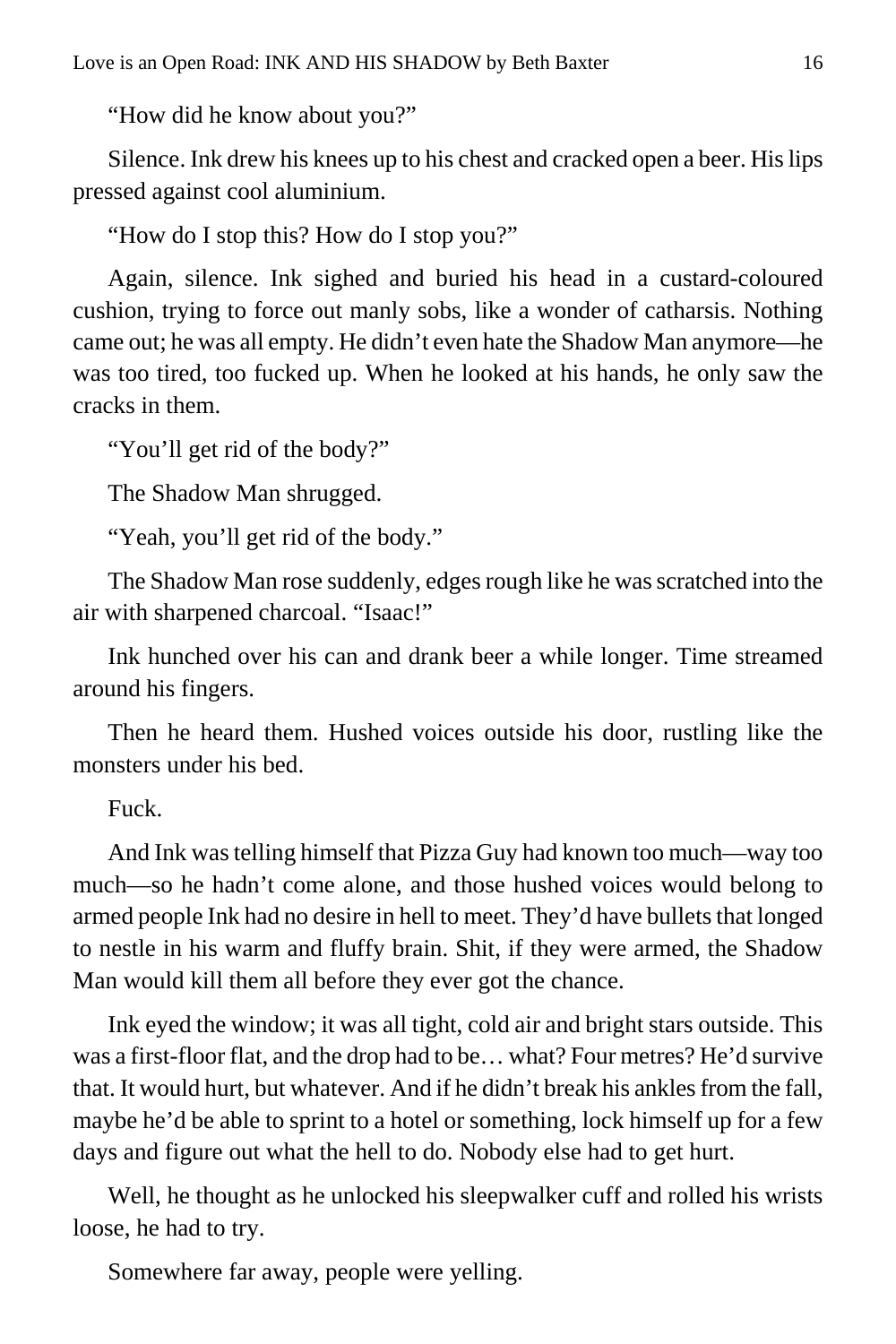Ink opened the window further. Because it was dark outside, he kidded himself the drop was small. Looked safe, right? Ink stared at the Shadow Man, close behind. A dark hand moved to his shoulder, and Ink shivered beneath it. The touch was cold but comforting; the Shadow Man was disturbingly kind. Loving, even, like the thing really cared for him in his own twisted way.

"Keep me safe," Ink muttered, unsure what he was hoping for.

The ghost nodded, then Ink leapt forward into open air, toes curled and heart racing. His stomach turned, his eyes streamed as cold air hit him in the face. Shadows moved with him, rushing past his face, sliding across his skin, into his mouth, up his nose.

Ink breathed them in—slow, slow—and felt… calm. Strong. When he landed, he landed softly, toes nudging the pavement like playful kids. The night was crisp and he'd missed it. Cars rumbled past, dogs barked. A motorbike thundered monstrously towards him and skidded to a halt. The lithe man riding it fiddled with his helmet and shook his hair free. He smiled a dazzling white smile, brown eyes crinkled. It was a guy Ink recognised; long limbs and clear caramel skin, eyelashes to tangle round your throat and keep you from breathing. He brushed his hair back from his forehead with a slim wrist.

"Ink!" chirped Charlie. "Wanna fuck?"

Ink stared. Dumbly. Very dumbly. To his right, the Shadow Man held up his hands and staggered. Whatever he'd done to slow Ink's fall had worn him out. He dissolved into the air for a second, then was on his knees, back rising and falling with silent pants.

Charlie looked straight through the ailing Shadow Man and up at the open window of Ink's room. Guys crowded around it, aiming down with their guns. Charlie's lips pursed.

"Wanna run?"

"Yes please, Charlie." Ink nodded keenly.

\*\*\*\*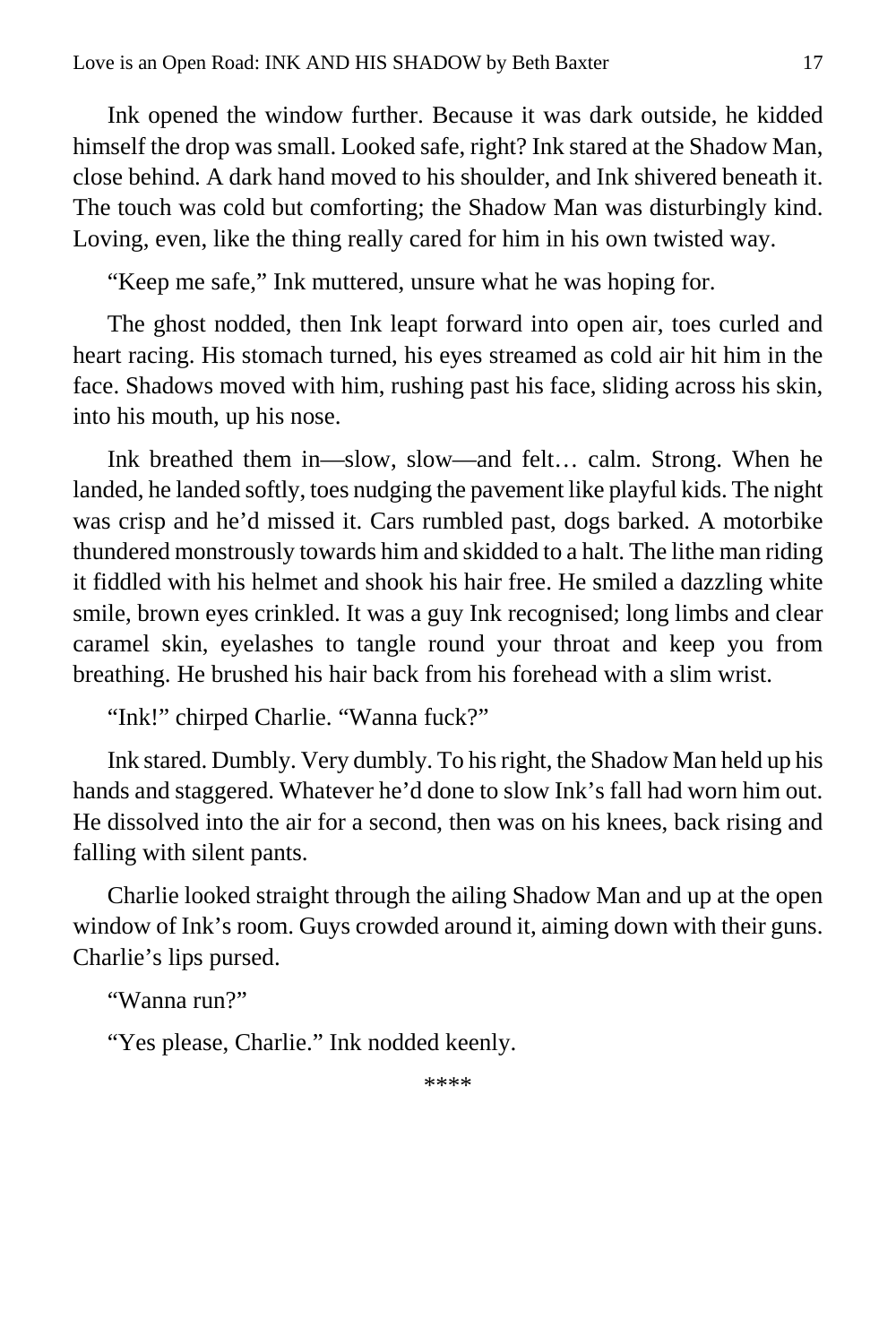#### **Chapter 2**

#### *Recreation*

<span id="page-17-0"></span>It was great to have Charlie's hard body between his knees. He'd been without touching people for so long, his skin was sensitive to it: a weird-ass superpower from months of neglect.

Charlie spoke, looking over his shoulder like men weren't aiming guns at them from Ink's front window. "Know how to ride one of these?" He pulled his visor down.

Ink had no helmet, no leathers, but he didn't care how soon his body became strawberry mousse. He cared about weird things like how sad and pathetic the Shadow Man looked right now. He was still struggling to hold shape on the pavement, like a drunk kid trying not to puke.

"Isaac?"

"I can ride a regular bike," said Ink finally.

"Well…" Charlie pulled Ink's arms around his slim waist. "Keep your eyes and mouth shut."

"Yep."

"And lean into my turns."

Charlie faced the road. Dark hair that smelt of cinnamon curled from the bottom of his helmet. Ink squidged closer. "Mm."

Charlie squeezed his hands. "And hold on tight."

Ink smiled, nervous. Big question of the day—why the heck weren't those men up there shooting?

"They're called Drifters. Secret organisation to study the supernatural," Charlie explained. "They won't want to draw attention to themselves by shooting a skinny gay boy."

How did he know? Had they been wearing a uniform or something? Ink looked up again, but couldn't make it out. Charlie claimed to know a lot of odd things. They'd met in a chat room for paranormal believers, and Charlie had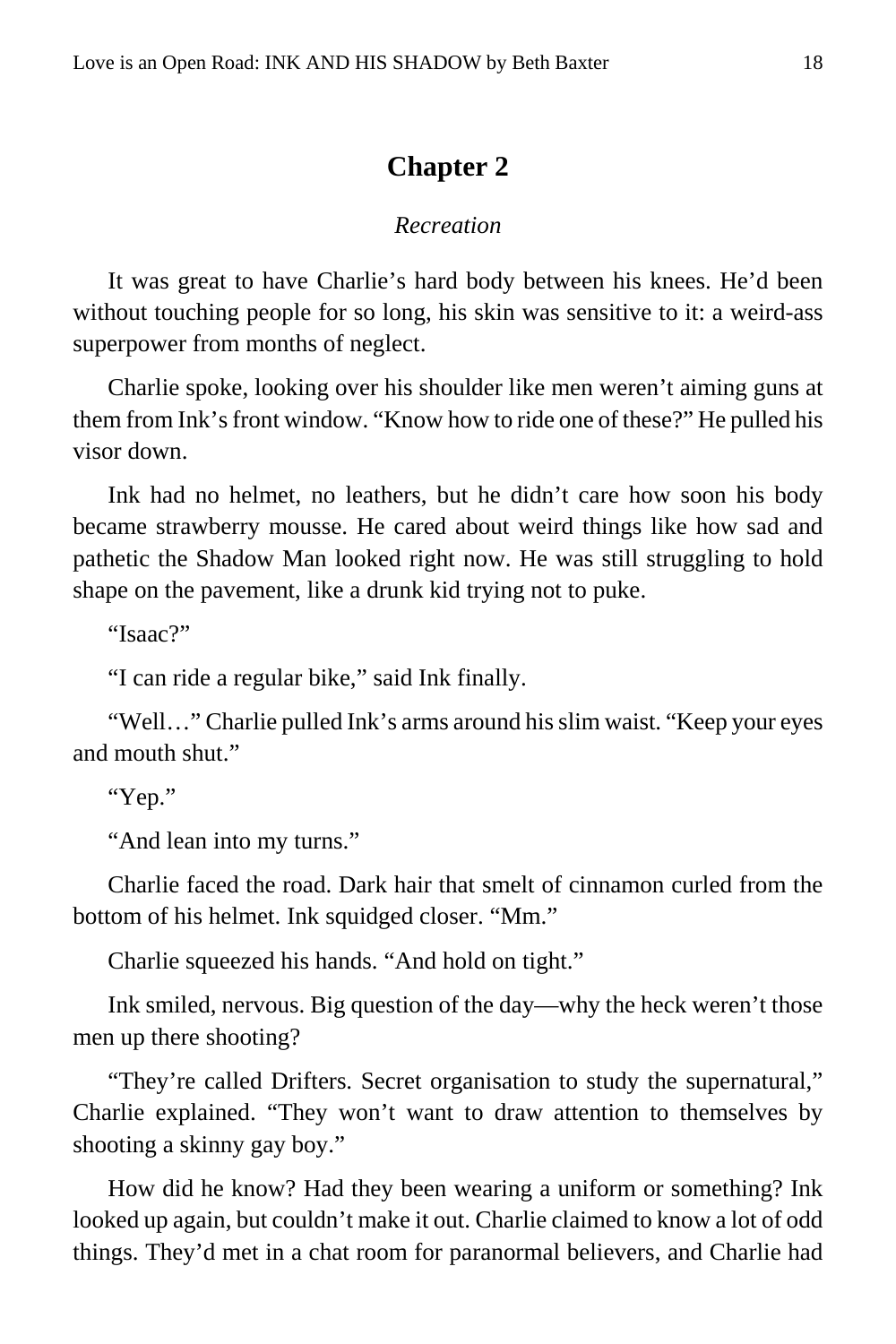puked out conspiracy theories whenever he got the chance. Their first conversation ever had been about demons who'd hijacked the bodies of politicians and secretly ruled the country. Ink had thought 'yeah, I'd tap that'.

"Still," said Charlie, "we should probably get going."

Ink looked at the Shadow Man one last time. A dark hand reached out to him, fingers curled and grasping, but the whole arm sploshed to the ground. When Charlie kicked off and the bike sped away, the Shadow Man still drowned in a miserable black puddle. Ink felt weirdly terrible about the whole situation.

\*\*\*\*

Fifteen minutes later, Charlie parked the bike in the deserted carpark of this big glassy building. He pulled off his helmet and shook out his hair, fanning out a cloud of cinnamon-and-leather smell. Ink wiped away the bazillion flies that had smashed themselves to death against his cheeks, hoping Charlie hadn't spotted them. Green-smear sexy? No.

Ink folded his arms and peered up at the building. "Um."

Charlie smiled. "This is work. I gotta pick up a few things. We'll grab a coffee or something, and you can tell me why those men tried to…" He pulled an awkward little face. "You know? Kill you or whatever?"

Ink gingerly clambered off the motorbike, wiping bug juice from his fingers. "I'm dangerous," he muttered. "Um… you can't be near me, okay?"

He felt shy about this. He was an odd person, but not generally a shy one, but this little confession to Charlie Flower made his stomach wobble like a dildo on jelly.

Charlie shrugged, pulling off his leather jacket and tossing it over his shoulder. His blue T-shirt fell loosely over his lean stomach. A lanyard hung around his neck, and he twirled it around his forefinger as he walked. Ink's mind went straight to cybersex. How Charlie would flit from confident to goofy, sweet to mean. It was cocky Charlie who strode over to the hospital-like building. Shy Ink, who wasn't Ink-Ink, followed him like a puppy.

"You know, I've never been with a serial killer." Charlie's eyes narrowed, curious. He pulled off his lanyard and swiped a sensor by the glassy door, beckoning at Ink to follow. Which he did. Obedient puppy and all.

"Please don't joke about this."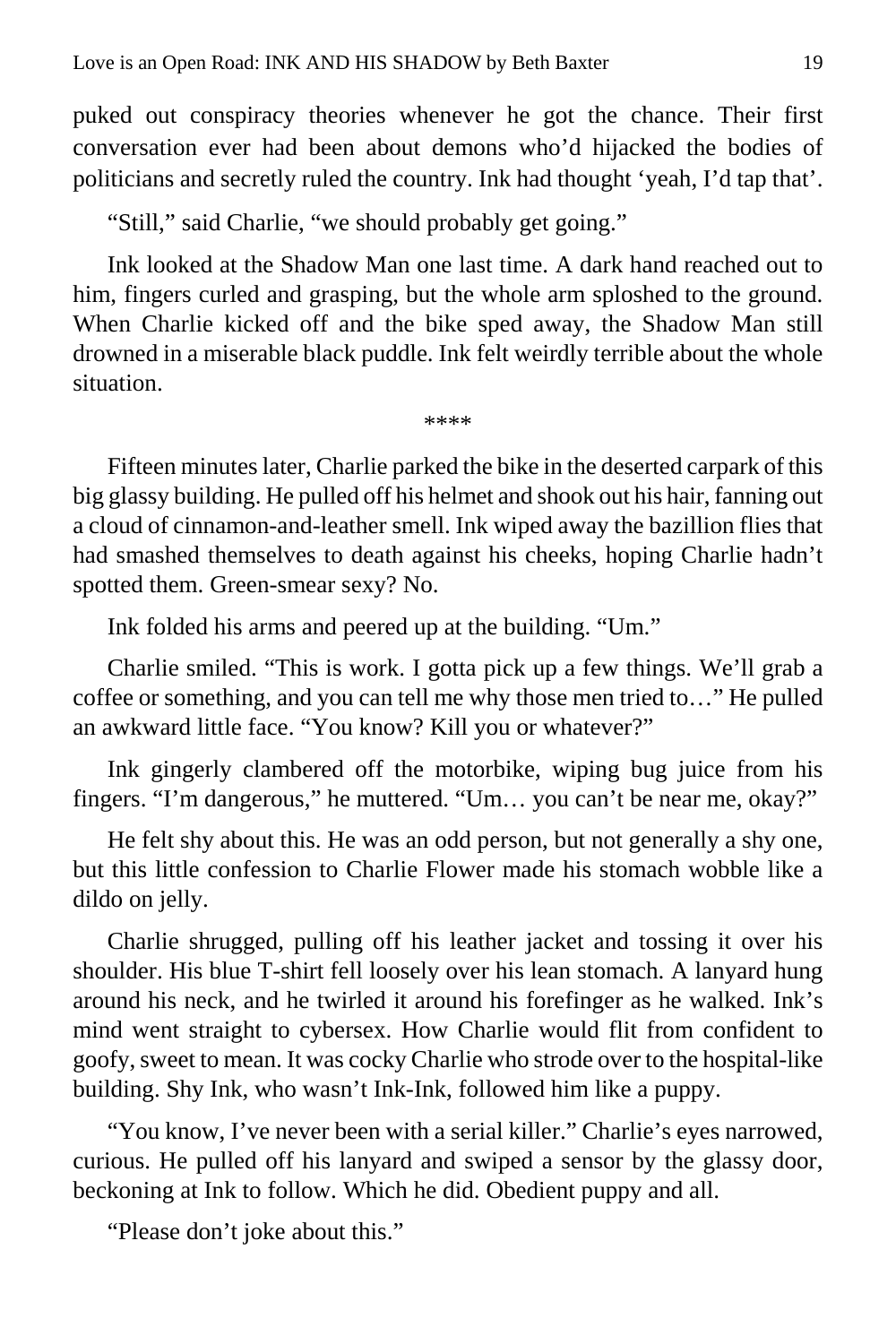Charlie grew himself an annoying smirk as they stepped into a clean, modern reception room. Giant television screens displayed the latest news reports across the wall on their left. At their right, a red-haired woman sat at a desk, typing. She looked up and smiled at Charlie, then flicked her eyes over to Ink.

"Lab four, Petra," Charlie said.

Petra nodded and tapped something into her computer.

Charlie gave her a jaunty salute and jerked his head at Ink. "C'mon, Inky."

Inky did. Sweatily.

Where was the Shadow Man? Still at the flat or lurking nearby, looking for someone new to kill? If he pounced on Charlie, Ink reckoned he'd probably pop a kidney out of fear. He folded his arms and tried his best to come up with a cunning plan to avoid ghost-related misdemeanours without tripping over his feet or pissing off Charlie.

"Um, hey! I need a piss!"

Perfect. Pissing. Charlie would not be pissed off (or dead), and Ink might get himself an empty bladder as a bonus prize.

Charlie linked hands with him. His palms were hot. A little rough, a little soft, like the leather of his jacket. "Inky," he said, smiling sweetly. "Just give me a second, okay?"

And there is no escaping from a pretty boy when he holds your hand. Shit.

The corridor they entered was lined with notice boards and posters of glowing cells and molecules. Abstracts from scientific papers hung alongside photos from outings to the beach, green fields, even the rainforest. Charlie featured in a few of them, looking as cute and tall as he did right now. Ink had never actually asked what Charlie did for a living.

A woman in a lab coat rushed past with a clipboard. Ink held his breath, but she didn't keel over dead. Obviously, she wasn't a threat, just like Charlie. Unless the Shadow Man was just tired from killing Pizza Guy. Maybe he could only kill one person a day. Maybe he *wasn't here.* But shit, Ink couldn't think like that; it was like getting your cock out in a Jacuzzi full of piranhas.

Charlie turned into a room and held the door open. Ink followed, entering a bright yellow kitchen with a wooden table and a vase of daffodils. The table was stacked high with notes, and a white lab coat hung over one of the chairs.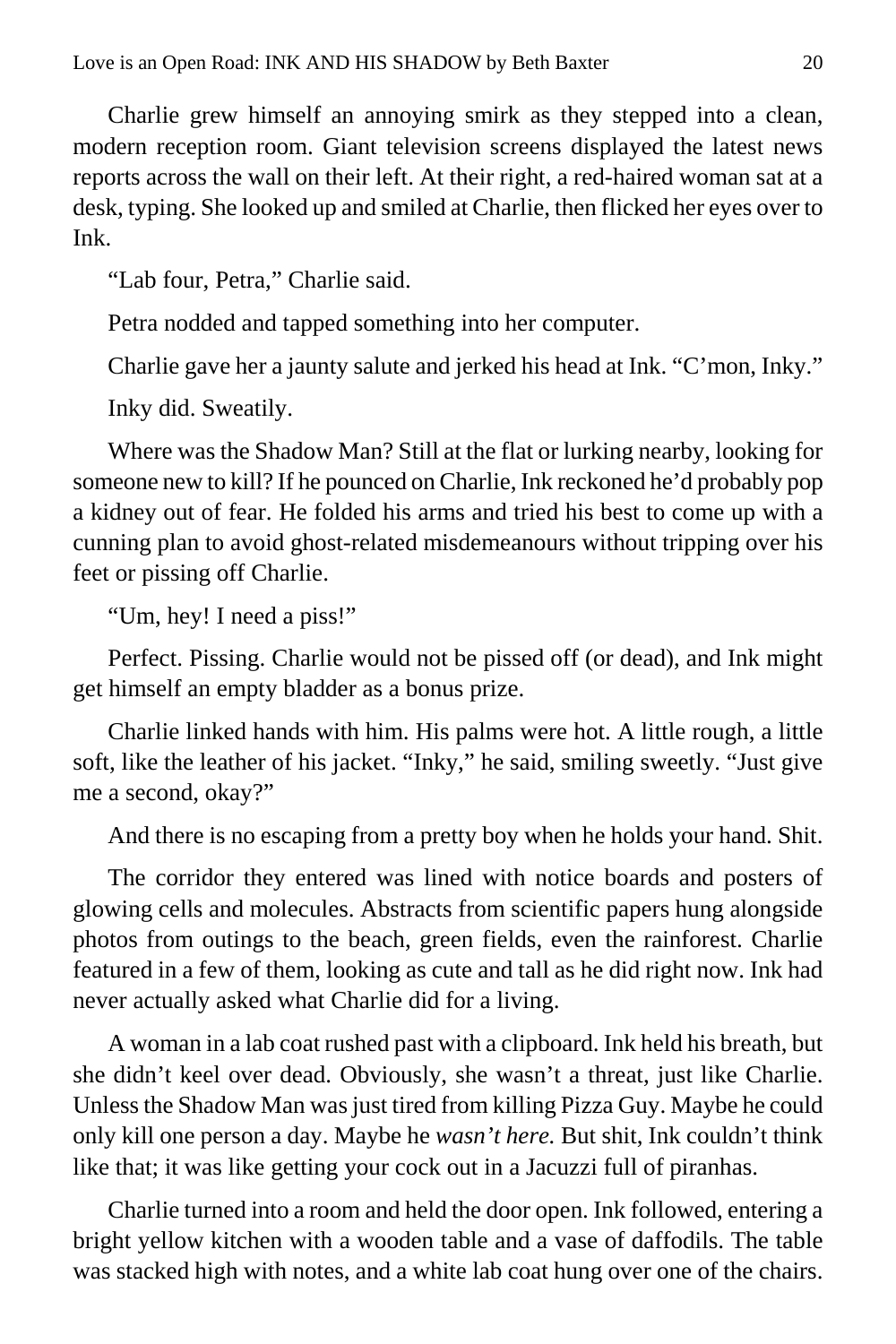Charlie picked this up and pulled it on over his shoulders, then locked the door behind them.

"Don't want people to burst in," he explained.

"Oh. So. You're a scientist, then?"

"Sort of." Charlie perched on one of the wooden chairs, knees up by his chin. He peered at Ink, tapping his fingers on his shins. "So what's your deal?"

"You wanna know why people were after me?" Ink was twitchy; it was a huge secret. Sort of spikey to get out.

Charlie smiled placidly, and Ink was seized with the need to entertain him. Spikiness and eager-to-please fought wars inside his skull. Eager Ink won.

"People die near me," Ink muttered as Charlie bounced off of his chair and put a kettle on. He set out chipped teacups, always looking at Ink, just over his shoulder. Any second now, he'd burst out laughing.

"How many?" Charlie asked.

"Twelve. No, thirteen."

Charlie nodded like this was no surprise. Ink wasn't sure if he liked that reaction or not. Certainly, he hadn't expected it. He glanced at the locked door.

"I don't want them to die…" And those words were only spoken to fill the silence or maybe to stop Charlie breaking it. "They just—"

"This the ghost you told me about online?" Charlie asked. "The one that haunts you?"

"Oh…" Ink flushed; he'd forgotten about that (although he'd left out the murdery details back then, of course). The things you say to impress a guy… "Don't be silly. Who believes in ghosts? I'm sure it's all in my head. A coincidence. People just die sometimes. So what if I've been around to see it a few times?"

"Thirteen *coincidences*." Charlie held out a teacup. "Sugar?"

Ink shook his head.

"Tell me how they die," Charlie said.

"Why?"

```
"It interests me."
```
"*Why?*"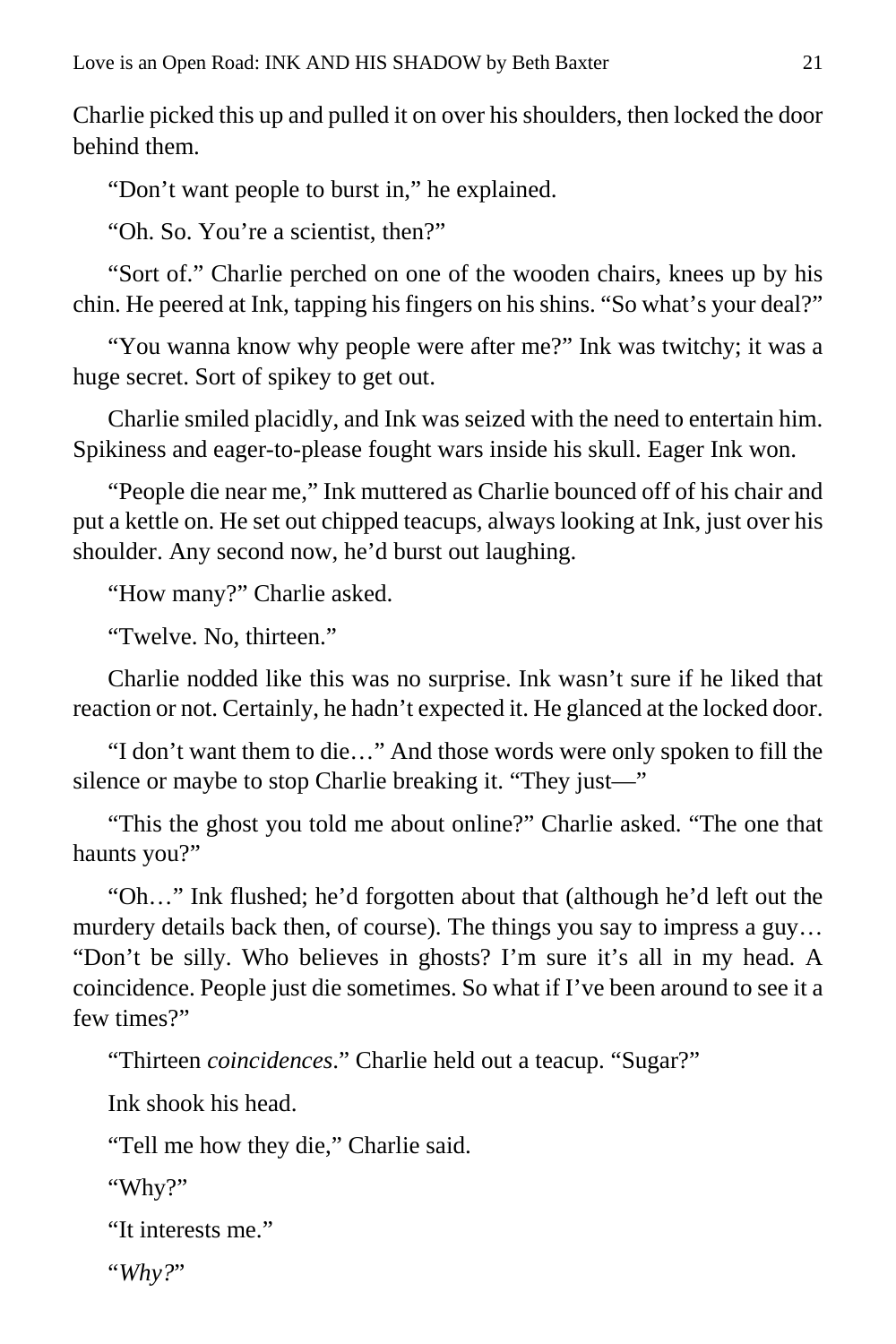Charlie lowered his eyes. Suddenly, Ink felt very sick and very alone. He looked over his shoulder, almost hoping to see the Shadow Man—someone he was used to, you know, someone familiar. But it was just him and Charlie in the little yellow world, and Ink was disappointed.

"Is he with us now?" Charlie asked, stirring tea, teaspoon tinkling. "Does he want to kill me? Will he try?"

Heartbeats hammered inside Ink. His stomach turned, thick with sloshing puke. "You should be scared, or—or laughing at me."

"I've died before," Charlie said quickly. "I'm not scared of dying."

Warm ceramic pressed against Ink's fingers. He looked at the swirling tea, then up at Charlie's chocolate-coloured eyes. Pretty dark eyelashes. Kind pink smile.

"Who are you?"

"Charlie Flower. I've never lied to you, Inky."

Ink frowned. What was the difference between lying and concealing the truth? "Did you send those men at my house to get me?"

"Not me. But the people I work for did. The people who are going to help you through this."

"One died." There was a lump in Ink's throat the size of a potato.

"Which sucks." But Charlie didn't flinch. "But it wasn't your fault. He knew how to behave; he knew not to threaten you."

Ink shivered. He was fucked up, but Charlie was fucked sideways, frontways, up the bottom. Too focused to even give a shit about a dead colleague. Ink licked his lips. "You're one of those people you told me about. A Drifter."

Charlie nodded. "We research the paranormal. It's wholly interesting shit. And I've had my eyes on you, Inky, for quite a while."

"So… when we were talking online…" Talking. Because that's what they'd been doing. "Cyber… talking, you were *researching* me?"

"Yes," Charlie said. "But I did have fun fucking your sentences."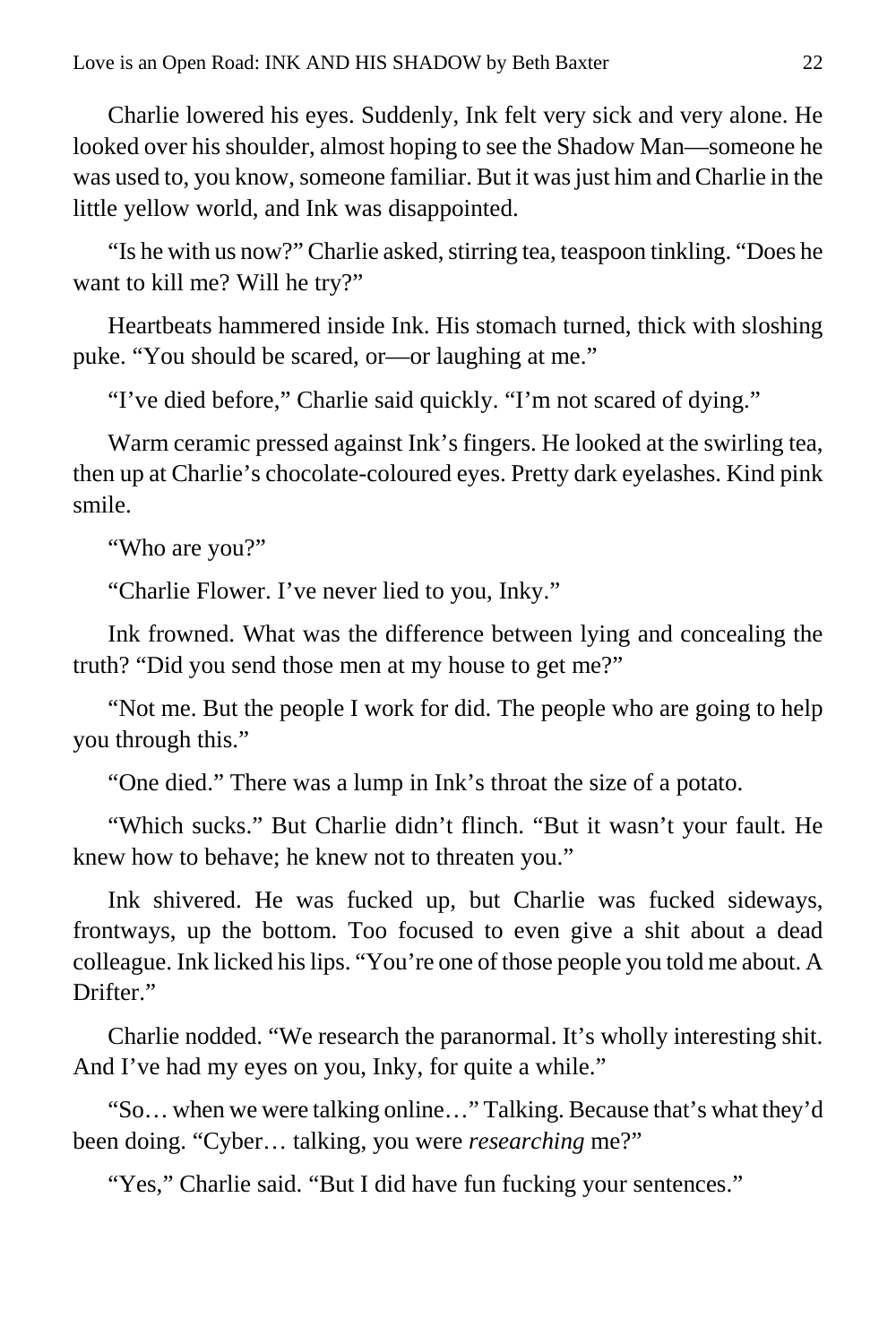That was it, then. The truth. All the lovely cybersex with lovely Charlie and a dangerous pizza guy situation had been set up to get Ink here. The pizza guy kissed earthworms now. It was sick.

And where the hell was the Shadow Man?

No. Shut up! 'Better the devil you know' was all well and good, except when said devil was a seven-foot murderous ghost.

"People die near you," Charlie said brusquely. "You think no one noticed? Would've taken you sooner, but we only recently got the funding. Believe it or not, it's a bitch to pay for this stuff." He kept drinking tea, looking serene with his long fringe in his eyes and his right arm dangling by his side in the sleeve of his pristine white lab coat.

"Are you going to put me down?" Ink asked.

Charlie's forehead wrinkled. He reached out and ruffled Ink's hair. "The people I work for are in research, Isaac. We want to help you."

Ink raised his eyebrows. "You've kidnapped me, then, haven't you?"

He looked at the kitchen door. Charlie had the key, but he could definitely wrestle it off of him, and definitely run.

Charlie snorted. "We'll make you normal. It's what you want, right? So stay with us for a bit, and if you don't like it, you can leave at any time?"

He tossed a key at Ink who was suddenly quite embarrassed for assuming the worst. Still, he wrapped his fingers around the metal, held it tightly.

"To be fair," Charlie said. "It would be a dick act to leave. You have killed thirteen people, after all."

"My ghost did."

"Who believes in ghosts?" Charlie smirked and stood up, walking to a skinny side door Ink hadn't noticed. He drew his lab coat tight around his ribs. "Come on." And Ink followed.

Charlie switched on a light and stepped into the room, arms out. Bars covered the window, the walls were padded, little cameras hid in corners and nooks. One, two, three… And Charlie stood in the middle of it all, smiling like he was in heaven.

*Bars* on the freaking *windows*?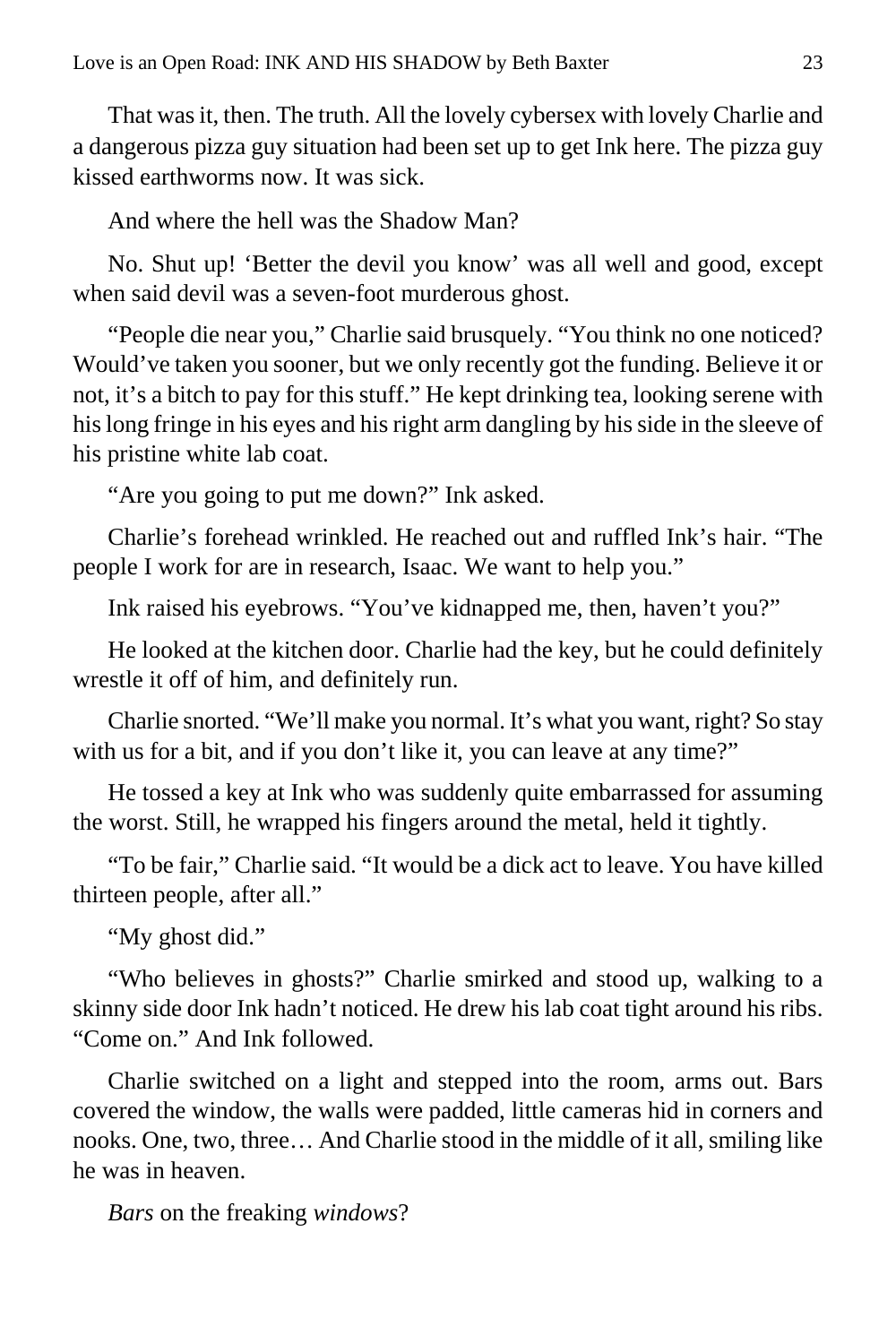But then, this room probably hadn't been built for him, had it? Probably, the bars were for some previous occupant. One of those demons Charlie claimed to believe in.

Charlie walked with his hands on his hips. "Art stuff." He nudged an easel and a set of paints. "Television. PlayStation. All your home comforts, Ink, anything you'd want."

Ink sniffed. The art stuff was pretty decent. "How long do I need to stay?"

"Few days?" Charlie shrugged.

"And will it hurt?"

Charlie laughed. "If it does, you can sue my arse off and ruin all the months of campaigning I've done to get this funded."

"Well," said Ink, sitting on a cushty pink sofa. "If it won't hurt, I guess I could stay here a few days."

Charlie beamed.

"But I hate the way you got me here."

Charlie kept on beaming. Ink kicked off his shoes, stared at his socks, chewed on his fingers. Everything was happening too fucking fast.

"Why don't you tell me about him?" Charlie asked, sitting on the floor in front of him and crossing his long legs. "Your Shadow Man? Do you remember when he first appeared?"

Ink sipped his tea slowly. He supposed there wasn't any harm in sharing this information. "I nearly drowned when I was fourteen. After that, I saw shadows in corners. He didn't kill until four years later. Took me a while to even connect the two."

He ran his fingers over the thin, white scar on his shoulder. It still tingled sometimes when the Shadow Man was close. It made him feel resentfully protected.

"Oh yes, the junkie," said Charlie.

"How the hell do you know about *him*?" The junkie hadn't been a secret, exactly—when you're stabbed in an alley, and the stabber drops dead, you tell your friends. Only in Ink's stories, the junkie 'must have had a heart attack or something'.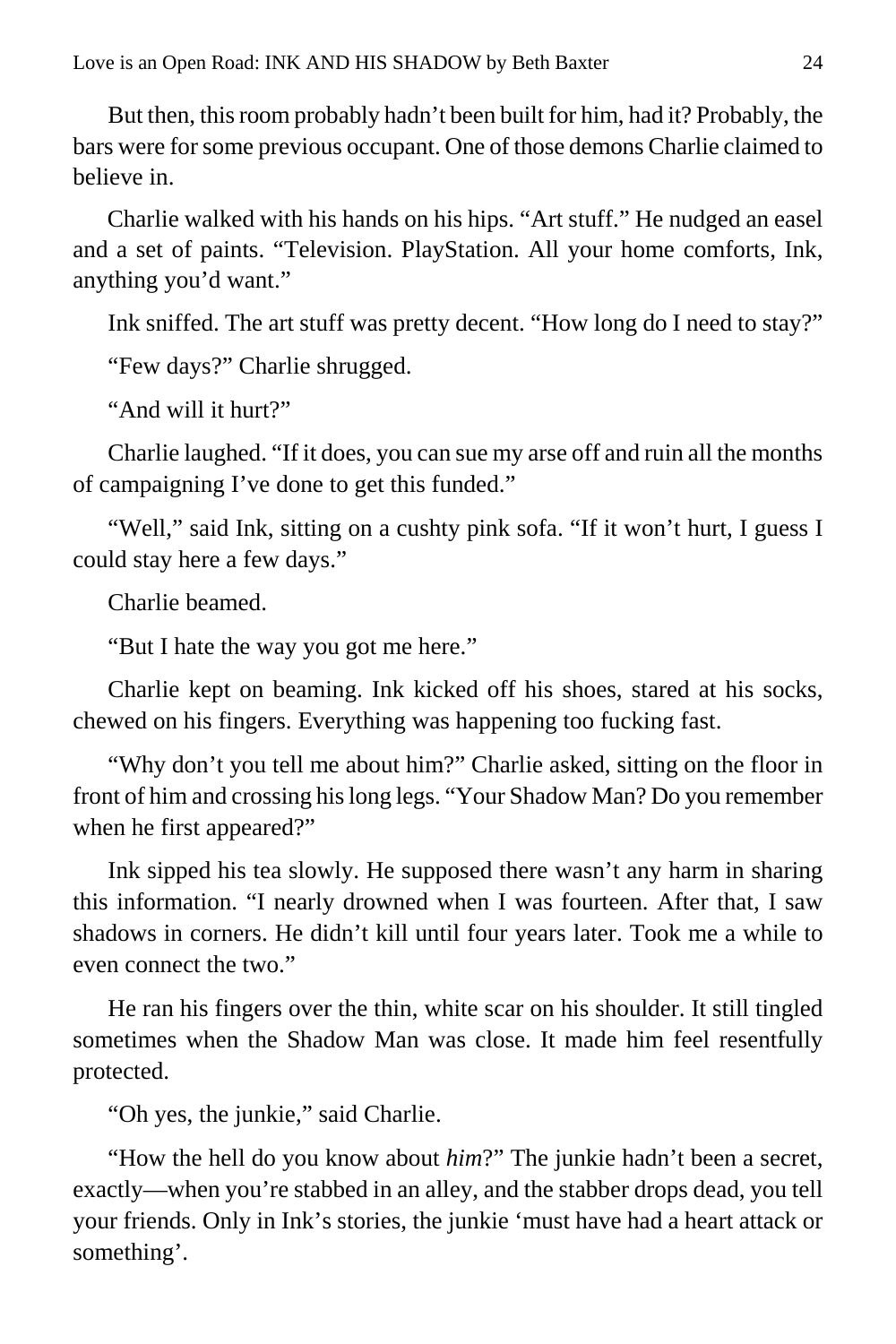"Spoke to him." Charlie's smile stretched. "He recovered. And apparently having the Shadow Man inside him felt wonderful."

Ink's jaw dropped. "Excuse me?"

"I bet you asked for your curse," Charlie said, balancing his chin on his wrist. "People do strange things when they're near death. You might not even remember it."

"I would remember that."

Charlie raised his eyebrows in an obvious display of 'I know better than you so shut the hell up'. "Perhaps we can lure him out," he said.

"Why the hell would you want to lure him out?"

Charlie drained his teacup. "How are we meant to catch him if we can't find him?"

He seemed genuinely interested in any answer Ink had to give. When Ink gave none, he stood and stretched his shoulders. "For what it's worth, Inky, I feel sorry for you."

And on that happy note, Charlie Flower skipped out of the room, red-socked ankles twisting merrily away.

\*\*\*\*

Ink was alone for four hours. He painted, he played videogames, he tested the little yellow door (and, yeah, it opened and closed, as doors do).

Yeah, for a shut-in, Ink really wasn't too great at being alone. But, of course, he'd always had the Shadow Man. Apparently he liked that—the shape of him on his sofa, his occasional one-word replies.

*"Oh hi, Shadow Man. How has your morning been?"*

*"Isaac."*

*"Would you like a slice of cake, Shadow Man? I made Battenberg?"*

*"Isaac."*

*"Would you please leave the room while I'm wanking, Shadow Man?"*

*"Isaac!"*

Real heart-warming, intellectually-stimulating stuff like that. It would be fine if the ghost was gone forever, so Ink could get on with living his life, but there was darkness beneath his skin. He knew the Shadow Man would be back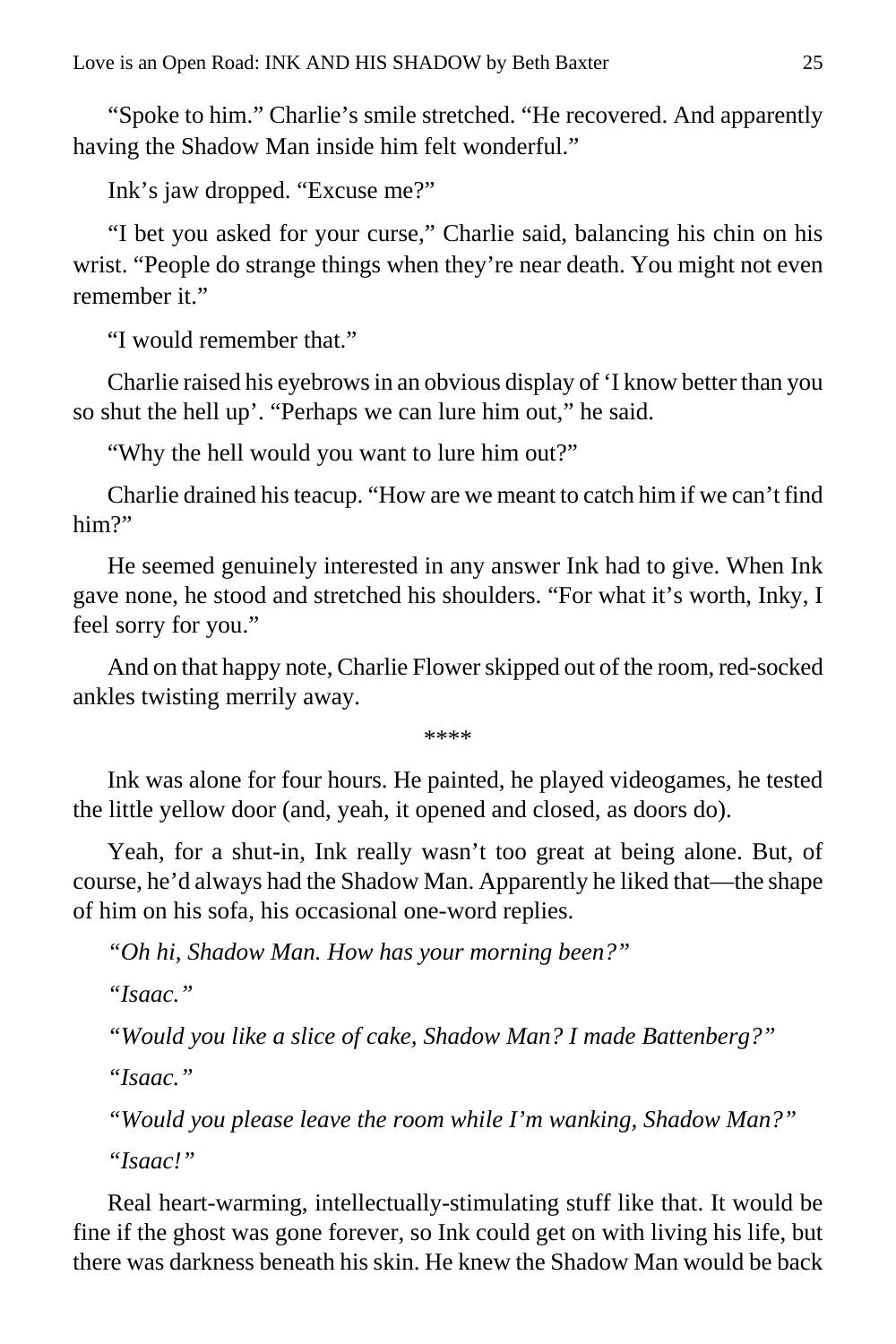when it suited him. So Ink painted a lot of bright-red paintings, jaw stiff and brow furrowed.

Fucking jealous, wasn't he? Jealous his ghost might be having fun murdering in front of other young men.

And then he thought of the Shadow Man struggling on the pavement. Those shape-melting fits of his never lasted more than a couple of minutes—but maybe Ink had pissed him off by leaving him there.

So what? This was all Ink's fault? You'd think a heartless murderer would be less judgemental. Dick.

The door opened, and Ink jumped, half expecting the Shadow Man to step through it. No joy; it was a tall man with wispy red hair. He wore jeans and a tatty shirt, sweaty at the armpits. He held a knife. Ink held a paintbrush.

The man lurched forward, long body bent and eyes wide. Ink stumbled back, suddenly very aware that he was not a secret ninja and had no idea how to fight.

He crashed back into the squidgy wall and took a deep breath. Gulped. "Wh-who are you?"

The redhead frowned, leapt forward and stabbed. Ink didn't even move, and chilling, awful pain burst in his chest. Things were too quick, too scary, very *wrong*.

He slumped to his knees, hot blood oozing through his fingers. Lungs tightened around a scream, only he couldn't breathe, couldn't force it out.

Fuck, *fuck*. Ink fell to his side, eyes on the ankles of the strange redhead. His mouth twisted, and his tongue sat in cold spit. He wanted to snarl or swear or something, but nothing happened. Besides the not being able to breathe thing, he was just too scared. It was the junkie all over again, but his mind went back further. He was fourteen and drowning, a mouth full of water, lungs that struggled and collapsed as the world grew darker, darker, dead. Sometimes he still couldn't believe he'd made it. Back in Lake Windermere, he'd accepted death. Then light had burnt his eyes, and life had been freaking beautiful.

The Shadow Man had been with him since. And although the thing killed like Ink ate chocolate, there was a link to beautiful life in him too. Something pretty and sweet that Ink had tried for so long to understand, but it did nothing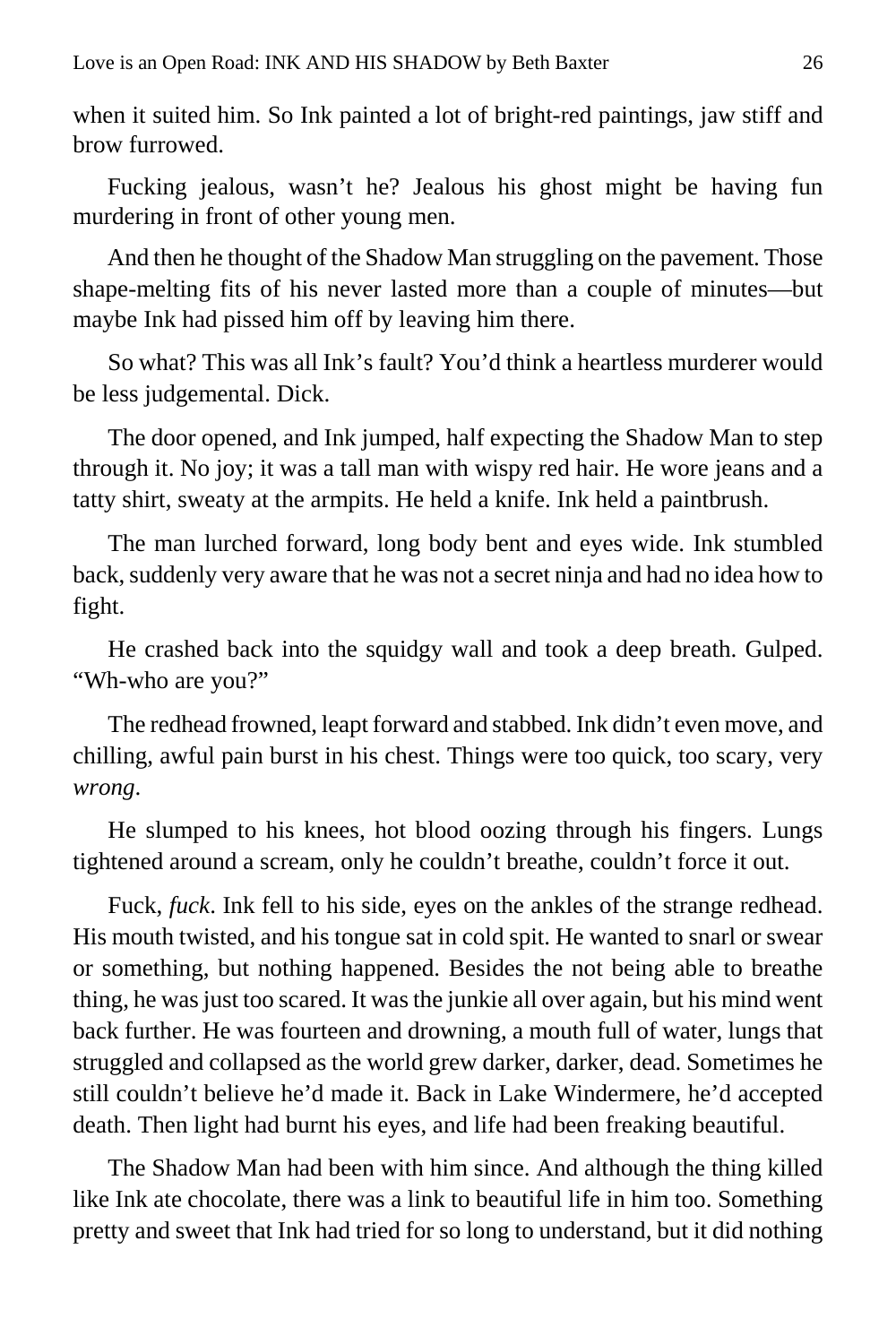for him now as he lay in a yellow room, with a man and a knife and a hole in his chest, drowning again.

Ink clutched at the riverbank… dirt… yellow floor, the world was shifting, seeping through his fingers. He kicked out, but his sodden clothes dragged him deeper, down, down, down.

Things were perfectly cold and perfectly quiet. Ink sat at the bottom of a lake with his arms around his knees, letting the darkness hide him.

Strong arms wrapped around his chest. His fingers twitched.

*Breathe.*

A shot rang out in the dark, and Ink opened his mouth, filling his lungs with rotten water that tasted of algae and frog shit.

\*\*\*\*

Charlie stood over the bloodied corpse of the redhead, moving a shotgun from one hand to the other. His expression was dull, his lips pouted. Feet twisted in loafers spritzed with blood, yellow socks folded over just beneath the ankle. The redhead's face was… not a face anymore, it was the popcorn kernel after the microwave—a twisted, blasted-out skull, a mess of hot, stinking pinks and reds. There was nothing recognisable about it that said this was a human who had been a baby, kid, teenager, adult.

"Bit excessive," Ink muttered.

"Killing quickly's the only way I kill anything at all." Charlie's brown eyes flicked to Ink, narrowed when they saw him seeing. God, he looked awful—not quite redhead awful, but those eyes were red with blood, and his lips were chapped and bluish. His brown skin had even found a way to look pallid. "It's not you, then," he said, his voice weak, as sickly as he looked. "You're not the one that kills them. You're not cursed. What *are* you?"

Ink touched his own chest. Hadn't…?

His shirt was stiff with dried blood, and there was a hole in it, just below his right nipple. The skin beneath was tender, but intact. When he coughed into his hand, a pattern of blood and mucus splattered into his palm: a miniature world of yellow continents and red seas.

"How…"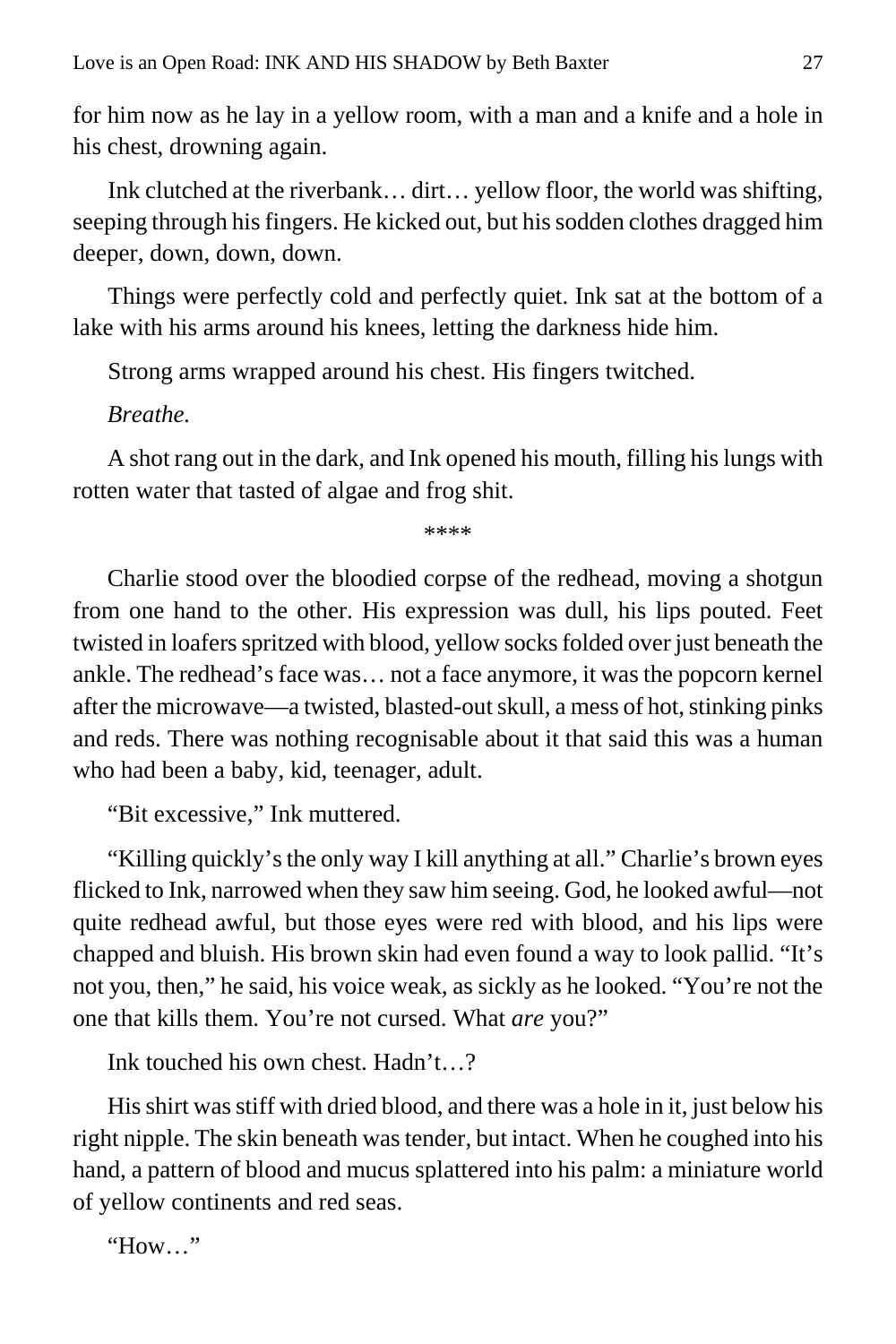Charlie looked back at the dead guy on the floor. And apparently he was not in the mood to explain what the hell just happened. But Ink knew. The redhead was part of Charlie's expert plan to lure out the Shadow Man. Ink was numb. Maybe horrified.

"You said I wouldn't get hurt," he muttered.

"You were meant to kill him! And anyway—" Charlie jabbed at Ink's chest with a fingernail. "You. Are. Not. Hurt." The fingernail bled, snapped off and ended up on the floor. Charlie watched it, then glared at Ink because it was clearly all his fault. "I've got a touch of the flu. Sorry," he said, very stiff.

"Fuck you," Ink said, his voice far away, almost out of reach. "The Shadow Man's not here."

Brown eyes twisted away, and Charlie stalked off towards the door, shotgun over one shoulder. "He'll be back though?"

Ink shrugged. "I think so—"

"When?"

"No idea." Ink moved his hands over his chest again. The floor rocked beneath him, and he felt lost, overwhelmed. Tears sprang to his eyes. "How am I even alive? Fuck!"

Charlie snapped, "You don't think that once we research something, we learn how to make use of it? You're alive right now because we spent months developing a serum to promote tissue healing. At this moment, your right tit is worth more than what I make in a year."

Something about those words disturbed him—the making use of stuff part, not the implying he had tits part. "Whatever use would you get from studying my curse?"

But the answer was obvious. The Shadow Man was a disobedient weapon. Why not use him to develop a weapon that could actually be used?

"That's not very ethical, Charlie."

"He was a convict anyway."

"I mean the weapon development."

"I'm not into that." Charlie looked at the dead redhead then back at Ink again with his bloody corneas. He raked a hand through his hair—hair that actually came out in clumps. "Whatever. I'm fucking tired of this."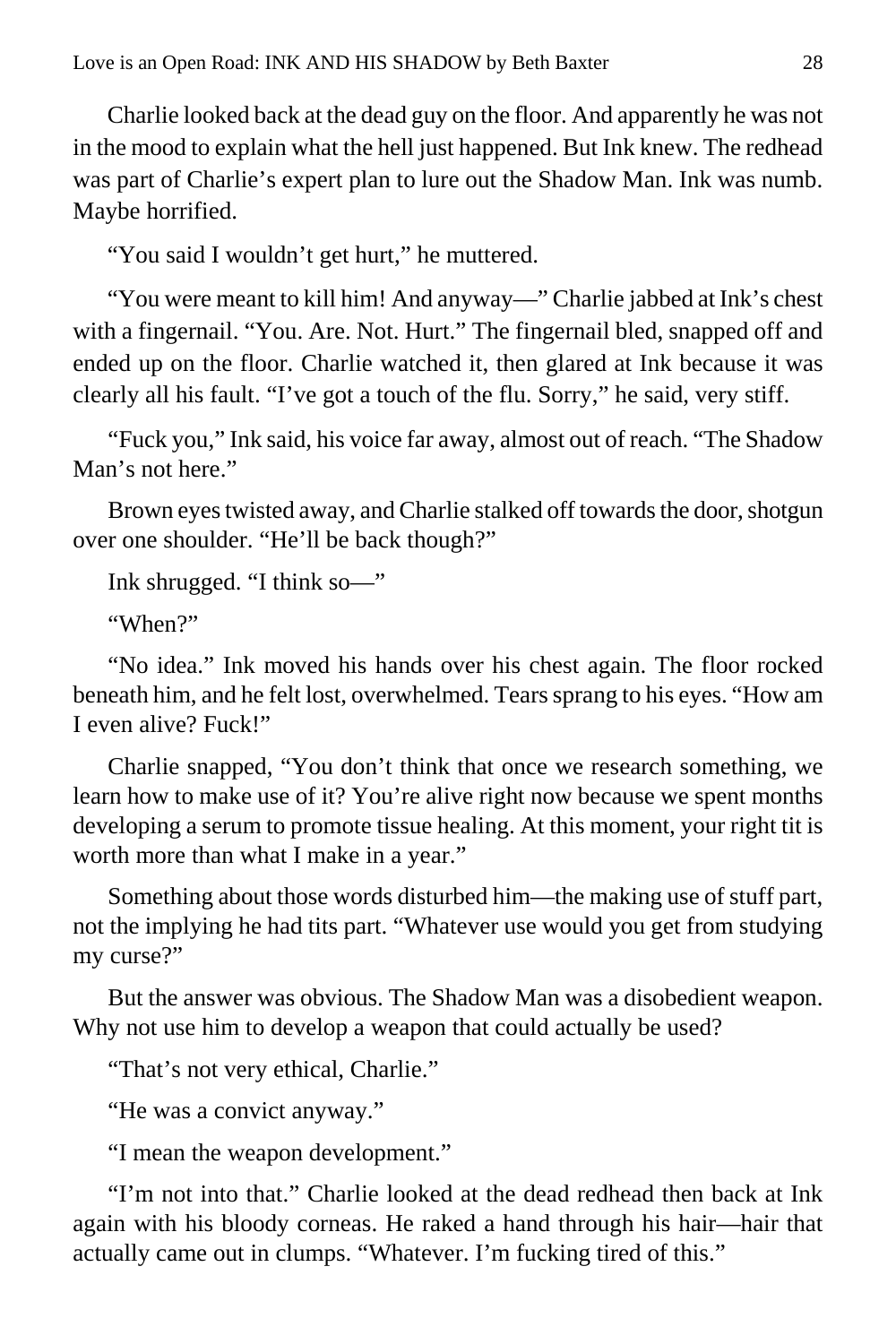"You're very strange."

Charlie frowned and exited the yellow room, leaving Ink and the corpse to get cosy.

For the longest time, Ink sat and wondered if he were dreaming. Then he thought 'fuck wondering', rushed to the door and pushed it open.

It swung. He stepped through. Nice.

But he ended up in the same little yellow room he'd started in.

Again and again, over and over, circles turning on circles turning on circles. Running through door after door until his lungs burnt and his body shook. Trembles led to full-on shakes, so he had to sit on the floor and force himself to breathe slowly. Steady.

Supernatural research. Yes. He just had to learn this place couldn't be trusted. He'd been through worse than this before, and he was strong enough, fucked up enough, to get through this. He turned his eyes to the dead corpse and bit his lip.

\*\*\*\*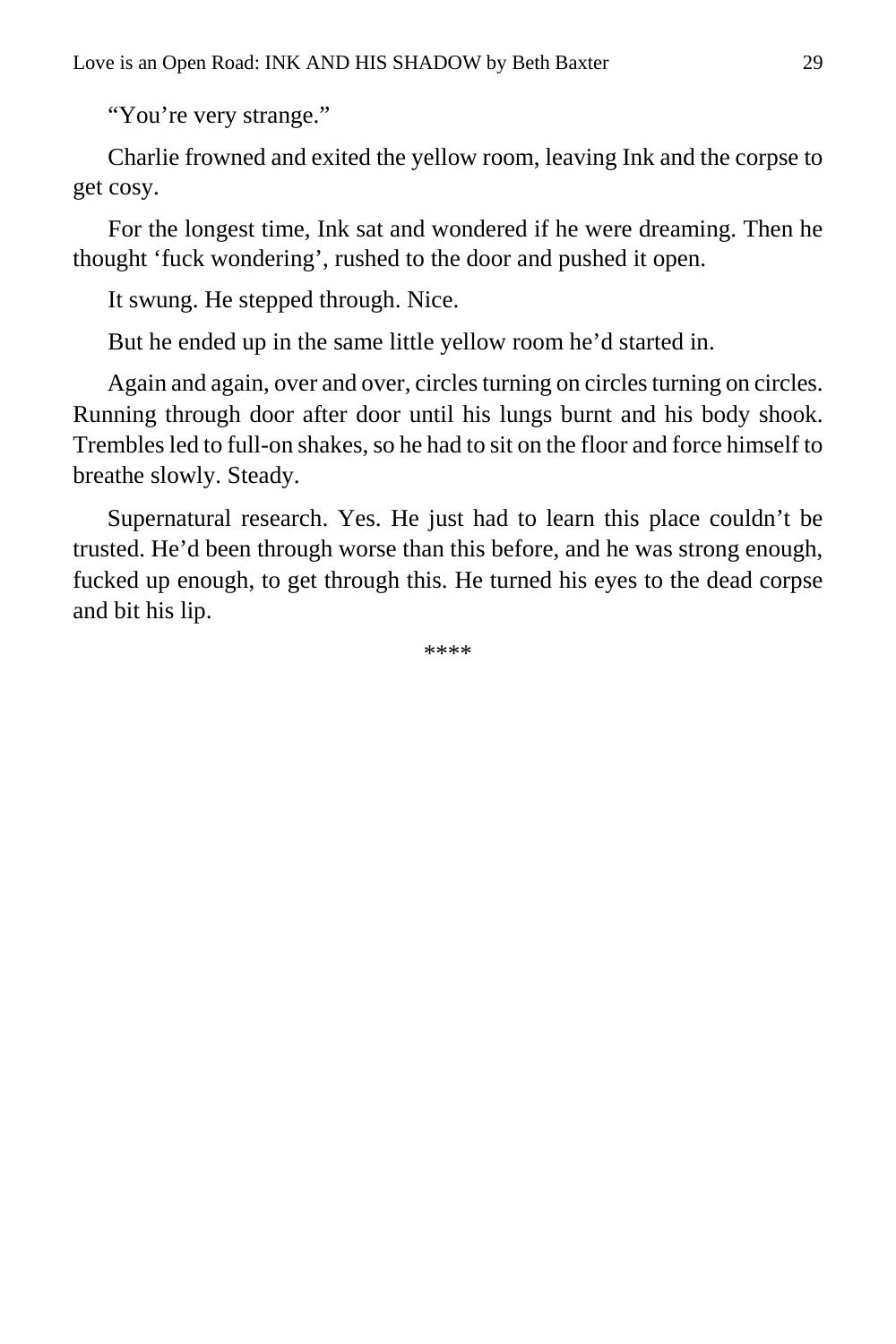#### **Chapter 3**

#### *Liberation*

<span id="page-29-0"></span>For the next few days, strangers would pop in to bring him food and make awkward conversation. No Shadow Man, though, and Ink was missing him. Problem was he was too good at liking people. They didn't need to be cute or kind, they just needed to be there. And then, well, not there.

Charlie played stranger too; Ink didn't see him again until the middle of the fifth night. He rushed in with his black hair sticking up on one side and his face unshaven, still looking sick, but not half as bad as after the redhead incident.

"Get up." Charlie thudded onto the bed as Ink shivered and disentangled himself from the sheets. Last night had been full of drowning and duvet covers.

Ink pulled on a red sweater and blue jeans—the Drifters had bought him a whole assortment of unexciting outfits—and eyed Charlie askance. "You won't try to kill me again, will you?"

Charlie looked hurt. "Do you think I'm so inefficient? I learn from my mistakes, Inky." He bounced up from the bed, stretched and yawned, slender arms reaching for the sky. "Come!"

And when Charlie opened the yellow door, it worked perfectly, making Ink doubt his own brain.

They went to a dark room—one of those police station, one-way mirror jobbies—because no self-respecting research institute is complete without one. Charlie pressed his nose up against the glass.

"There." He turned to Ink and pointed at the person behind the mirror. "I found him at your flat. What do you think?"

Ink didn't think. It was just a guy hunched over a table, well-muscled arms pinned behind his back. He nursed a black eye, a split lip and a confused expression on his dark-featured face. Just a guy.

He looked up and caught Ink's eyes.

"He can't see us, can he?"

"In this business, you learn not to expect anything."

Ink held the guy's gaze for a few more seconds.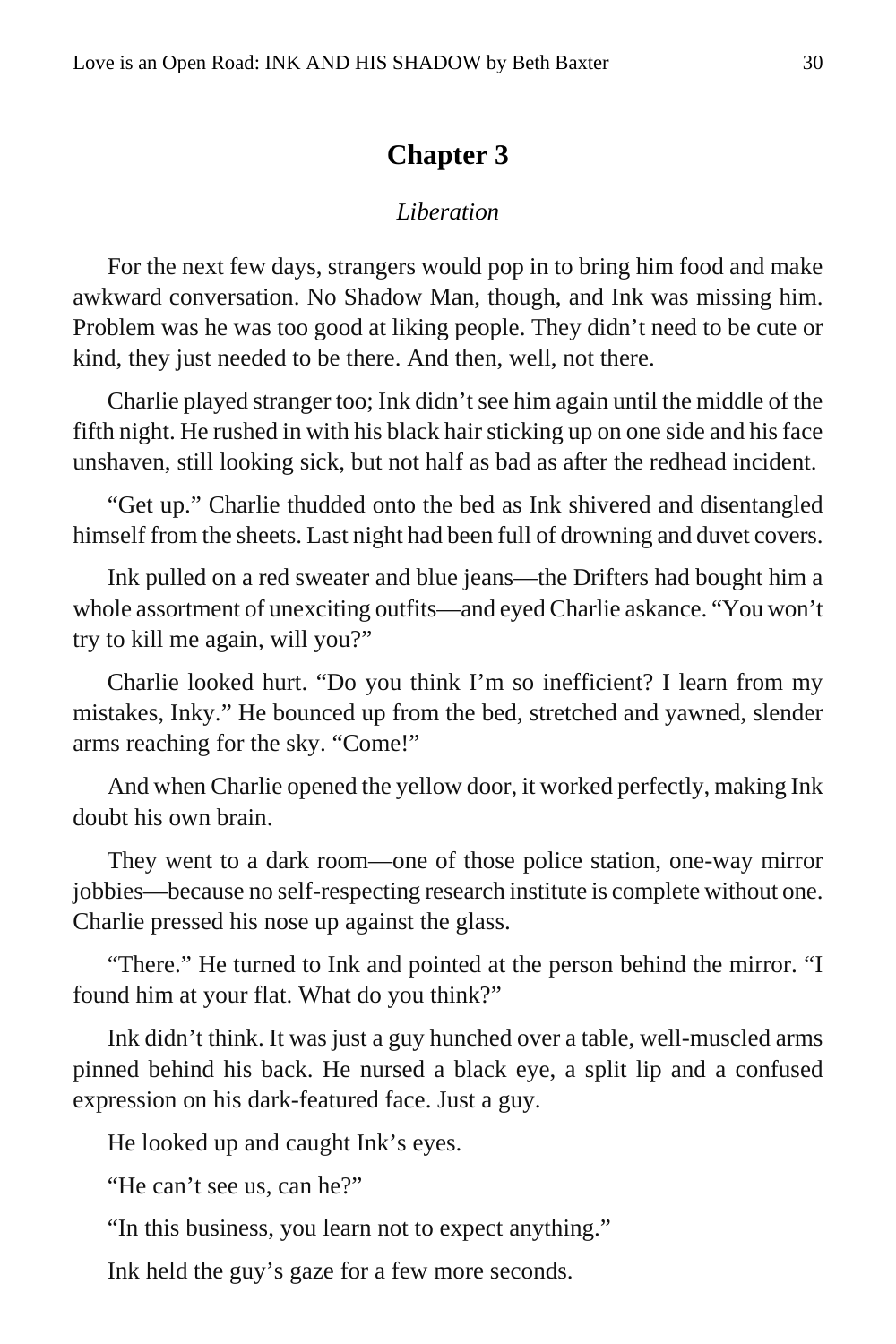"Let's talk to him." Charlie straightened his lab coat and hooked his arm around Ink's, leading the way.

"I swear, if he kills me, Charlie, I'll poke your bloody eyes out."

Charlie laughed. "He's cuffed and sedated."

"Not gonna help me if he breathes fire or some shit."

Still, he followed Charlie into the other room, if only because he was interested to find out who the guy was. Maybe a burglar? A hot and sexy burglar with big muscles and blue eyes?

Blue eyes that turned puppy-dog as soon as they latched onto Ink. A big, goofy smile burst forth, curled up more on the right and decidedly cute. It made the stranger look five years younger—more chirpy student than sexy burglar but then he tamed it and frowned.

"Come here," Blue Eyes drawled, voice low and rumbling with a northern twinge, most authoritative. "Please?" he added, ruining that authority completely.

Charlie nudged him forward. Ink stumbled.

"Closer?"

Another flash of a wonky, accidental smile. It was a bit weird, all these lips and teeth and eyes from a complete stranger, but Ink supposed the guy was drugged-up, so he was bound to be weird. At least he was too goo-goo to be dangerous.

Probably.

Yeah, as Blue Eyes wriggled in his chair, he looked more likely to hug Ink than hurt him, like a big dog tugging at a lead. His chair rattled against the floor. He leant forward, rocked back, and crashed, bashing the back of his head on the concrete.

Ink jumped and sprang forward, reaching for his shoulders. He looked down at those fluttering blue eyes. Was he breathing? Ink sort of knew CPR. He'd seen movies, at least. Mouth to mouth. Eh, he had a nice mouth.

"Isaac?" the stranger croaked. "Hello."

Conscious. Breathing. Thank God. Ink smiled in relief, and the stranger's cheeks creased too as Ink stroked him like a rabbit, trying not to think about the fact that the man somehow *knew his bloody name*.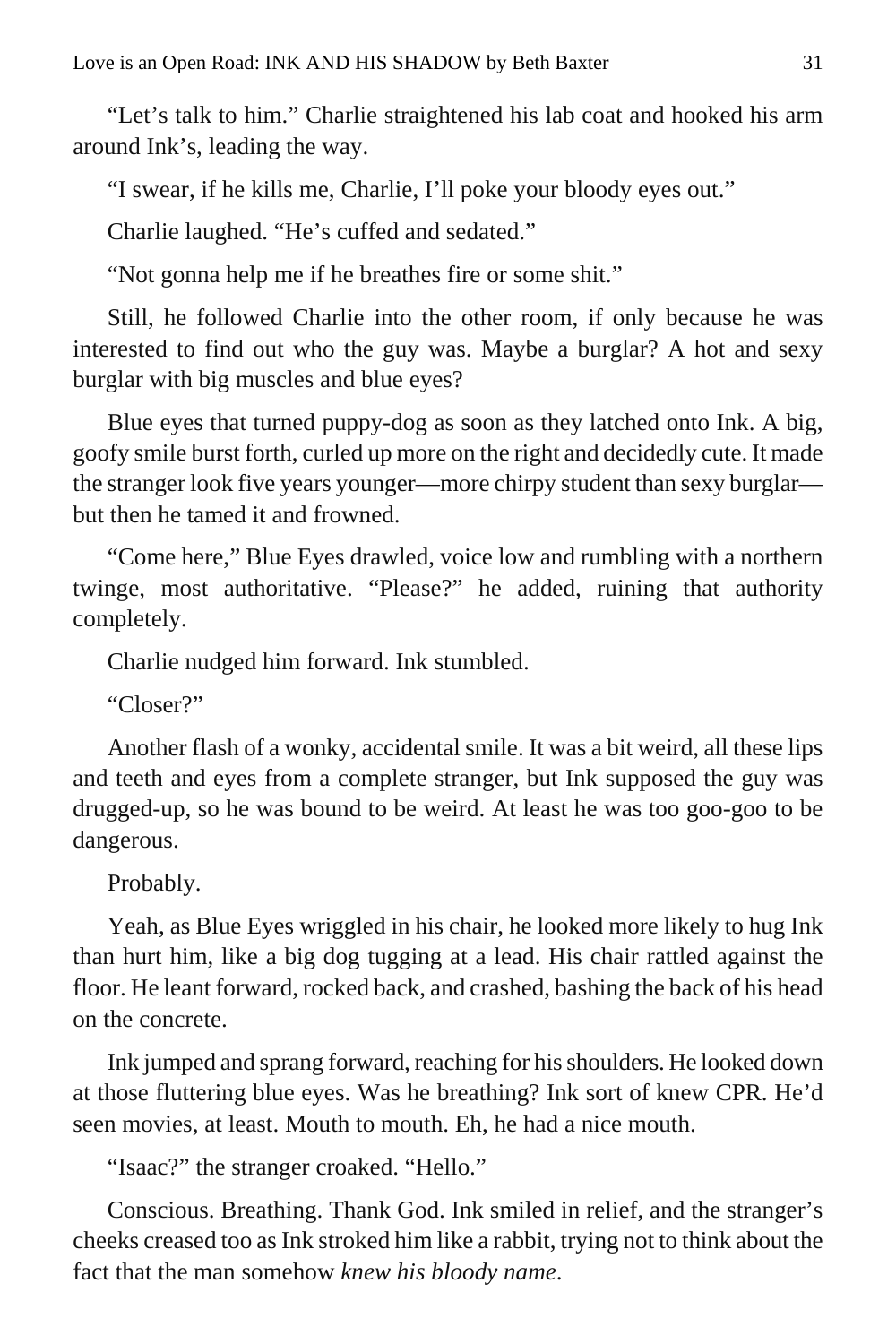"Good—that's right, that's right… and what the hell were you thinking…"

In reply, Blue Eyes lifted his face and planted a big, hot kiss, right on Ink's mouth.

There were some kisses Ink knew he'd remember forever. His first, with a friend's sister, had too much tongue and too little boy. Lucas from year thirteen gave kisses that made you tingle all over—*all* over. Clive, his first boyfriend, had once kissed him with a mouthful of mashed potato and stuck a sausage in his ear.

The blue-eyed stranger's kiss was sudden: a taste of hot roughness, a scratch of lips against lips. A tongue that turned ice cold and fell off and slid down Ink's throat, so he had to turn away and cough up black smoke.

"The… fuck?" Ink gasped, hands falling through the syrupy thickness of disintegrating shoulder blades. Shadow tendrils stroked at his lips, then sprang away into the air.

An arm slammed against Ink's throat, and Charlie held him close, pressing something sharp and cold against his neck. All that was left of the blue-eyed man was a white T-shirt, jeans and underwear, empty shoes.

"Don't move," Charlie hissed, hard and tense against him. "If you try anything, I'll slice you."

Ink held his breath as shadows crawled from every corner of the room and spiralled up into legs and hips, like excitable, happy little snakes.

The Shadow Man was back.

"Let me go," Ink begged. "You need to let me go or he'll get you. Please? I really, *really* can't control him. You need to believe that!"

Charlie squeezed him harder for a second, then softened, stepped away. "I get the impression that you don't want my help anymore."

"You're going to use the Shadow Man to develop a weapon!"

He grimaced. "No."

Lying. Ink bit his lip and turned away; shadow hands gripped his wrists, and the ghost himself stood close. There was an unfamiliar thickness to him now caused by the sedatives maybe?—usually Ink could see all the way through him when he tried.

"Inky," Charlie said, all singsong. "I *can* save you from him."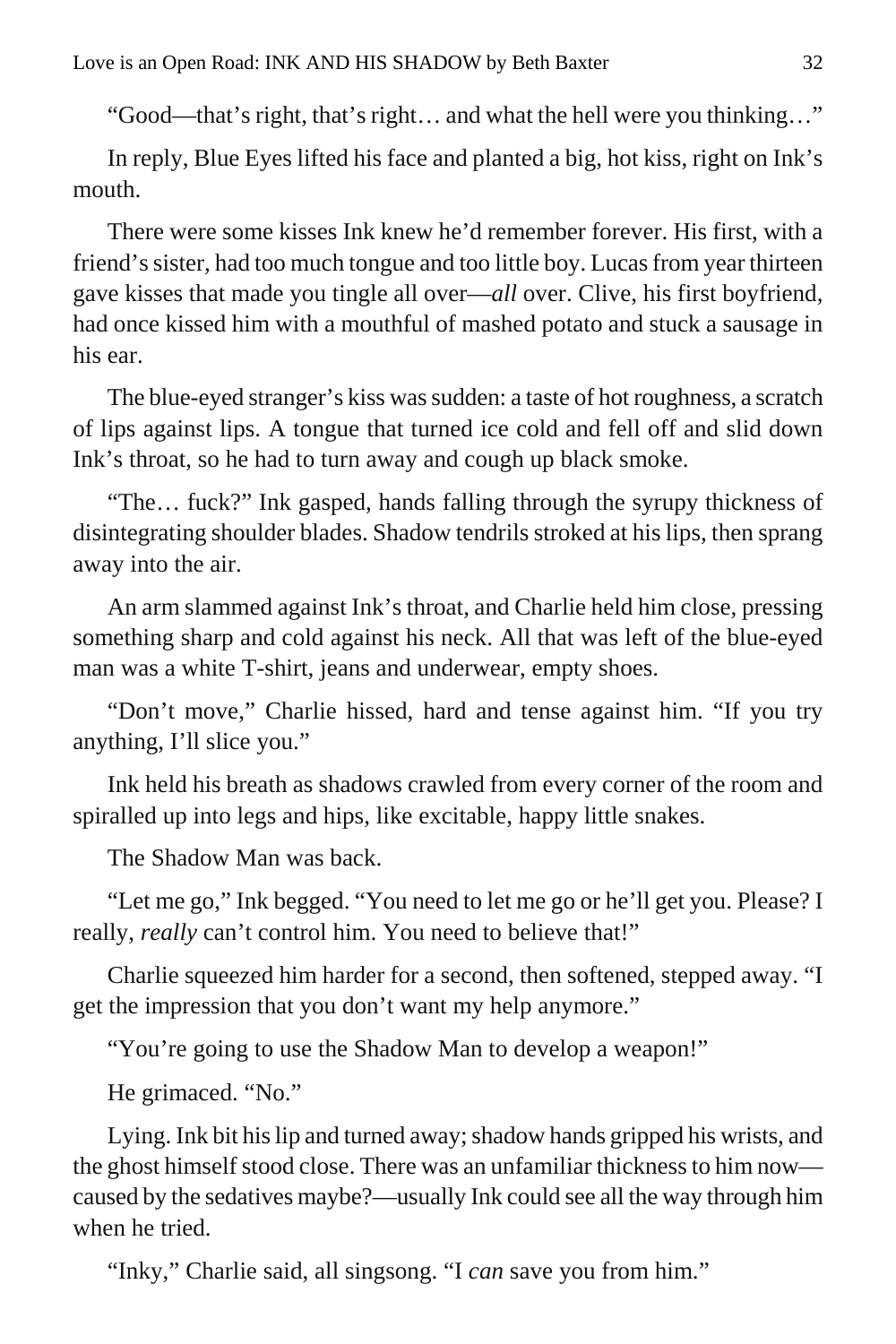Ink didn't want to hear it. And he didn't want to think about the guy at the table with the sweet, crooked smile. He just wanted to get back to someplace he knew.

#### *Take me somewhere safe.*

He followed the grip on his wrists, eyes half-closed, mouth half-open. Past labs and common rooms and kitchens. He panicked about getting trapped here forever, then soothed himself. No. He'd been here before. He knew the way. So did the Shadow Man.

When he stepped out into the atrium of the building, gorgeous relief swept over him.

But he wasn't alone. The place smelt of people and gunpowder. The Shadow Man stepped away and split out in all directions, forming miniature copies of himself.

That was new. Well, shit.

Four masked people sprinted into the room, and the Shadow Men took them instantly. All fell in unison, all died quickly. Three people followed. Ink turned to see a man with a gun, drowning in shadows behind him.

Fourteen, fifteen, sixteen…

He clasped his face and kept walking.

\*\*\*\*

He ended up in a crappy little bed-and-breakfast hours from the lab. Not quite sure how many hours exactly, but his feet hurt, and there was a hot bowl of spaghetti in his hands, and there was a man on the bed beside him, not talking.

" $\mathcal{S}_0$  ...

Ink was suddenly aware of how very tall and built the guy was. How he had scars and tattoos, cuts and bruises. How he was very, very naked.

Because, yes. Shadows do not turn into clothes. Not like they do strange, blue-eyed men with crooked smiles.

"So you're a person," Ink finally observed. Pat on the head.

The man gestured towards his neck, pressing fingers into a pinprick spot of blood.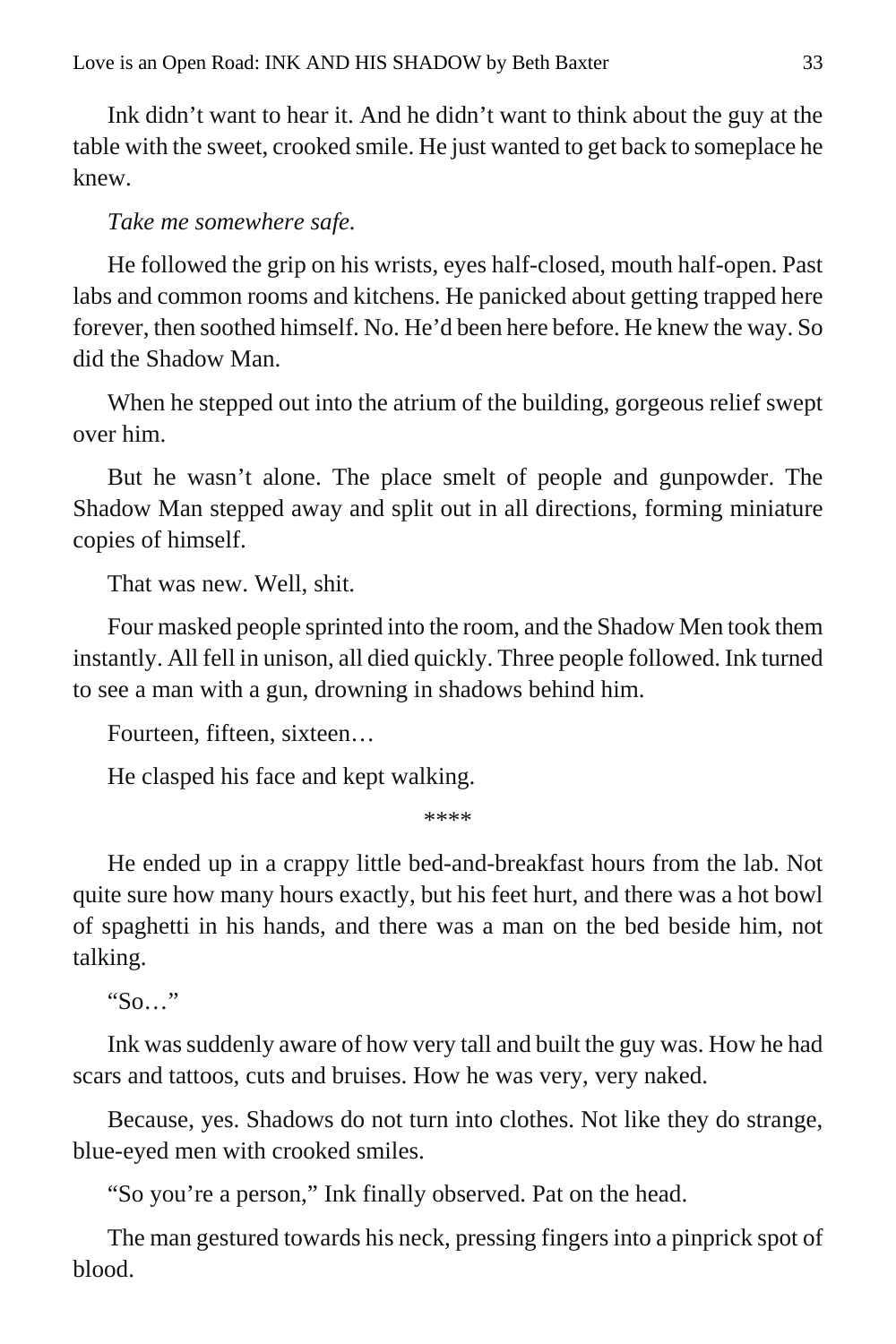"Because of the sedative Charlie gave you?"

"I felt really weird, but I'm better now. I'm sorry if I scared you."

"With the bashing your head on the floor thing?"

Blue Eyes looks pained. "I meant the…" He touched his mouth briefly, then turned away. "It was really rude; I should have asked."

Asking to kiss someone while cuffed up in an interrogation room? The idea was somehow stranger than the dissolving tongue.

"How's your head?"

Blue Eyes touched his scalp and winced. Ink moved his fingers to check too, but the stranger jerked away. Not a fan of physical contact? Yeah, Ink would not have guessed with the whole kissing thing.

"I'll turn if you touch me," the guy said. "I don't want to turn; being here is amazing."

Amazing? Ink checked out the décor. There was dust on the plastic flowers and pubes on the sheets. Amazing.

"So… What's your name? Where'd you come from?"

A long sigh escaped the Shadow Man's lips. "I'm Daniel. I live on your sofa."

Ink laughed. The Shadow Man looked confused.

"I just figured, you know, you'd have a scarier name than *Daniel*."

Daniel tilted his head, peering at Ink's chest. He moved his fingers towards the buttons of his jumper, pausing for just a second as if asking permission. Ink pulled the jumper off, interested in what would happen.

Fingers traced over the place Ink was stabbed, not actually touching the skin but near enough for Ink to feel the warmth of them. Curious, he leant forward, but those fingers turned to smoke the second he touched them.

Daniel brought them to his face, brow furrowed as his fingers reformed. "You were hurt," he said. "I tried to get to you, but I wasn't fast enough. Then I didn't know where you were." He looked at Ink, leaning close and smelling of ashes. "You're okay?"

"Yup. Turns out I don't need you to kill everyone to be okay, Daniel."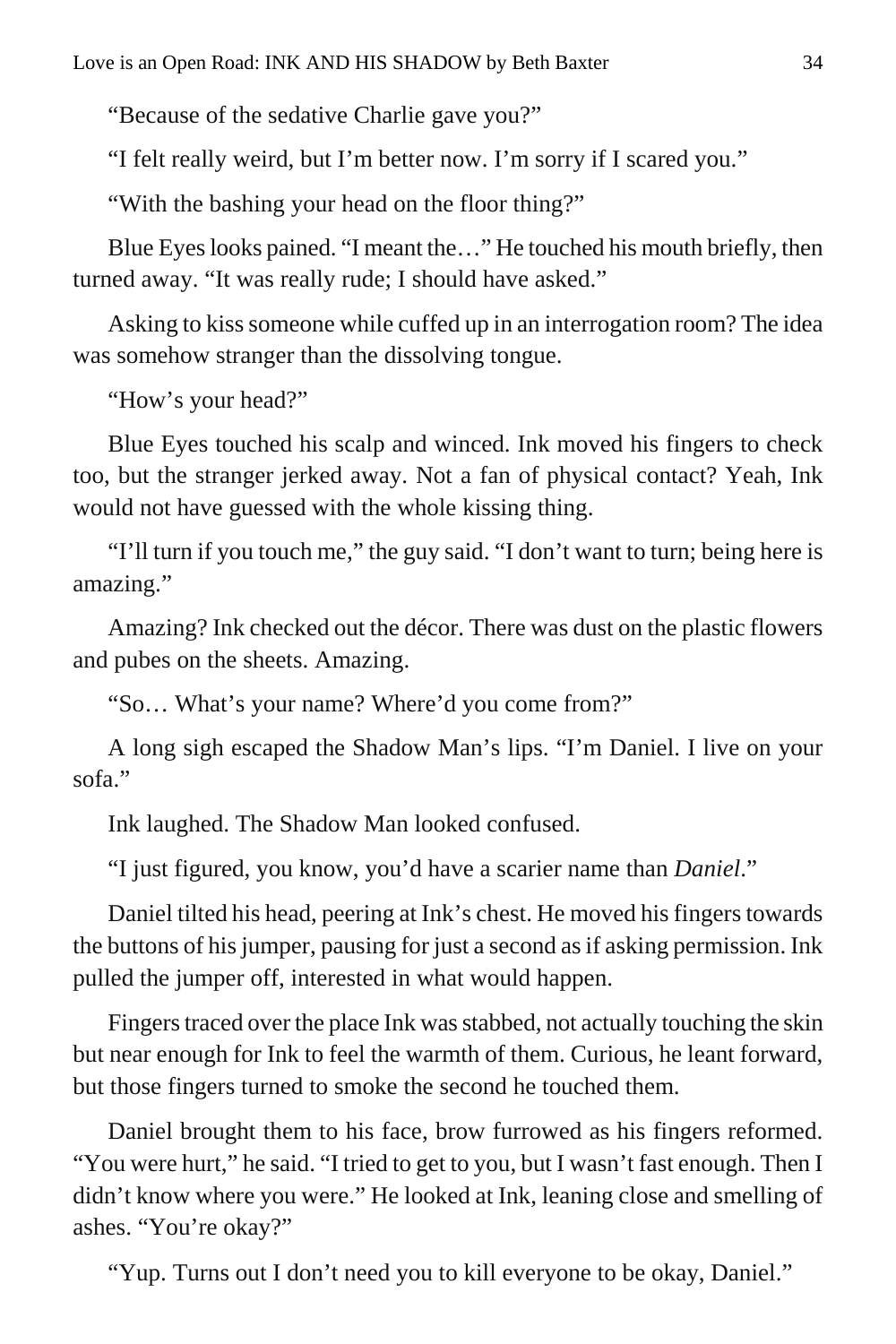"Yes, but it helps." So he was completely deadpan about the whole murdering multiple people thing, huh? Like swatting flies. It made Ink curious, more than anything.

"Are you a demon?"

"Ghost," Daniel said.

Ink moved to the edge of the bed. Ghosts were interesting. What if Daniel was a Roman or something? A Roman with a Jewish name and a Northern accent. "So when did you die? Do you *remember* dying?"

Daniel drew a hand across his stubble. "I didn't die. I was cursed."

"Oh. So curses create ghosts, huh?"

Daniel's look was blank. Because yeah, obviously. But it was nice to look at his incredulity; blue eyes were always nice to look at. And given those pretty blue eyes, Ink tried his best to eat his spaghetti with delicacy and grace.

"So… about the whole mass murder thing?"

The Shadow Man twisted his fingers in the sheets. "I do it to protect you, Isaac. I'm not a monster."

"Yeah." Ink slurped tomato sauce. "Well, good job *protecting*. Say, have you noticed how completely fucked I am?"

Yeah, he was well aware of how his personality tipped. Avid curiosity, pettiness, a pinch of abject horror. He wasn't numb to the murders, not really, but Ink could flush them away in his head whenever he wanted to. Daniel had done that to him, maybe broken something inside him forever.

Right then, he didn't even mind. It was like pressing his nose against a window and watching some other weirdo springing about his life. He was relatively content; Daniel was weird and pretty, plus he had spaghetti.

Colour bloomed in Daniel's cheeks. "They *kill* you."

"I don't feel dead."

Daniel opened his mouth, then jumped as his entire left arm turned to smoke. He screwed up his face, and Ink watched bones materialise from nothing. A circulatory system reached out fronds and grew. Thick muscles developed, then skin. He winced. "I should find some alcohol. My form holds better when my brain's less focussed. And this is good. I'm enjoying this."

Ink spluttered. "You're *enjoying*… this *amazing* experience."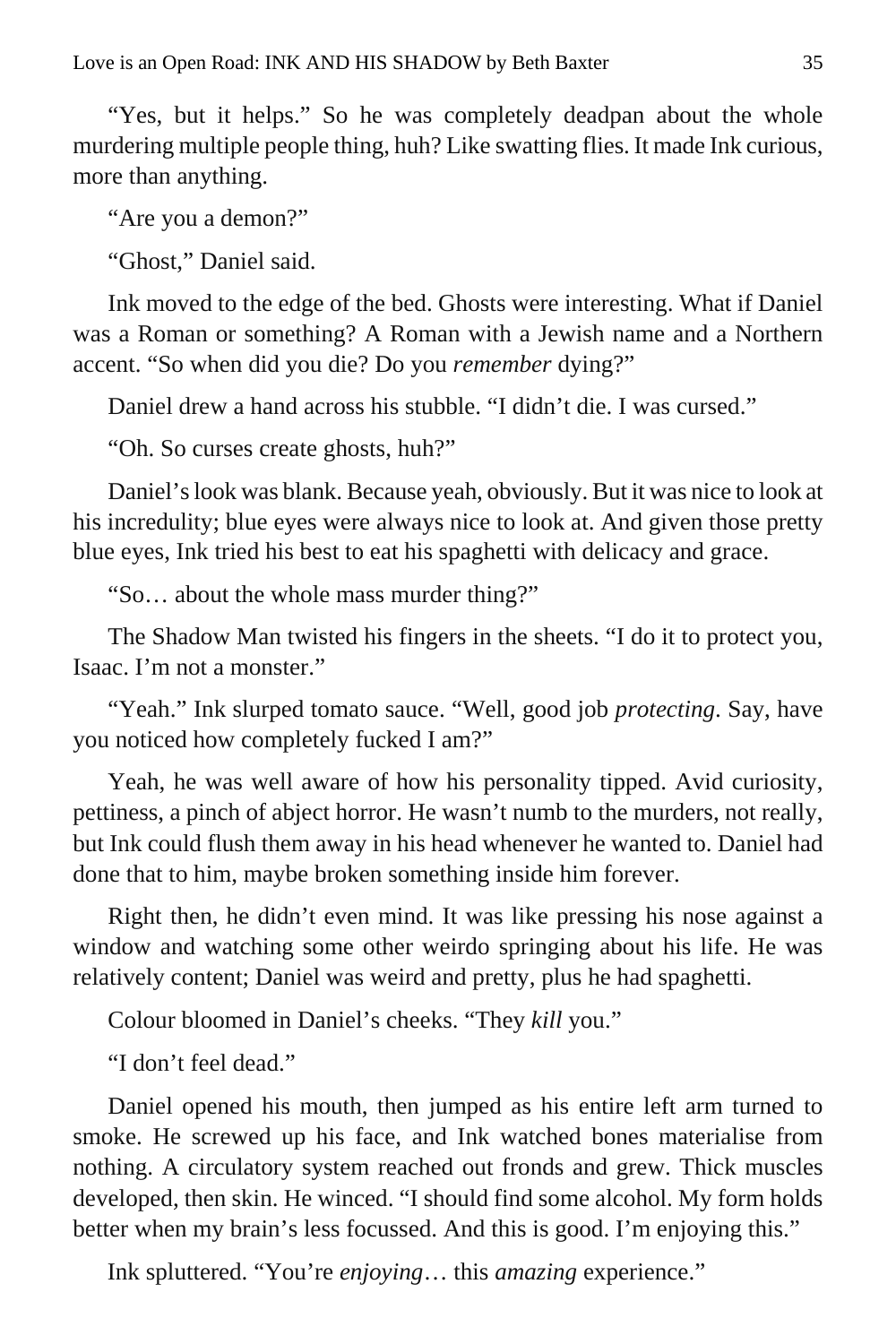"Yes. I've wanted to talk to you properly for most of my life, Isaac. I love this."

The Shadow Man had this miserable broody face on him that did not say 'love' at all. Ink frowned and reached out to push Daniel's cheeks up into a super-happy smile. Those cheeks dissolved into shadows as soon as he touched them, but Ink didn't give a shit, and the Shadow Man's face reappeared, a glower in place.

"It's what you do when you enjoy someone's company." Ink let the spaghetti hang down his throat as he noshed it.

" $Hm$ "

But Daniel's half smile reappeared briefly as he got to his feet, striding across the room with his muscular thighs and arse on full display. Like his arms, his legs were licked with black tattoos, twisting and turning into all kinds of hidden places. He headed to the little minibar, squatted and grabbed a bottle of whisky. He tipped it at Ink and downed a couple of glugs with a long, satisfied sigh.

"How does a ghost get tattoos? Did you have them before or what?"

Daniel perched on top of the minibar, crossing his legs. He regarded Ink thoughtfully, cock sitting pretty against his thigh. "I only turn to shadow when I'm near you. I've narrowed the range to seven hundred metres. Less when I've been drinking. Or sedated." He raised his bottle and scratched his neck. "But I get older too. I'm not dead."

Ink slurped another forkful of spaghetti. "So how did it happen? How were you cursed?"

"I asked to be able to save you a long time ago. I did, but they made me a monster for it."

"At Lake Windermere? When I drowned?"

Daniel nodded.

"Fuckbrain." Ink chucked spaghetti at Daniel who shot back on the minibar, knees at his chest. "Why the hell would you care if I live or die? You don't know me."

The Shadow Man lowered his eyes and stood up, dick swinging. He wiped at the spaghetti sauce on his chest, holding up his stained fingers. "When I'm shadow, I see things a different way. I see possibilities, futures. I see you dying,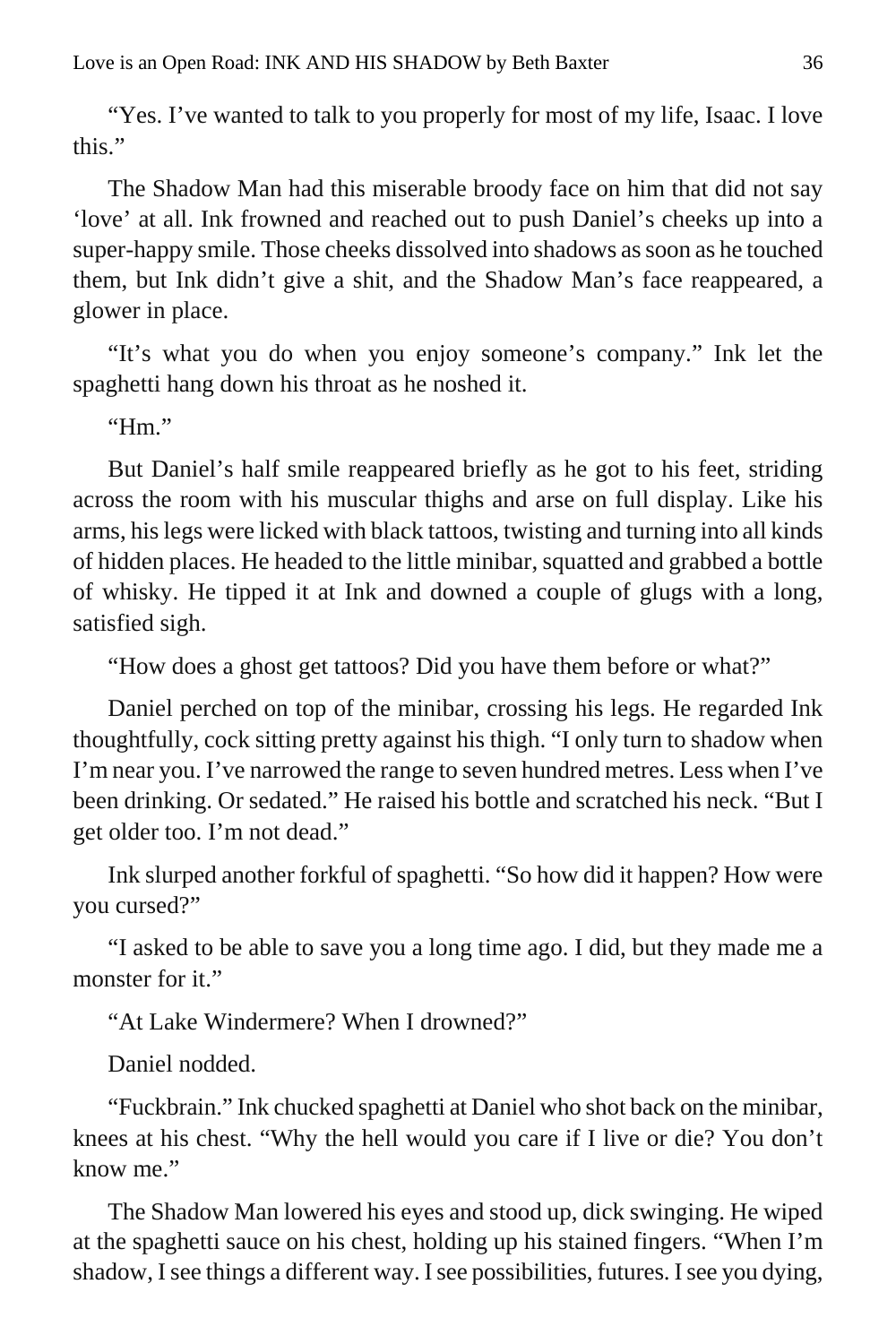Ink, over and over. Saving you is all I can think of, and I can't stop myself. It's like as soon as I think of killing, I do it. I've no control."

Ink stretched out on the bed, looking at the cobwebby ceiling, mostly to avoid looking at Daniel's delightful dick. "Then you've gotta stop saving me. Sorted."

Daniel laughed and drank more whisky, wiped his mouth. He had a nice, silly laugh that was full of ups and downs and unrestrained happiness. "You're naïve."

Ink frowned. "Fuck you. I don't fret about the things other people might, but that doesn't mean I don't consider them. Yeah, I realise that I might die if you leave me. I just don't give a shit about it."

"I like that." Daniel looked off wistfully into the distance, and Ink longed to drag his fingernails down that hard chest, fuck up those tattoos a bit. He hopped off the bed and staggered forward, trying his best to valiantly loom over the man by the minibar, and still eat his spaghetti. Daniel gazed down at him and like a dog might watch a fly. "You're upset?" asked the Shadow Man, confused again.

Not really. He supposed he was spirited. Arguing with a ghost. Apt.

"Just, I'd rather die living the way I want than lock myself away, worrying all the damn time about who's going to croak instead. I'm going to lift this curse. You're going to help me." Ink stood sternly with one hand on his hips. His eyes moved to Daniel's perfectly defined chest (and how exactly did he get time to look like that in between all the killing and annoying Ink as he loved so very much to do). He'd be great to paint. Ink sort of wanted to drop everything and do it right now and then maybe make out with him for shits and giggles. "Ugh, just put some bloody clothes on, will you?"

Daniel looked down at himself, bemused. "But I'm always naked when I'm with you. You make me feel very comfortable, Isaac."

"*I'm* not comfortable. I'm distracted."

"Oh." Daniel put the whiskey down and carefully put his hands over his cock, covering it up. There. Dressed. "They were Drifters, by the way," he said. "The people I killed. Except that first boy."

"He didn't die."

Daniel wasn't fazed. "That makes sense. He must've told someone what happened, so the Drifters have been coming to hurt you ever since. I knew it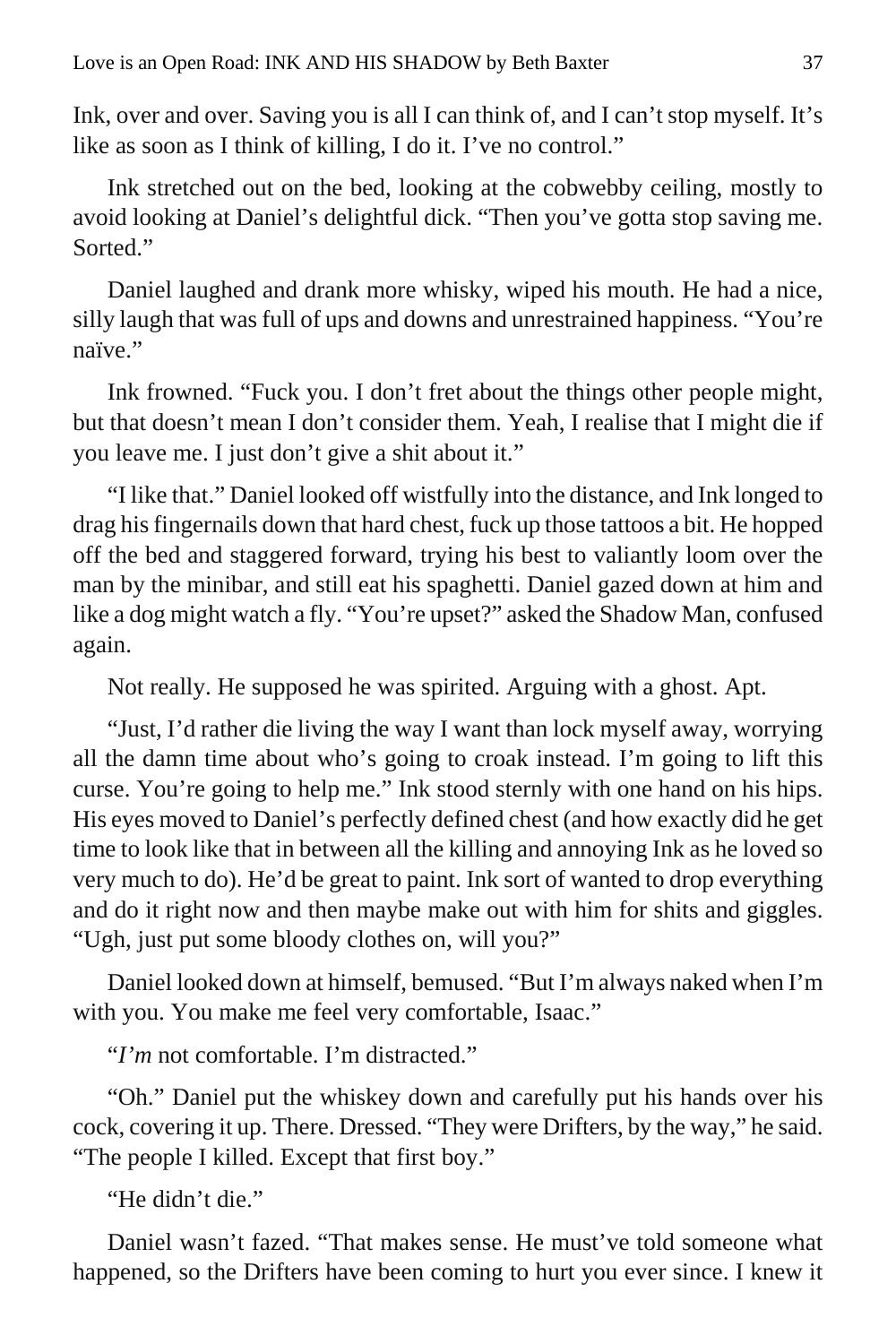was my fault." He glanced at Ink's chest. "So it really is my responsibility to save you. I would like to keep killing."

"Would you, indeed?" He was close to laughing; Daniel was honest and ridiculous and had no goddamn idea how to speak to other people. "Well, I'll get rid of you on my own if I have to. You can't even touch me, so what are you gonna do to stop me, hey?"

He could probably kill a shitload of innocent people to stop him, but… well… he'd address that problem when he came to it.

"Do you have a plan?" asked Daniel, voice stiff and low.

"Yes. But I'm not sharing it."

Daniel's brooding face became even broodier. Well, fuck him. Ink walked out of the room, looking at Daniel over his shoulder, daring him to follow.

\*\*\*\*

So keeping Daniel from turning into a murderous ghost meant getting his brain fuzzed. The easiest way to do that was to keep him drinking. Letting a guy drink on his own was just mean.

Ink's secret master plan was this:

One: Get Daniel speaking as much as possible because information was power. And talking to him was pleasant in its own way, like squeezing a massive spot.

Two: Get Daniel back to where this all started. Miles and miles away at Lake Windermere, he reckoned. Whatever had cursed him there could maybe take it back, right?

Three: Don't die.

Ink arranged to meet up with someone with a truck who could get them to the Lake District. He brought a couple of bags of essentials for him and his murderous ghost friend—chocolate biscuits, beer and hummus. Daniel finally put some clothes on. Ink had taken great pleasure in picking a Scratch and Sniff T-shirt covered in raspberries and a bright red pair of shorts. Daniel actually wore them well, the tit.

"Which is why you suck, Danny Boy," Ink said, narrowing his eyes over a beer.

"Ghosts don't suck, Isaac. We're air. We blow." A lame joke. Ha. Daniel smiled his awfully heart-breaking, crooked smile. So proud.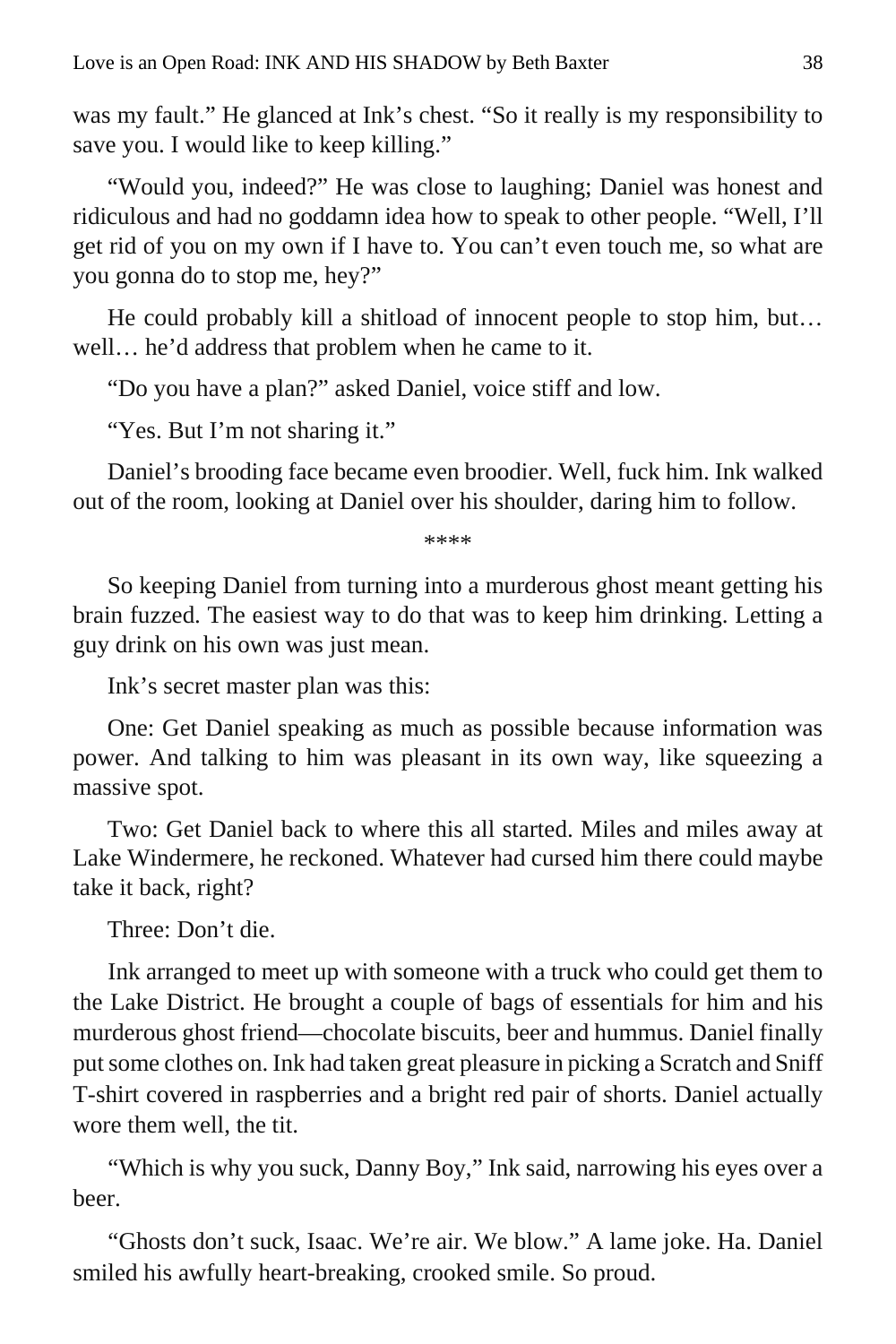The illustrious truck driver turned out to be a young woman with yellow curls who kept twirling them around her fingers whenever she looked at Daniel. And, with women, Daniel did actually have some sort of charisma. He joked about the seedy little pub they'd met in, and about Ink for choosing it; he talked her price down by thirty percent; he even made up a romantic story about how he was a bodyguard hired by Ink to help him escape some bastard ex-boyfriend or other. Daniel smiled at Ink whenever the girl wasn't looking like he was actually being useful instead of just being an insufferable flirt.

When had he even been with girls anyway? It was such a weird thought the Shadow Man having this whole life Ink didn't even know about. What *did*  he do for a living? Did he have family? A girlfriend? A boyfriend?

And did he know how much Ink would have loved to have any of those things? How he hadn't seen his own parents in over a year and hadn't had sex in longer. He finished his drink as quickly as possible.

The 'truck' turned out to be a pink van. Daniel rubbed shoulders with the little yellow-haired driver through the pub carpark, Ink skulking behind on his own. Back in the day, he would have been the one making conversation and telling jokes. Now, he found he didn't care about impressing anyone. There was no point hiding his annoyance at Daniel and the driver girl, and so what if he drank too much and bit his nails in public?

His phone buzzed.

#### *So, how's it going with your Shadow Man?*

Ink breathed through his teeth as the driver told them all about the *super important* shipment of toilets or whatever she had to transport up north.

"Sounds like a shitty job," said Daniel, and the girl tittered wildly. Bloody hell.

#### *Are you tracking my phone, Charlie?*

Ink was seconds away from pulling his SIM card out and smashing it. Should have done it already, probably.

#### *No. I'm just following you.*

Ink held his breath and looked over both shoulders. Then he stumbled back into the bar and caught sight of Charlie instantly, sitting at a table with a glass of something purple, face shadowed by the white hood of his jumper.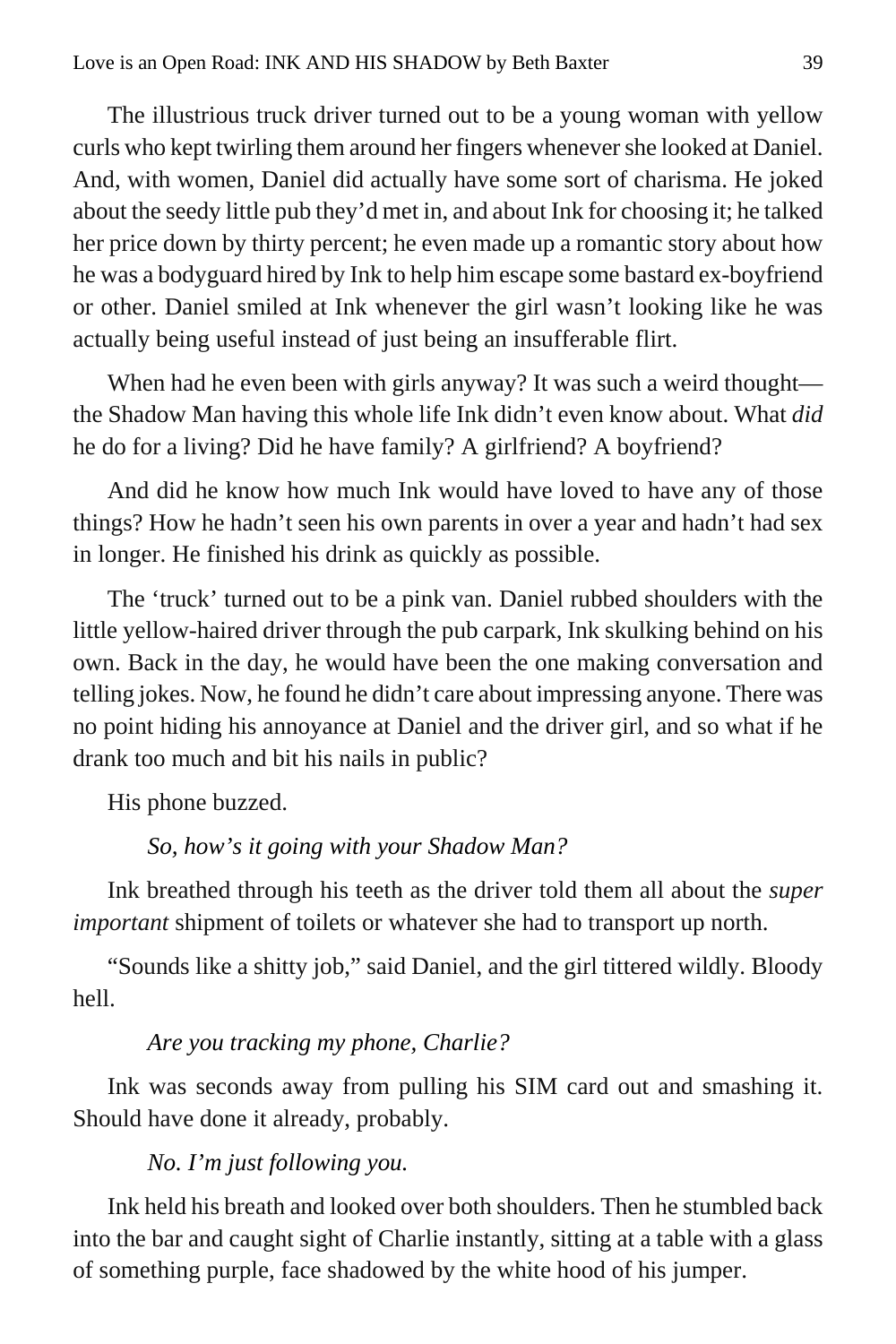Another buzz in his pocket.

*Made you look.*

Ink waved. Shy, very shy.

*I have more suppressors to stop him turning to smoke. Would you like them? He won't be solid much longer…*

Across the room, Charlie crossed his legs and smiled politely at a waitress balancing a tray of tiny drinks on one hand.

*If you want one, you should come and talk to me.*

Charlie put his phone on the table, spun it beneath his forefinger, spin spin spin. Then he stood up, caught it, pocketed it like a pistol. When Charlie strolled over, Ink knew he should walk away, but part of him was curious. Charlie was odd, so very odd, so what was his game?

And then the guy was opposite him, standing close with his hands in his pockets. The hem of his jumper brushed Ink's jeans.

"You want the suppressor."

Ink didn't reply. A suppressor would be good, yeah, but he hardly believed Charlie actually had one, and if he did, he wouldn't just hand it over.

Charlie leant forward and pressed his lips against Ink's—a sudden rush of heat at his mouth, the taste of rotten peaches. And it wasn't fair because Ink hardly ever got kissed these days, and it should have felt lovely, not unsettling, not *weird*. Warm fingers pried at his hand, pressing in a little plastic syringe of something.

"Why?"

"Just let me know if it works, okay?" He smiled kindly and pressed Ink's fingers closed. "They might chase you. You know that right."

"Why are you—?"

"Just let me know if it works," he said again. "Okay, Inky?"

Ink nodded—"Okay"—and ran like an idiot.

\*\*\*\*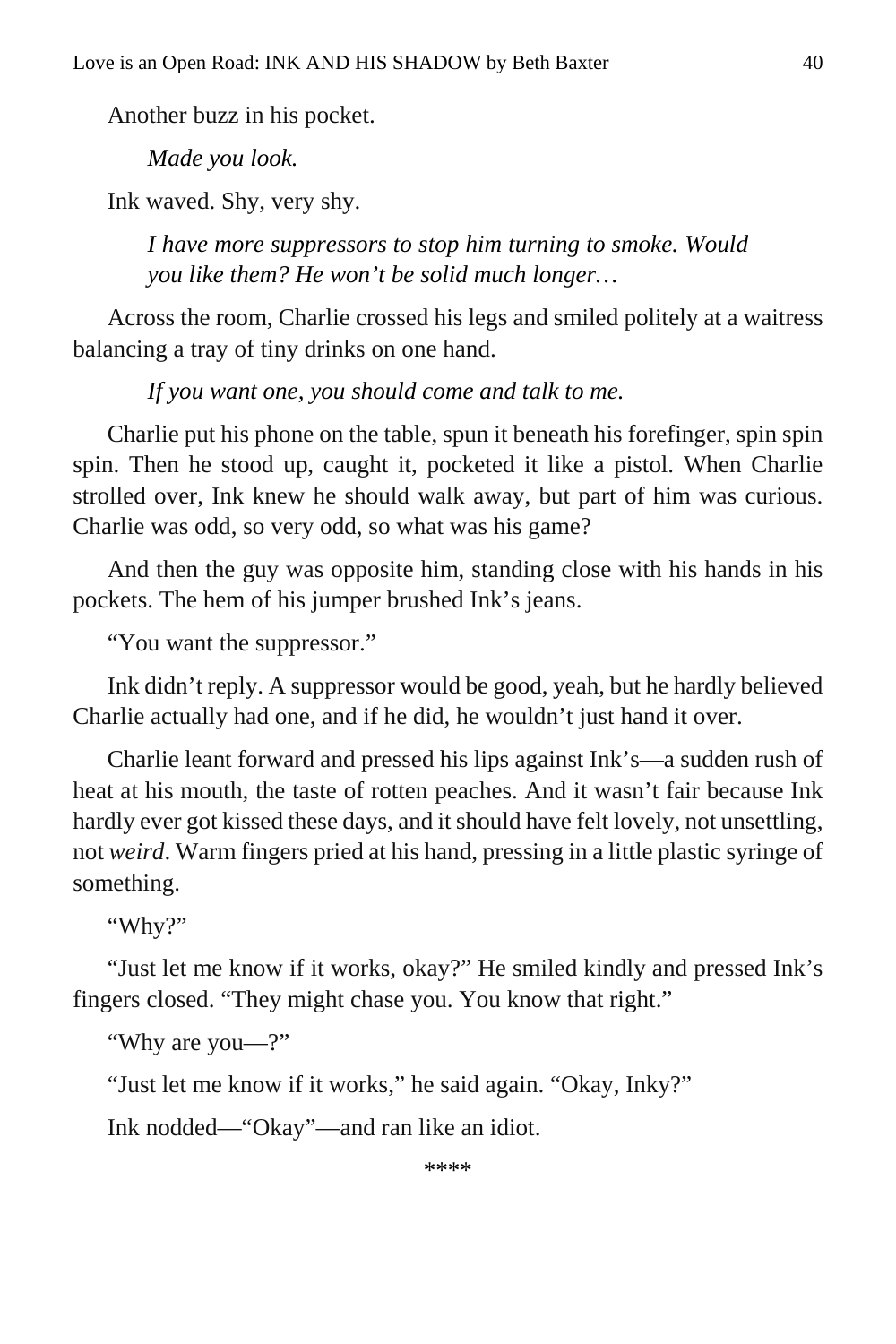#### **Chapter 4**

#### *Copulation*

<span id="page-40-0"></span>Ink sat and stared at the syringe in his hand, rolling it back and forth across his palm. Daniel shifted in interest, nudging Ink with his foot, poking his dick as it wasn't too roomy in back-of-van-land.

"Medicine?" asked the Shadow Man.

"Charlie says it's a suppressor." But why did it matter what Charlie said? He was, after all, a raging liar. "Even if it's poison, it's a useful thing to have, right?"

Daniel's mouth opened, and the left half of his face disappeared with a pop. There were seven awkward seconds in which he tried to speak, but couldn't navigate a mouth and tongue that were half flesh, half smoke. Ink popped Bubble Wrap.

"You talked to Charlie," Daniel said finally, pressing shape back into his cheeks with his fingertips.

"Yes." Ink felt embarrassed and didn't like it. More Bubble Wrap had to be popped. "He was at that bar. I guess he tracked my mobile or something? But… I dunno. He seemed *helpful*."

Daniel picked up the syringe and inspected it, holding it so close to his face he had to squint. Ink turned his phone off and plucked out his sim card. "Maybe he found us by *scrying*? Is that real? Does that work?"

Daniel rubbed a hand through his hair. "I'm not sure. I've only ever stalked you the old-fashioned way. As a ghost made of shadows. You know."

Daniel swung the syringe between the tip of his thumb and forefinger, then jabbed it into his arm, thrusting down the plunger.

Shit!

Ink jerked to slap the thing away, but the needle was already out, the syringe empty.

"If that kills you…!"

The Shadow Man shrugged. "We'll find out, won't we? And if we're going to get rid of my curse, I need to help while I can."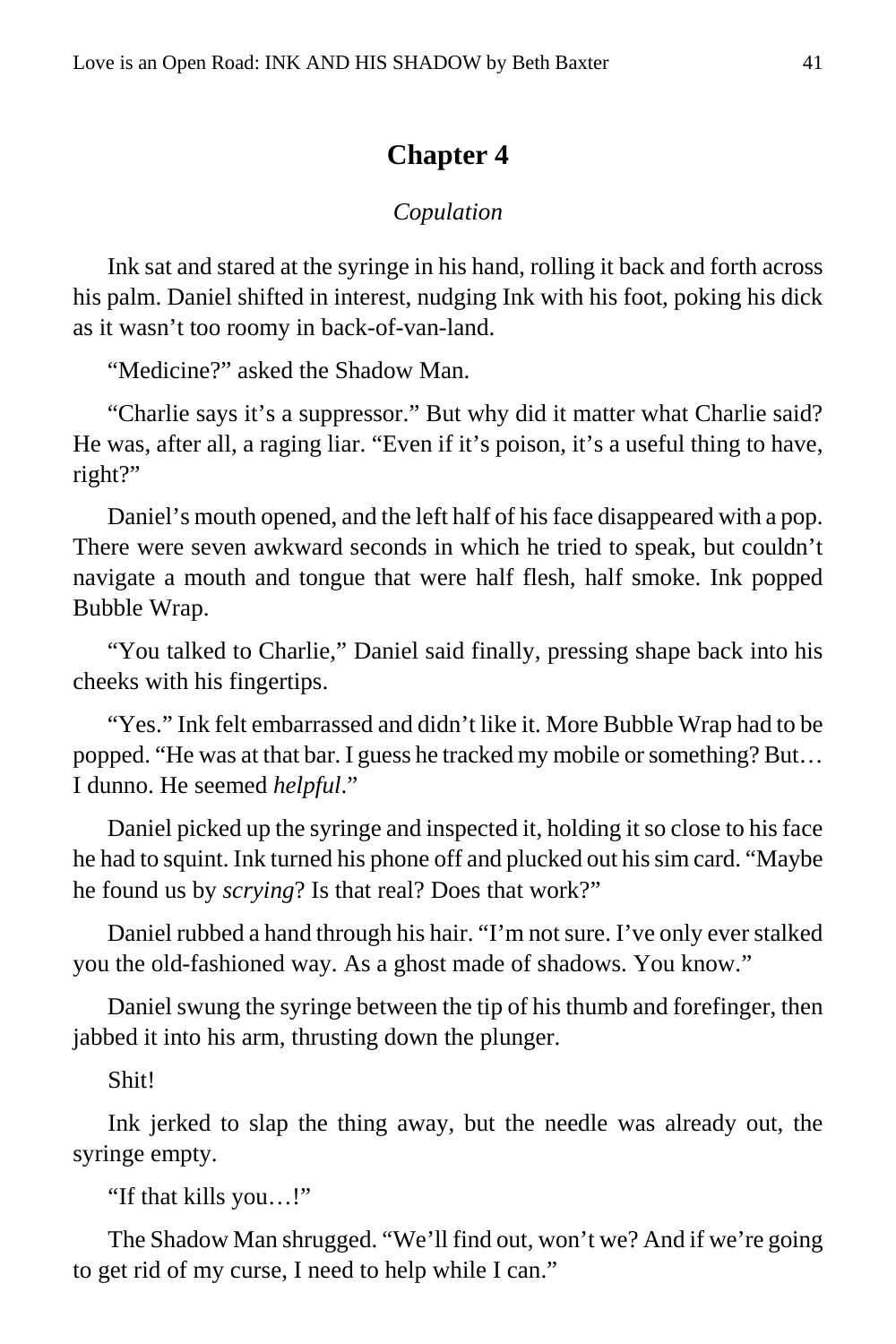He wasn't meant to just use it. Ink had been expecting at least five minutes of careful deliberation. Maybe even a healthy dose of angsting when he'd look into Danny's eyes and squeeze his hand into smoke. *It's okay, Murder-Ghost, I'm right here with you.*

"Shit!" said Ink, again. Out loud this time. He watched Daniel closely for signs of death and doom, pressing a hand against his forehead. Ish. He had to avoid actual pressing, but the thought was there.

Daniel's eyes moved upwards, and his mouth crinkled a little at the edges. "Does work out for your grand plan though; if this is poison. I die, you get rid of me…" he trailed off.

"Just shut up, Shadow Man," Ink said. Daniel's trickling smile broke banks, and Ink had to lean down and grab Daniel's arm to get away from it. He made a great show of checking the injection site.

Then he prodded Daniel's arm once. Twice. It was pretty hard. Ink prodded again.

"Suppressor's working…" he said tentatively. "Right?" And he squeezed Daniel's arm this time, holding tight, just to make sure. Yeah, touching Daniel felt pretty great. "We wouldn't normally be able to do this, would we?"

Daniel said nothing, but his cheeks were pink.

"You've gone an odd colour," Ink observed.

Daniel mumbled something and pulled his arm away. Ink looked at the palm of his hand and wondered if it had maybe been sweaty and gross or something.

"You're shy," Ink realised, amused. "Aww! Poor flower!"

Daniel attempted to retreat into his T-shirt like a sexy, pink tortoise.

"Just because I'm gay doesn't mean I'll jump you. As you must know, I barely jump anyone ever. I'm too distracted by the monster watching me every night in the dark." Ink was smiling, he could feel it. One of those, 'I'm in a bar and you're cute and you don't know it yet but I'm about to have you' smiles. He hadn't smiled like that in a while. He didn't even know why he was doing it now.

Daniel's cheeks darkened further. "I don't watch," he muttered. "I…"

"Lurk?"

"Yes. But politely."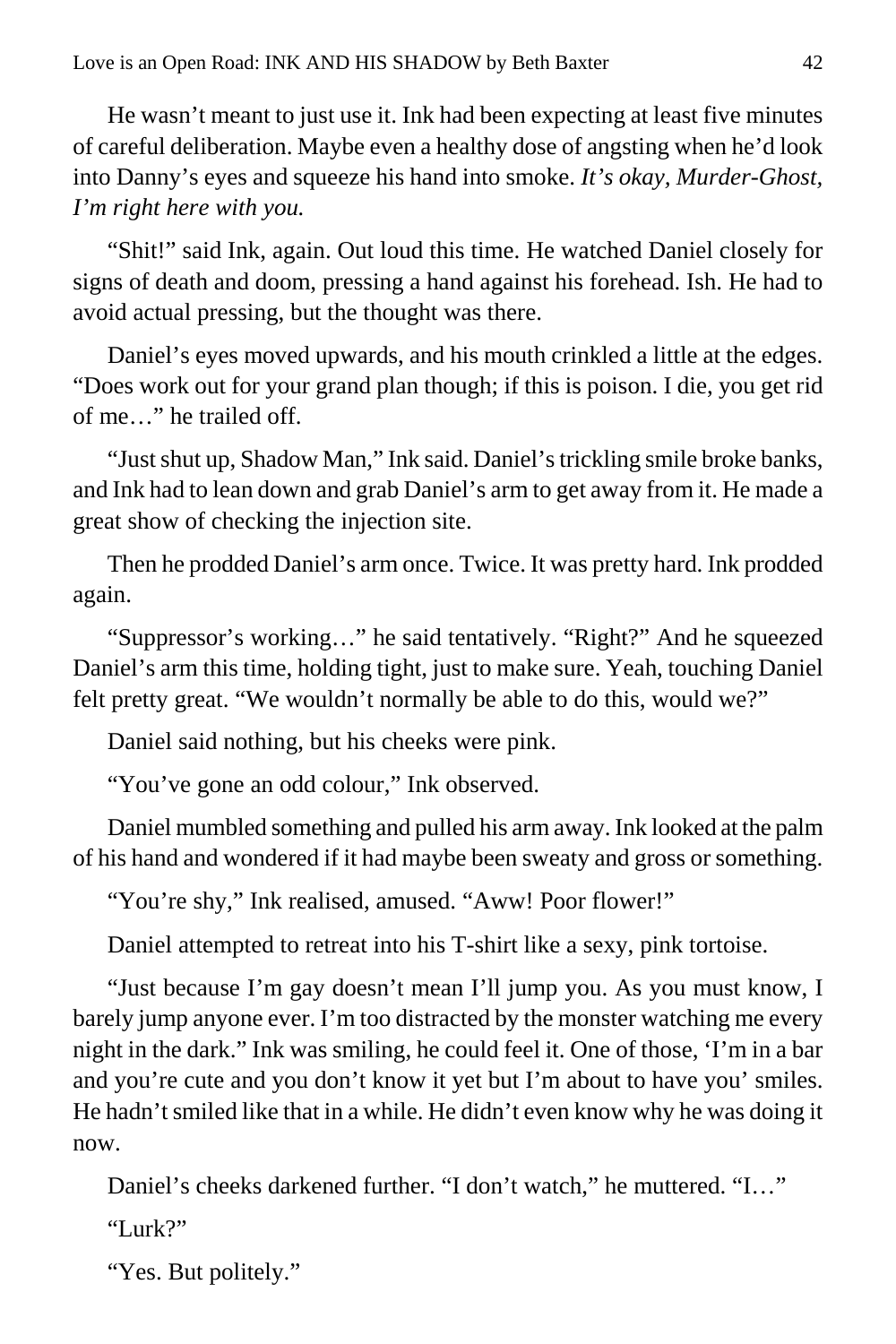Ink shook his head. "You lurk like a pervert," he insisted. Relishing, perversely, this odd power he'd discovered. The ghost of a thousand murders was shy.

"I don't follow you to the toilet!" he protested.

"You can't open doors," Ink countered.

Daniel started to answer, but then Ink's phone buzzed and whatever it was turned to smoke in his throat. Ink checked the screen.

*Is the suppressor working?*

Then, half a second later—*Well, is it?*

Ink breathed through his teeth, positive he'd turned the thing off. Wincing slightly—it was a very expensive phone—he dropped it on the floor, and crushed it beneath his heel. When the glass screen crunched, it felt like he was sandpapering his teeth clean.

Daniel raised an eyebrow.

"Charlie," Ink explained. "Hey, Danny. I don't think I ever said thanks for—for what you did. What you do. I—I don't like it, but I should thank you anyway. I figure humanity is a pretty valuable thing to lose."

Daniel's face had cracked apart with a wonky smile. "I was fifteen. It seemed a good idea at the time."

Ink kneaded his forehead. "You really did fuck yourself over, didn't you?"

Big hands spread wide, and Daniel tilted his head. "Sure. But if I went back to that day, I'd probably do it again."

All the pent-up frustration inside Ink was withering. Here was a guy who had actually saved his life for no reason whatsoever. That was sort of amazing of him, even if it had led to unfortunate consequences. Corpses and not getting laid for a thousand years and such. Ink wondered if Danny knew how long it took for a dick to pack its ball bags and give up completely. He would have asked, but Daniel wasn't paying attention—he was swiping his fingers all over a tablet computer he'd got from somewhere. Took him five seconds to realise Ink was staring, and then he turned a gorgeous shade of cerise.

"Christie—the driver—she leant me this. Wanna watch?"

He tilted the screen, showing the opening of some romantic comedy, completely straight-faced about the whole thing. Yeah, the Shadow Man loved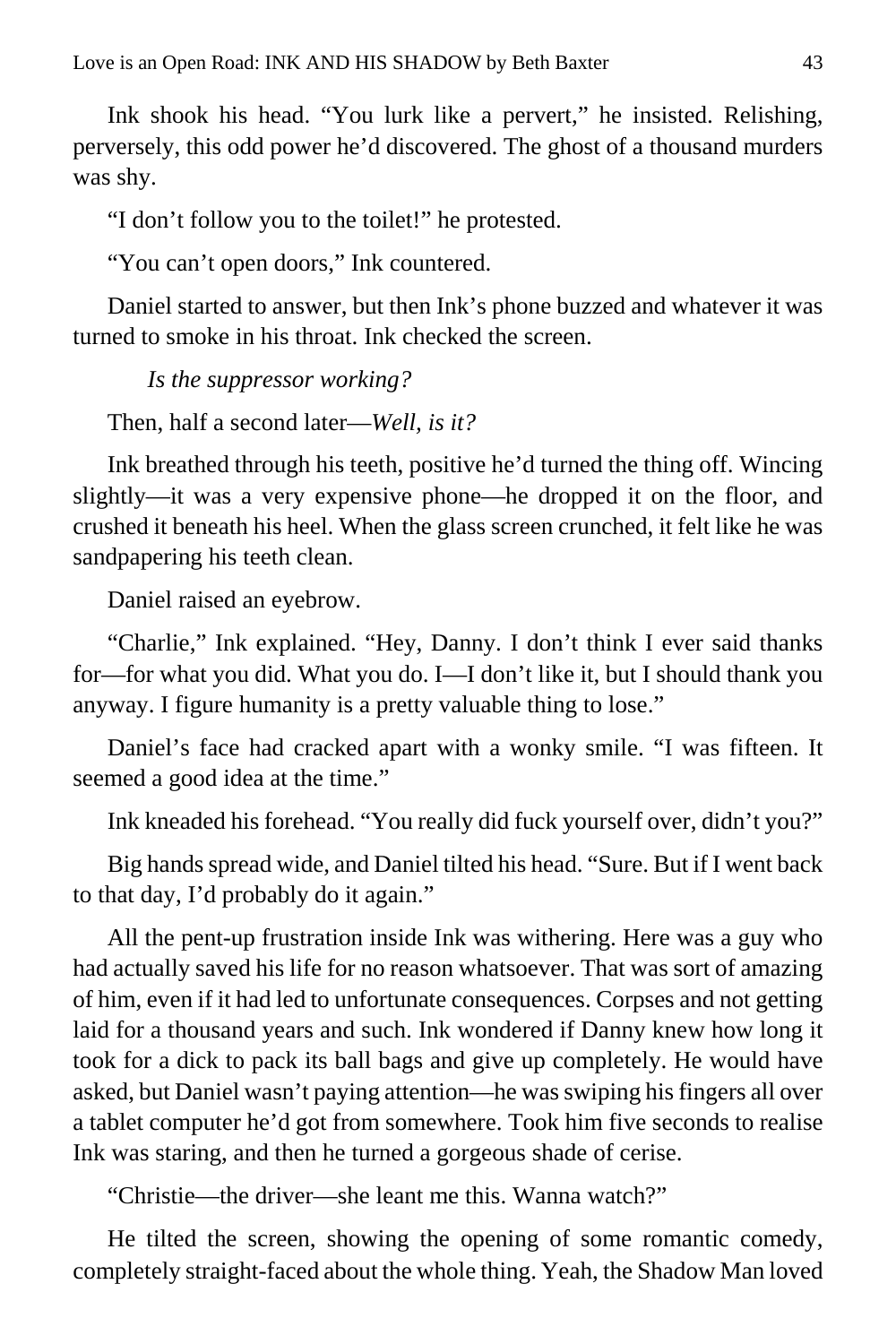his crappy movies about Generic Heterosexual White Female and Generic Heterosexual White Male.

"Eww." But Ink slid up anyway, leaning his head on Daniel's shoulder, just because he could. "I hate when you hog the TV."

But he didn't hate it. Not really. Usually, it was the only glimpse of the Shadow Man's personality he ever got. He needed more. Now. Because if he was going to spend his night in the back of some van with a handsome murderer, he needed to know more about him than his first name and the size of his cock. A little bit more, anyway.

\*\*\*\*

Daniel was twenty-four. No wife or kids. He'd worked in security for the past couple of years and a series of odd jobs before that. Waiter, cashier, laser tag instructor. He loved romantic comedies and tattoos, and hated the fact that he couldn't travel, given the artist he'd sworn to protect never left his bloody flat.

God, and he really did love those shitty movies, didn't he? The truck swung to a stop shortly after the four hundredth time Generic Heterosexual White Female was swept off her feet by Generic Heterosexual White Male. Daniel was nattering on about how much he wanted to visit that island in *Mamma Mia*, super expressive, so his fingers would brush past Ink's arms every so often, and Daniel would pull away with an apologetic smile, though he was totally doing it on purpose. Ink figured it was the luxury of doing something that was always impossible before. And he was a little chuffed at feeling hot skin against his again too.

Like, every second, he craved a little more closeness. He wasn't even sure if he liked Daniel, or if it was just the human contact he craved and ached for—if anyone would do.

"We should go on a date," Ink mused. "Now we're here. If that suppressor's working right."

Daniel turned scarlet. "Well, I suppose we could maybe find—find somewhere to eat, or—or—"

He froze, maybe in a shyness-induced brain fart, God bless his heart. Ink smiled and reached out to jab or tickle or pinch, but Daniel put a finger on his lips.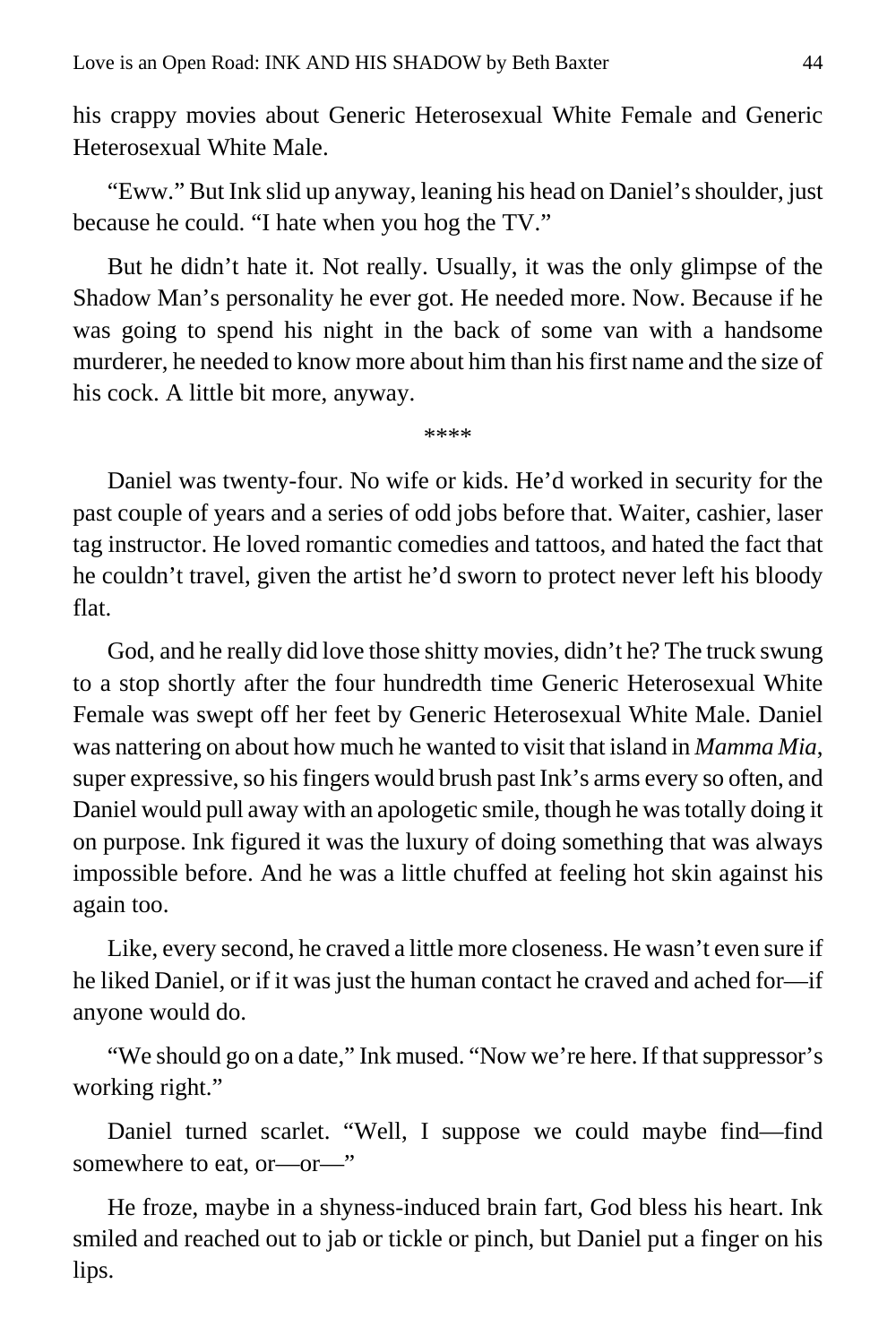Then Ink heard it. Talking. Outside the truck. What?

He shifted closer to Daniel whose hands rushed to his pockets. No weapons there, though.

"Probably nothing," he whispered.

"Probably… nothing?" Ink tried.

But the driver's voice chipped in a couple of seconds later, and Ink got a faceful of hard arse as Daniel positioned his limbs and body to shelter him better from 'probably nothing'. A large, warm hand rushed up to Ink's mouth, pausing for just a second before clamping down over it.

Daniel's body twisted, muscles hard and tight. Some of the left side of his head vanished again, but the change was incomplete—there was his skull, a few half-formed muscles still attached. And then muscle and hair and skin returned, and Daniel turned, eyes wide and worried.

"I can't do it," he whispered. "That suppressor. I knew I shouldn't…"

So he was actually trying to become shadow now? Shit, he was shaking like a half-drowned puppy dog.

"You've always been so safe," Daniel said. "Now I wonder if they might catch you and tear your face off!"

Finger by finger, Ink pried away the hand on his mouth. "The Drifters want you, not me."

"Then you're disposable."

"Well… then they'll just… shoot me maybe. Probably not in the face."

Daniel nodded, looking comforted, but his breath was loud and panicked. They both were. "Stay behind me. When the door opens, we go."

Ink nodded.

Metal on metal, right at the door. The scrape of a key being inserted and turned. Sweat prickled on Ink's forehead. Daniel crouched lower, ready to spring.

The truck door swung open, moonlight slanting in. Silhouette people. Probably Drifters, probably after them, staring and ready for the smallish artist and his Shadow Man friend.

Slowly, Ink raised his shaking hands—'oh, hi guys, check out my winning surrender'—but Daniel shot out of the truck, throwing his arms down and corkscrewing his fist into the face of the nearest figure.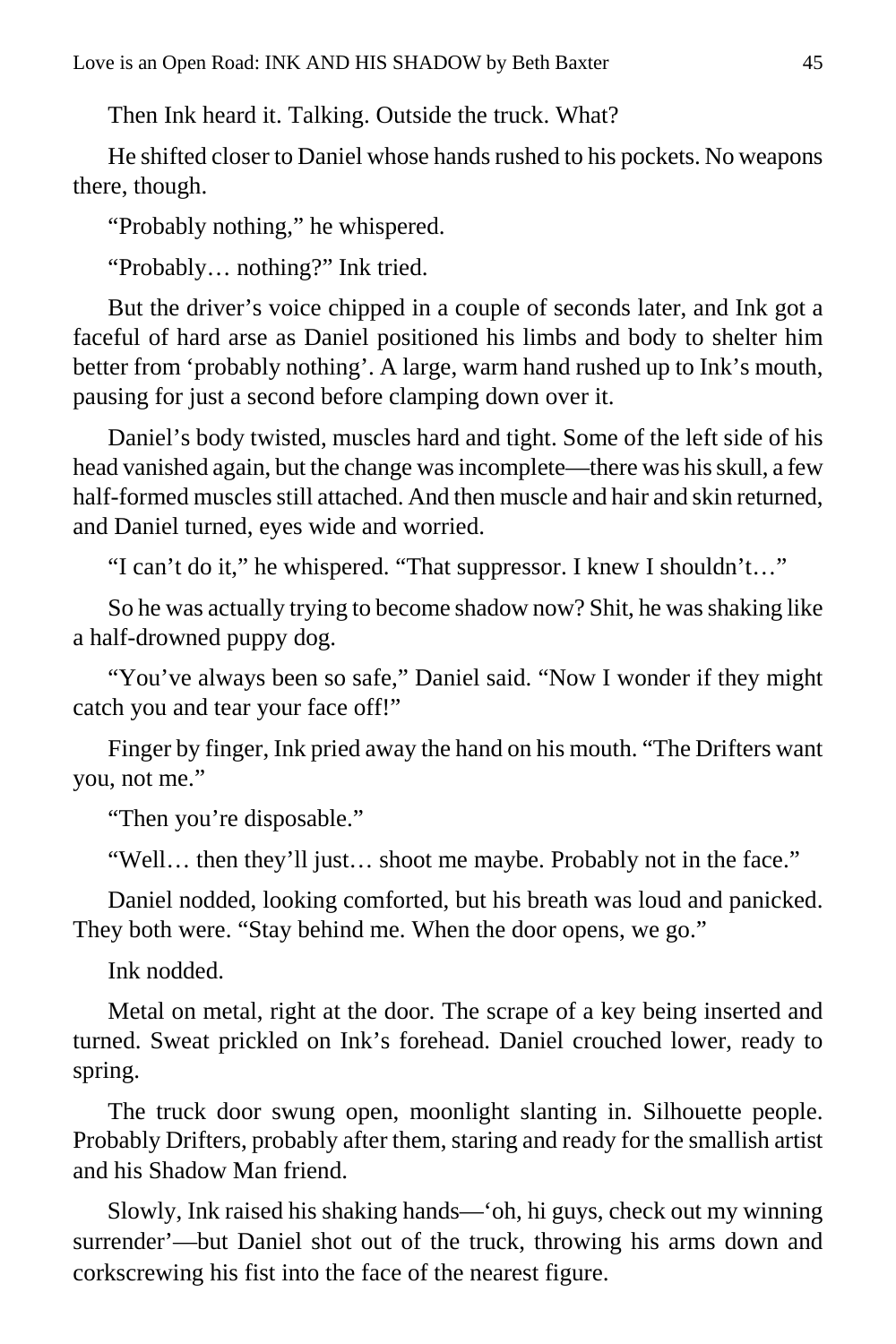The crunch sent Ink to a strange place of in-between where the noise was exploding popcorn, and he felt dumb for never having hit a guy. Daniel would have blood on his skin, blood on his shoes, blood on his big, rough hands with warm pink fingers. He should… probably be helping. Or something.

Ink gathered his guts from about the place and stumbled out, jumping into the darkness with fingers full of blood and his mouth full of spit.

Movement. Ink took a while to figure it all out, given it was black blurs against a blackish sky, but his eyes soon fixed on the blur in shorts that was Daniel as he rammed his forehead into the face of a bearded Drifter. His lips were drawn back over his white teeth, his face a gorgeous picture of hate. Watching him fight was a little like watching open heart surgery. Morbidly fascinating, and somehow beautiful in all its awful precision. Limbs pistoned and shot out, his whole weight behind each punch, every kick. A spray of scarlet.

Another punch to the Drifter's mouth burst lips against teeth, and those teeth twisted back with a crack. The Drifter's head cranked back, eyes closed, and another fist drove into his stomach, hitting it with a smack of meat on meat. Winded, the Drifter fell to the ground, spitting out teeth in a miserable, red puddle.

Colours. Black and white and red. Daniel with his blue eyes hidden in murk. Ink captured the image in his head, so he could paint it later. Violence could be so pretty when it wasn't him getting violenced on.

The remaining Drifters—five of them—stared at the mad, beautiful shape of Daniel. Ink's personal monster. Who quickly downed a second one with a kick to the head. Another fired a pistol, and Daniel's body vanished for just a second, letting the bullet fire straight through his right arm and embed itself in the van behind. He looked back at Ink, eyes fierce, and reached out a hand.

Oh, yes.

When the door opens, we go.

As in, don't stand around staring, thinking of how nice the scene will look when you draw it.

Ink grabbed the offered hand, but instead of being dragged along by Daniel, he found himself hoisted onto the guy's back, clinging around his neck for dear life.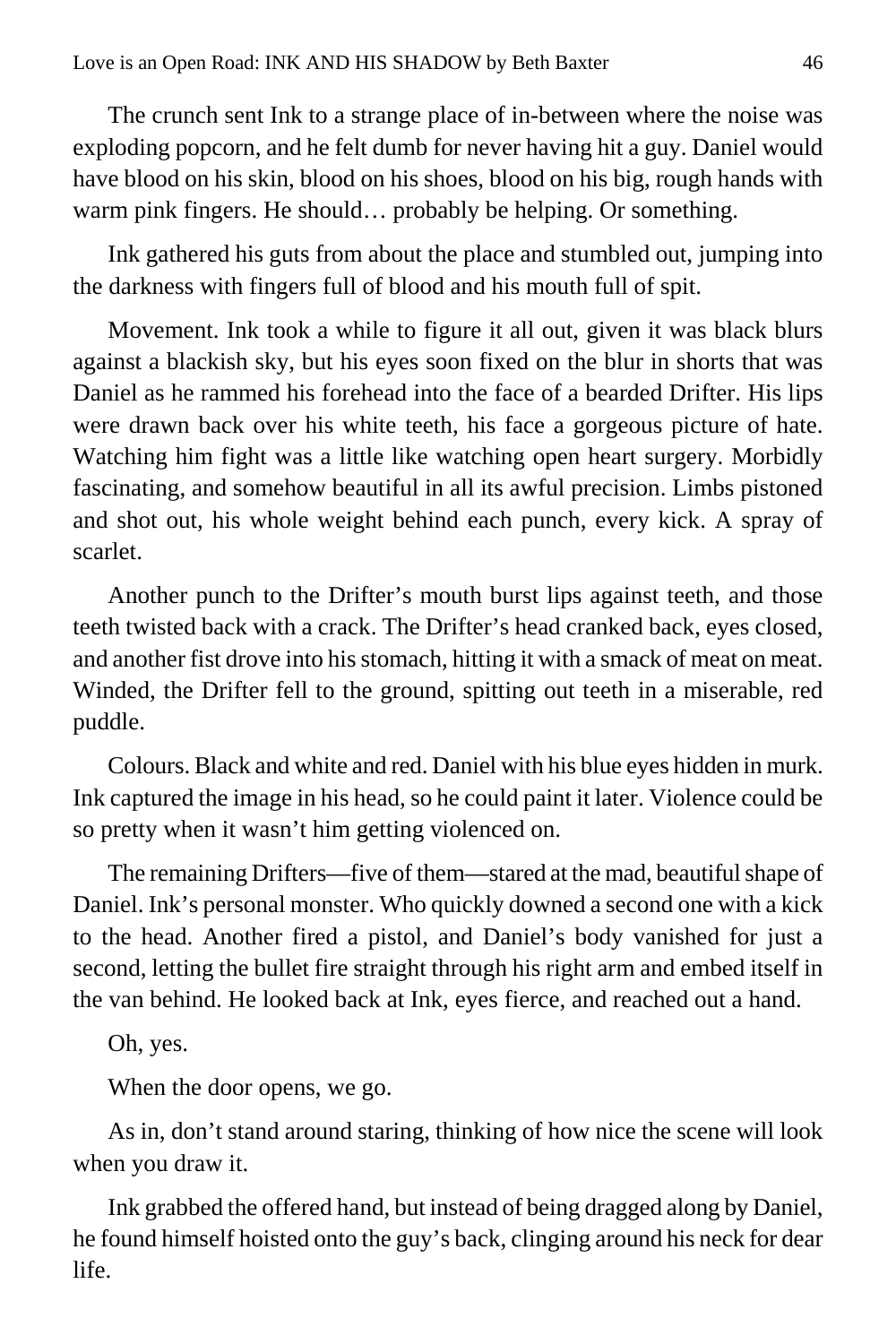"If he dies, my powers go," Daniel barked at the Drifters, before slamming his feet to the ground and launching into a frantic run.

Ink's neck jerked back as Daniel's shot forward. It was worse than the fucking motorbike. When Daniel ran, it was like getting carted along on the back of a train. Ink didn't even bother to tell him that he did actually have his own legs and could use them himself because Daniel zoomed, racehorse-esque, down the country road. Then he veered off into the forest, clutching Ink tight, leaping over rivers, ducking under branches, skidding over slippery rocks. The Drifters kept chase, shooting and yelling in an attempt to scare them. A shot whistled past Ink's ear. Ink screamed, but Daniel didn't even flinch.

It soon became too dark to see anything besides the trees about to slap them, and the stars and moon cracked apart by the forest canopy. Ink focused on the sound of Daniel's breathing that was a constant, reassuring steadiness—fuck, he was strong. And beneath those breaths was the crackle of his feet against leaf litter. Beyond that, the forest, a low buzz and chatter of animals, leaves, running water. In any other situation, Ink would probably have been nervous, but the darkness was a blanket, and he felt so safe with Daniel beneath it.

They ran like that for ten minutes, twenty, Ink couldn't tell. And maybe the Drifters were gone. Maybe Daniel had outrun them or maybe they'd just grown bored and turned away. Either way, it made him feel lighter, better. He squinted through the dark and smiled. Lights. Danny slowed as soon as they saw them will-o'-wisping through the trees. And soon the lights became a large white building with a few cars parked outside it. A sign on the door was shaped like a daisy, and Ink somehow knew that door would creak. He felt the name of the place scratching at the back of his skull.

"This hotel? I've been here before, I think."

"We'll be safe here," said Daniel, checking under plant pots until he found a key. He pulled the sweat-soaked rim of his T-shirt away from his stomach to wipe his forehead. Ink goggled at the revealed muscles, the beautiful lines of his stomach painted black and white by light and tattoos. Then Daniel was looking at him, brows knitted and hair tousled. "You okay?"

"Hmm? I'm utterly perfect, Shadow Man."

Daniel frowned. "Are you sure?"

"Absolutely!"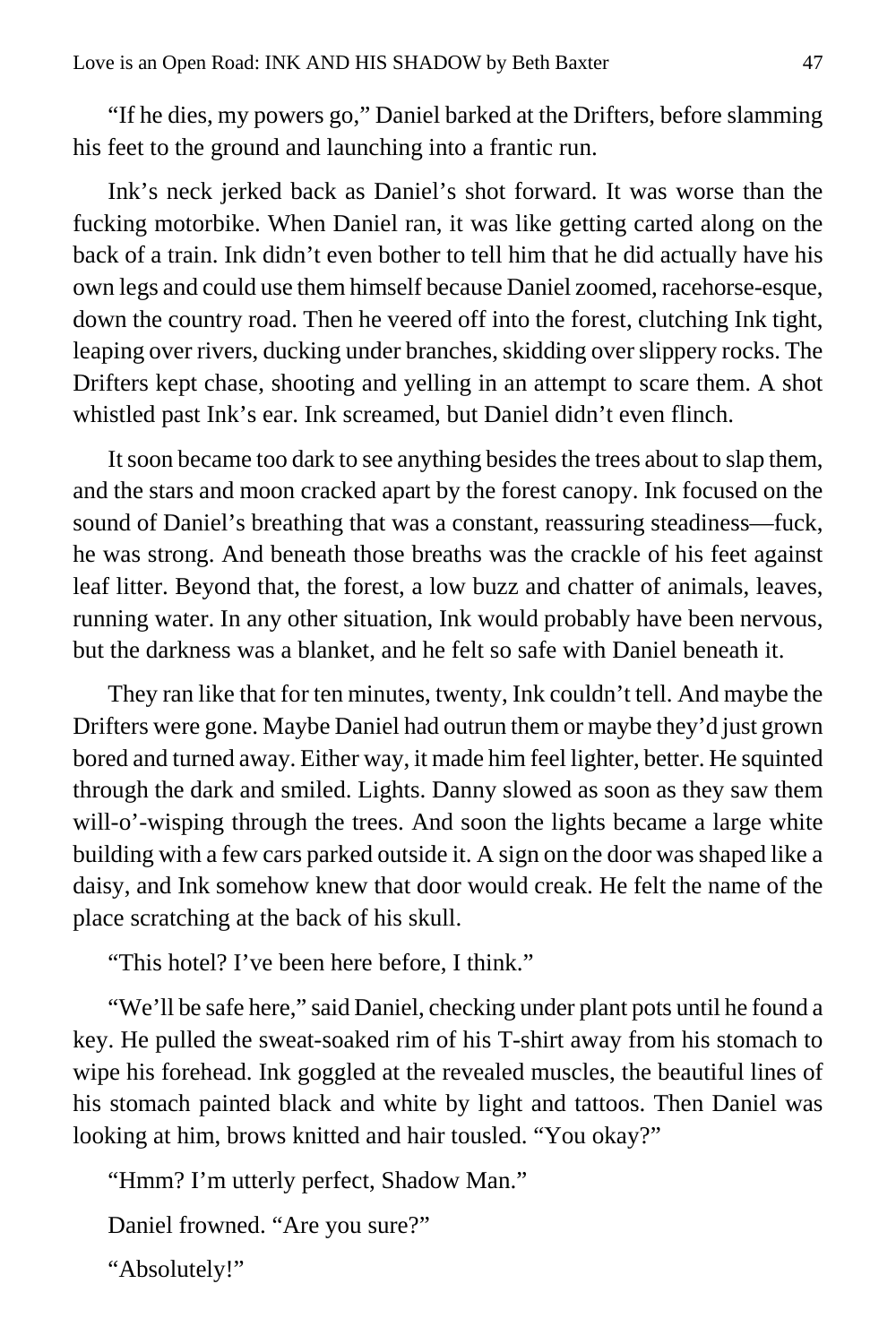Daniel unlocked the door, strolling into the glassy hotel foyer. He rang the bell at reception a few times, then leant against the desk, picking dried blood from his knuckles. Ink was close enough to feel all the heat radiating off him, but he edged a bit closer still.

"No one home," said Daniel.

Ink reached out slowly, then pounced. A hug. Ink's hugs were expert and warm and tight. Perfectly perfected from days of hugging himself in the cold. Daniel's heartbeat was strong, fast. "That was pretty cool of you, you know?" And then he kissed Daniel's rough cheek and pulled away.

Daniel took half a step away, looking so adorably surprised.

"Sorry," Ink said, breaking eye contact and running his fingers over his scalp. "I'm tired and emotional and shit."

Damn. He'd read the signs wrong; he shouldn't have assumed. Who knew if Daniel even liked boys?

Ink yawned very widely and turned away. Tired. Emotional.

Warm.

Hands on his shoulders, pulling him close. A face against his. Hot lips, sharp teeth, tongue.

He saw Daniel's blue eyes in microscopic detail. Saw himself in them, saw them blinking. He reached out for Daniel's sweat-sodden shirt, lifted it over his shoulders, kisses all mouth, all tongue, tingling as Daniel's hot, bare torso rocked against his T-shirt.

"Shadow Man!" Ink started, half a laugh in his voice. Was he really doing this?

Daniel snatched his words away with another kiss, then yanked off Ink's jumper and just stood there, staring. Every part of Daniel was perfect, but Ink was sort of weird looking, skinny and pale and gawky. He'd never really had trouble getting laid though, lots of people dug that sickly vampire look.

Daniel hoisted him up onto the hotel desk, splayed his legs and kissed him so hard Ink had to fill his lungs deep with air before another brutal kiss took him over.

"Are there—are there bedrooms here?" Ink gulped.

"It's a hotel."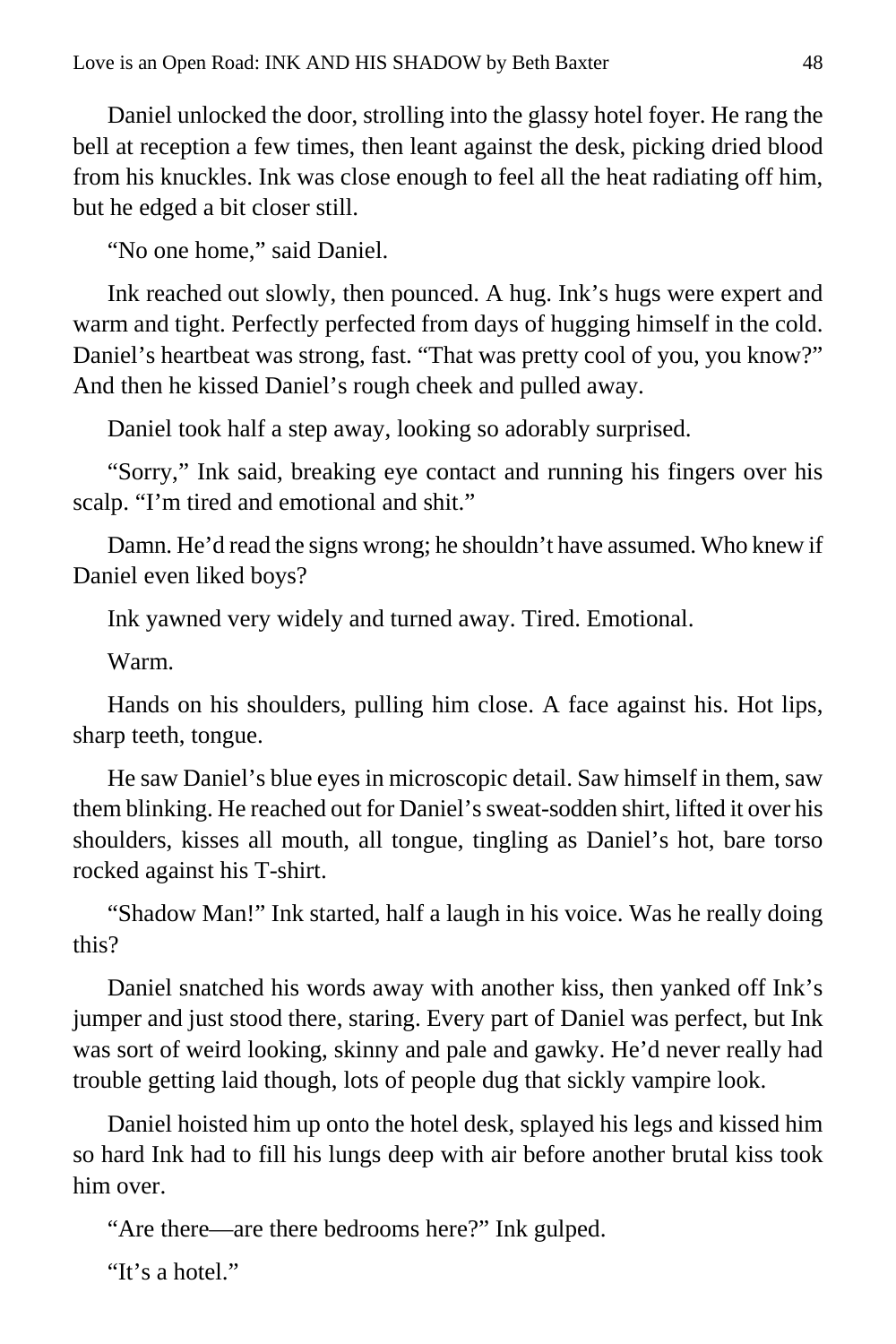"I want to go to bed."

Daniel slunk away with his hands in his pockets, slouched over slightly like a moody teenager. "It is pretty late."

Doofus. "I'm not tired, Daniel," Ink said significantly. Then, because the Shadow Man was clearly a slow little fucker, Ink pulled out a condom and a packet of lube. Despite the being a shut-in thing, Ink liked to live optimistically.

"Oh," said Daniel, touching his mouth, looking half-fascinated, half-afraid.

"What—you a virgin?"

Daniel pulled a face.

Ink tiptoed up to him, planting a hand on the growing lump inside those stupid red shorts. He kissed Daniel slowly, backing him up towards the elevator. And fingers moved across his chest, up his neck, winding in his hair. Ink couldn't help leaning forward, kissing, touching. Every part of him wanted every part of Daniel—God, it had been so long.

When Ink had been younger, he'd spread himself around. And because he'd been a sickly vampire, good at talking nonsense, impulsive and unafraid to make a fool of himself, he'd ended up with some pretty fantastic experiences. On the night of the unfortunate incident with the stab-happy junkie, he'd enjoyed a particularly steamy threesome with Harry and Curtis from his art history class. They'd all just gotten drunk and fallen into it accidentally, and it had been beautiful and organic and full of tasty cocks.

Shit, Ink missed sex.

The elevator doors opened, and Daniel stepped back into it, looking so lost and beautiful. He scratched his arm and stared as Ink sprinted towards him, stumbling out of his trousers, standing opposite Daniel in just his purple underwear.

Because Daniel was perfect and precise and possibly virginal, and Ink was the scruffy mess who wanted to fuck him. Where did they go from here?

Elevator walls.

Daniel pushed him into one, kissing his mouth and his neck, sliding a hand down his underwear and blushing ferociously. Ink laughed and pulled down Daniel's zipper as the doors swished closed, manoeuvring out his swollen dick. He opened the condom wrapper with his teeth and rolled the rubber expertly down over Daniel's fattening dick, slipping on some lube and butting his chin against the Shadow Man's stubble for more warm kisses.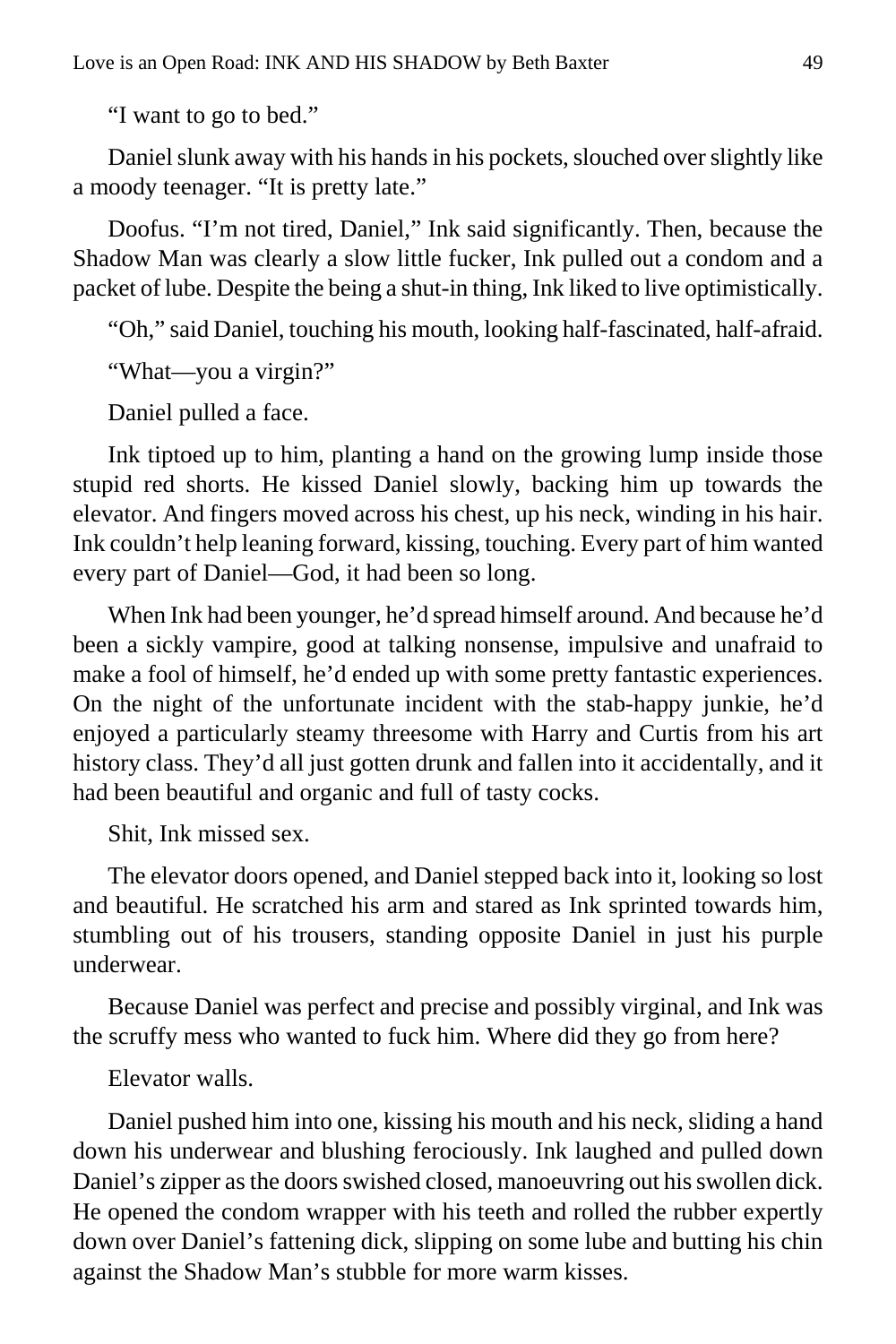He took Daniel's hand, smeared lube on two of his fingers, and grinned as the elevator door closed. "You know what to do, right?"

He did, and those hot fingers made their way to Ink's hole, Daniel smiling a crooked, dirty smile as he pushed them in. Ink was tight, but it was only a little uncomfortable, and he quickly grew used to having something down there, massaging inside him. He moaned and smiled and slapped his hand against the lift buttons, lighting every floor. Pushing Daniel's arms away, Ink climbed out of his underwear and wrapped his legs around Daniel's waist, shoving himself straight down onto his hard cock, grinning like a maniac. Fuck foreplay and fooling around; it wasn't what either of them wanted.

Daniel's eyes were wide, surprised, but Ink slapped a slutty kiss on his mouth before he could say anything.

The lift stopped at a floor, and the doors swished open. Ink's dick twitched at the thought of being caught with Daniel hard inside him, and he moaned as loudly and erotically as he could. Daniel stared at him like some exotic creature.

"You're real."

Ink paused at that. There was something shockingly genuine about Daniel, and his words hit harder than they maybe should have. Then he clenched down on Daniel's dick because he'd been brought up as a polite boy who always said thank you.

"Fuck me?" he asked.

And Daniel did, fast and hard, balls slapping arse. It was exactly how Ink wanted it—the deep burn inside him nurtured by the relentless pumping and heat of Daniel's hard body. The lift doors opened and closed again, but Ink barely noticed.

"Fuck me all the way to bed."

He licked Daniel's ear and groaned as Daniel's hands cupped his butt, pulling him up and adjusting position slightly so that every thrust struck Ink's prostate with expert precision. Ink squealed, unprepared for such an assault but falling right into it, letting Daniel take control. Gorgeous, perfect, merciless sex. Fuck, it was exactly what he needed. How the hell did Daniel know… exactly…!

"Fuck!"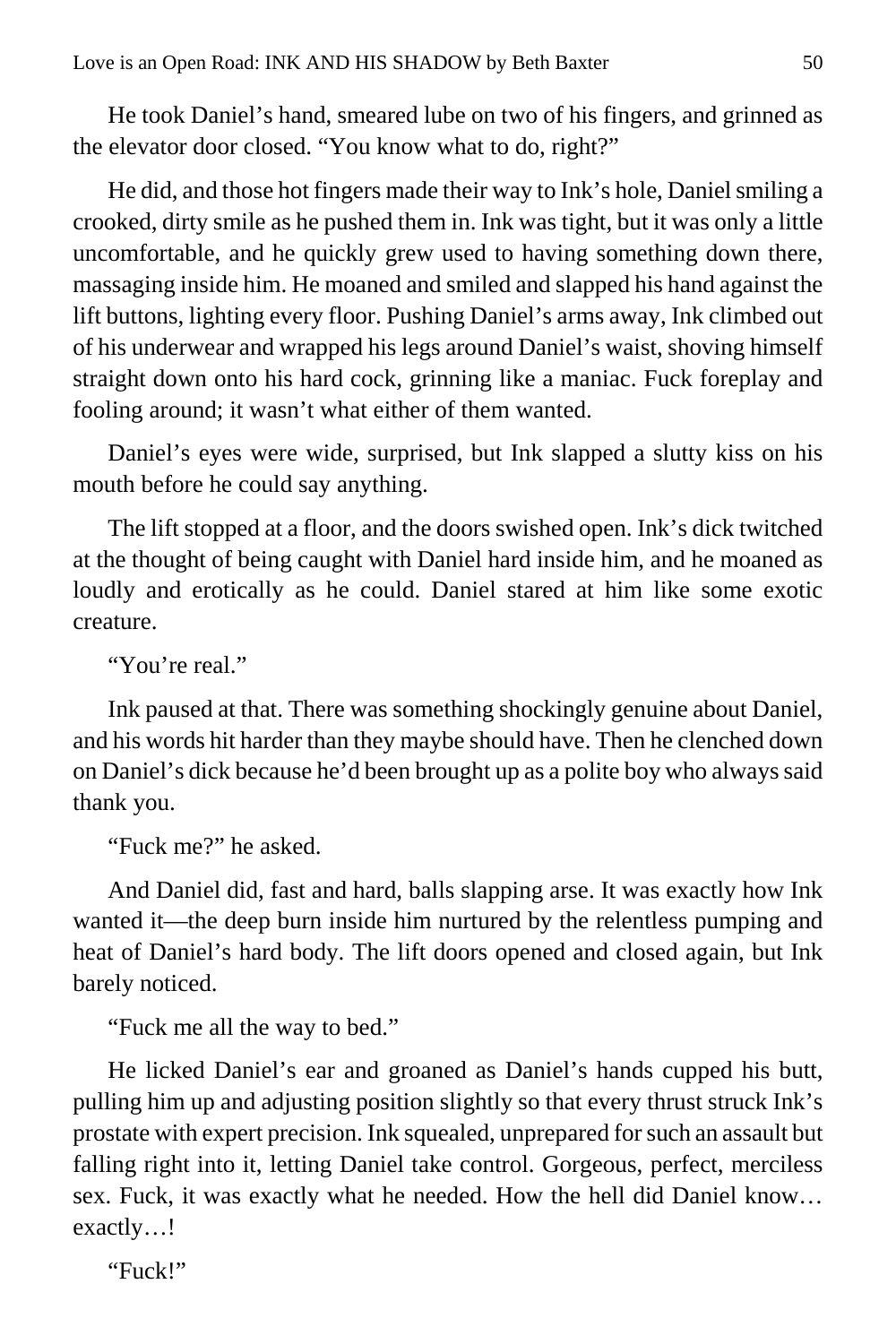Ink was hot, liquid, ready to drop, but Daniel kept him still, back pressed against the cold metal of the lift wall, until Ink's movements were an uncontrolled mess of kisses and squeezes. All he could do was taste and smell and hold on for dear life and hope he could walk tomorrow.

Daniel was not a virgin.

The lift doors opened again, and Daniel carried Ink into the corridor, stopping just a few steps down and falling to the floor with Ink's knees around his waist, slamming into him hard. God, the soft skin of Daniel's stomach felt fantastic against his dick. Hot and sweaty and torturously gentle. Ink was ready to pop at any second, and the sight of Daniel too horny to even make it all the way to a bedroom, pushed him to the edge.

"Oh fuck," Ink said, rolling his head back. All he could manage was swears right now.

Daniel looked down at him with shadows outlining his eyes, grabbing Ink by the cock and jerking him off frantically as he ground their bodies together. Shadows moved from Daniel's right hand to curl and tighten around the shaft of Ink's dick to join in with the merciless groping. They were cold and tingly and damn fucking good.

The orgasm hit hard and sudden, setting Ink off on a trail of shivers and moans, clenching around Daniel's dick and digging his feet into his hard butt, writhing against him. Daniel grinned and barked in happy surprise, falling against Ink and panting, hips twitching.

Everything was warm and right.

Ink stroked his hair, found little shadows winding around his fingers and crawling up his forearms.

"Fuck, I needed that." He regarded the solemn, handsome face above him. "You did too, huh?"

Daniel's eyes didn't move from his. "Since we first met."

"Creep."

Daniel shrugged. Filled with the happy afterglow of good sex, Ink got up on his elbows and peered around the hall they'd ended up in, bright and blue and decorated with daisy pictures. There was something so bloody familiar about it.

"I really have been here before, haven't I?"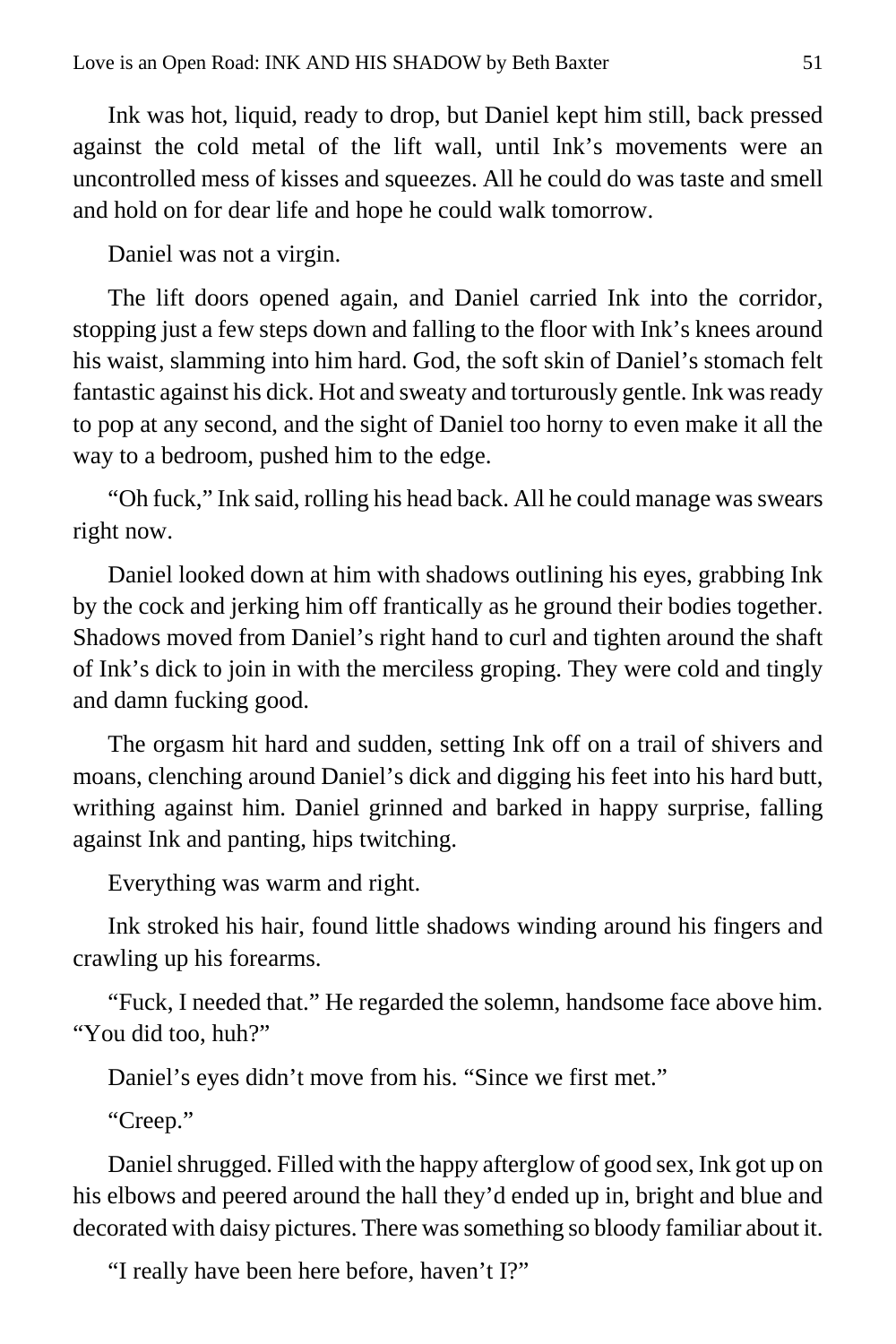The Shadow Man frowned, opened his mouth slightly.

And then there were the sounds of footsteps, and an angry dark-haired woman stood over them with one hand on her hip and another wrapped around a meat cleaver.

"Drifter?" Ink gasped instinctively, but no, the answer was far more obvious.

"What the hell are you doing in my hotel?" the woman asked, eyes flicking from Ink to Daniel and very much staying on the Shadow Man.

"Cuddling?" Ink tried dumbly, sliding Daniel out of himself, subtle as a razorblade.

But she wasn't listening. With her eyes on Daniel, her face was glue white. She leant against the wall, mouth moving hopelessly in an attempt to find words as she clasped a hand to her chest.

"Danny?" she said finally. "Oh God, Danny, is that really you? You finally came home?"

Daniel screwed his face up and turned slowly to face the woman, trying to cover Ink's dick with one hand and his own with the other. It didn't really work; Danny's hands were big, but his cock was bigger.

"Hi, Mum," he said, voice the low, rumbling growl of a dying grizzly bear. "How's tricks?"

\*\*\*\*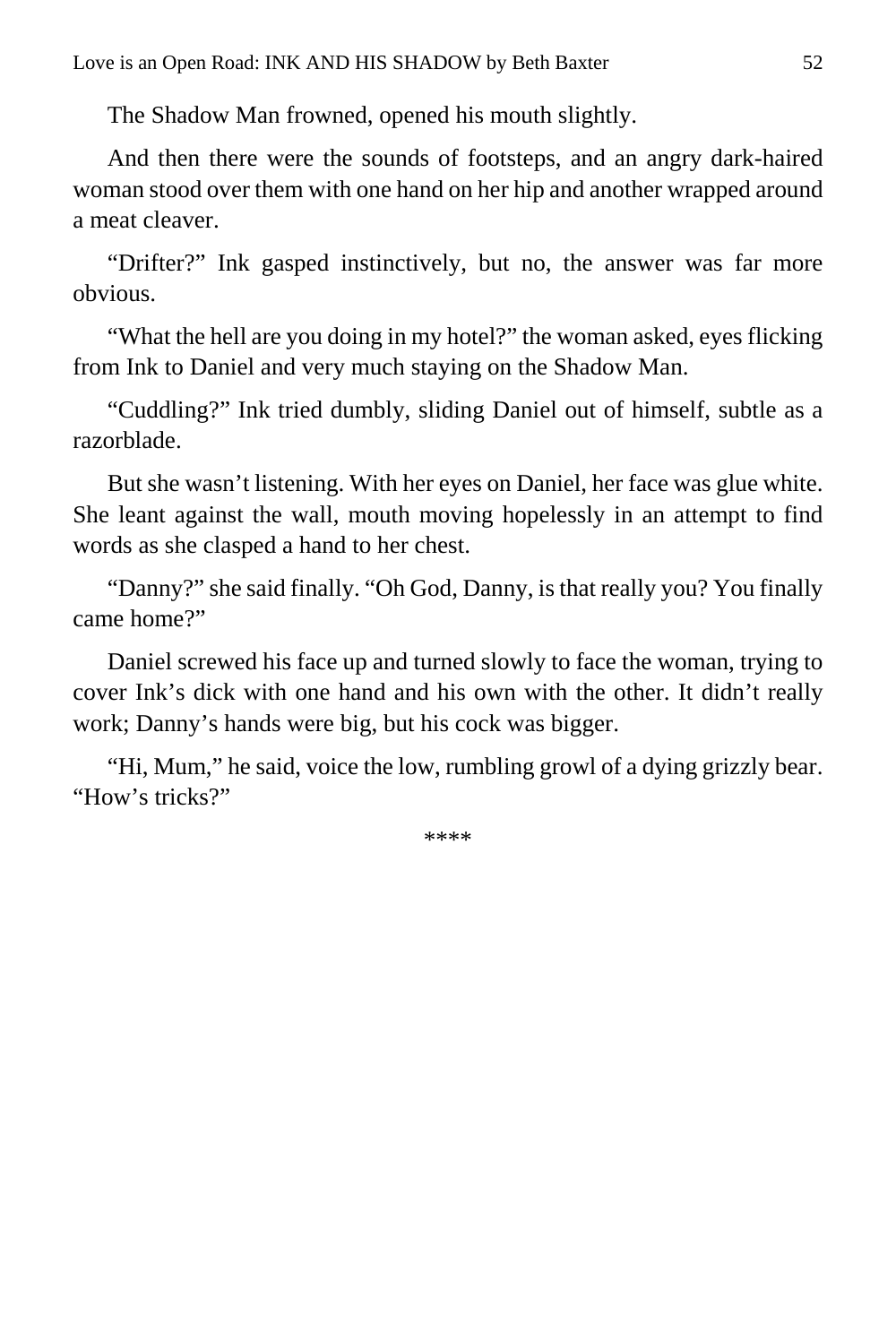#### **Chapter 5**

#### *Immolation*

<span id="page-52-0"></span>Danny's mum claimed to be disgusted, smiling as she scolded him, all odd and emotional. There were pieces of her grinding together, and Ink knew they'd fall apart eventually. Soon, actually; she would be gone in five, four, three, two, one…

A single choke, a cascade of fat tears. Red-faced, she bent over double and held her mouth as she trembled. Daniel watched over his knees, looking like his brain was about to sweetly vaporise. Ink covered his dick.

"They're just tattoos, Mum," Daniel said, pained.

She froze, stared, and laughed loudly through all those shining tears. The sound wobbled down the hall as she fanned her face. "Sorry, sorry. It's just been so long. And you're so *big*!"

Daniel's skin tone would probably retain a little strawberry for the rest of his life. "Mum!"

"Oh Christ, Danny, that's not what I meant. Just—just look at you. Where did my little boy go?"

This question was about as loaded as a five-thousand-ton cargo ship. "I just… I need to get dressed now, Mum."

"There's stuff in the closet." She gestured to her right and waited.

"Mum, please?"

She jumped. "Oh! You want me to… Okay. I'll go… fix some supper." She stepped away. Stopped. Looked back over her shoulder. "It's just good to see you, Danny."

"I know. I've missed you too."

Daniel removed his sticky condom when her back turned again. He threw an exasperated look at Ink, then grew a weird smile with downturned edges as he watched her go. After a few seconds, he got up and grabbed a hotel dressing gown and slippers from the closet and a set for Ink too. He handed Ink his and squatted close by with a groan, resting his forearms on his knees and scratching at his chin stubble.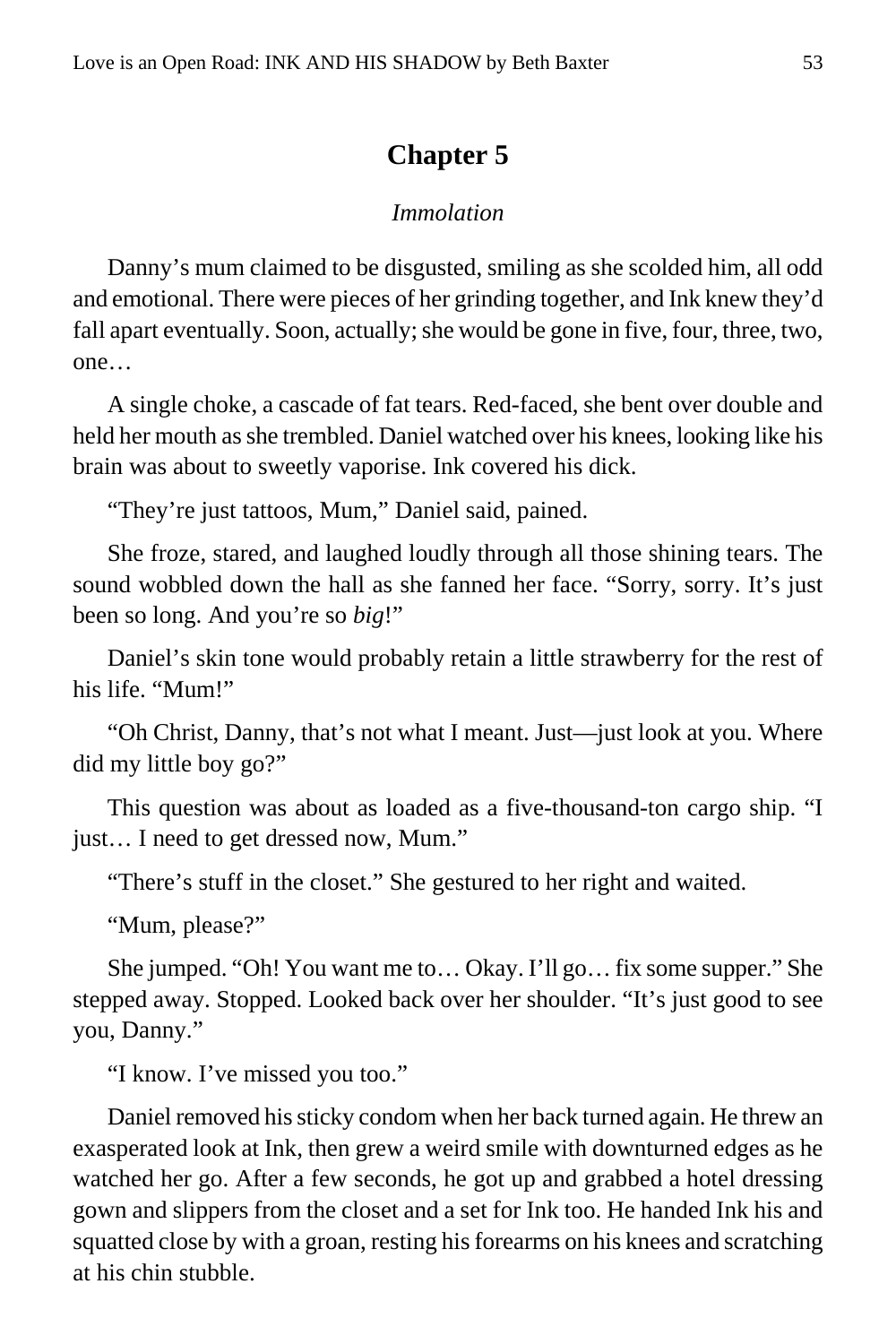Ink prodded his shoulder.

Daniel sighed, a big sad balloon. "Isaac, you have been here before. My family owns this place. I used to work in the kitchen." He spoke into his patella, avoiding all eye contact.

"Oh…" Ink tried to think back, to remember a pretty little kitchen boy with blue eyes and tumbling brown hair. He came up blank. But then, adult Daniel was shy; kid Daniel was probably an adorable little mouse who hid. Ink sort of wanted to step back in time and pounce on him.

"I got a crush—it's embarrassing. Every morning you'd go out to swim beneath the moon, and I'd watch." He picked fluff off his slippers, rolled it between his fingers. "In hindsight, I wonder if I ever really liked you at all. Maybe it was just the demon controlling me somehow like it knew I'd make that deal for your life if anything happened to you." He shrugged. "Sort of depressing. Anyway. It happened. You got dragged under the water somehow, and I took you to shore, but you died. So I had to save you. Again." Daniel spread his hands wide, frowning as the tip of one finger turned to shadow and curled away into the air. His hand clenched, and he swore under his breath. "We don't have long. If you actually have a plan to get rid of me, you'll have to do it soon."

Ink folded his arms. "It's not about getting rid of you."

"You hate seeing people die. Who wouldn't?"

Ink lowered his head. "Actually, if this were about me, I think I'd keep you. I believe you when you say you save me. I always thought I was trapped, but it's the opposite, isn't it? With you, I'm free."

Daniel leant over to him, nudging shoulders, like that meant a lot.

"You're trapped," Ink said, and his voice was troubled because he'd thought about this wrong too. "You're forced to protect me forever; you kill against your will, over and over again. It's not right."

Daniel inhaled slowly. "It gives me purpose."

"It's not right," Ink repeated.

It got silent, and when Danny spoke again, his voice was small. "They'll be able to cut me and kill me. I won't be able to save you. I'll just be normal."

"Yeah…" Tentatively, Ink ran his fingers across Daniel's pretty pink knuckles, then slipped those fingers in between his. "You'll be living, Danny."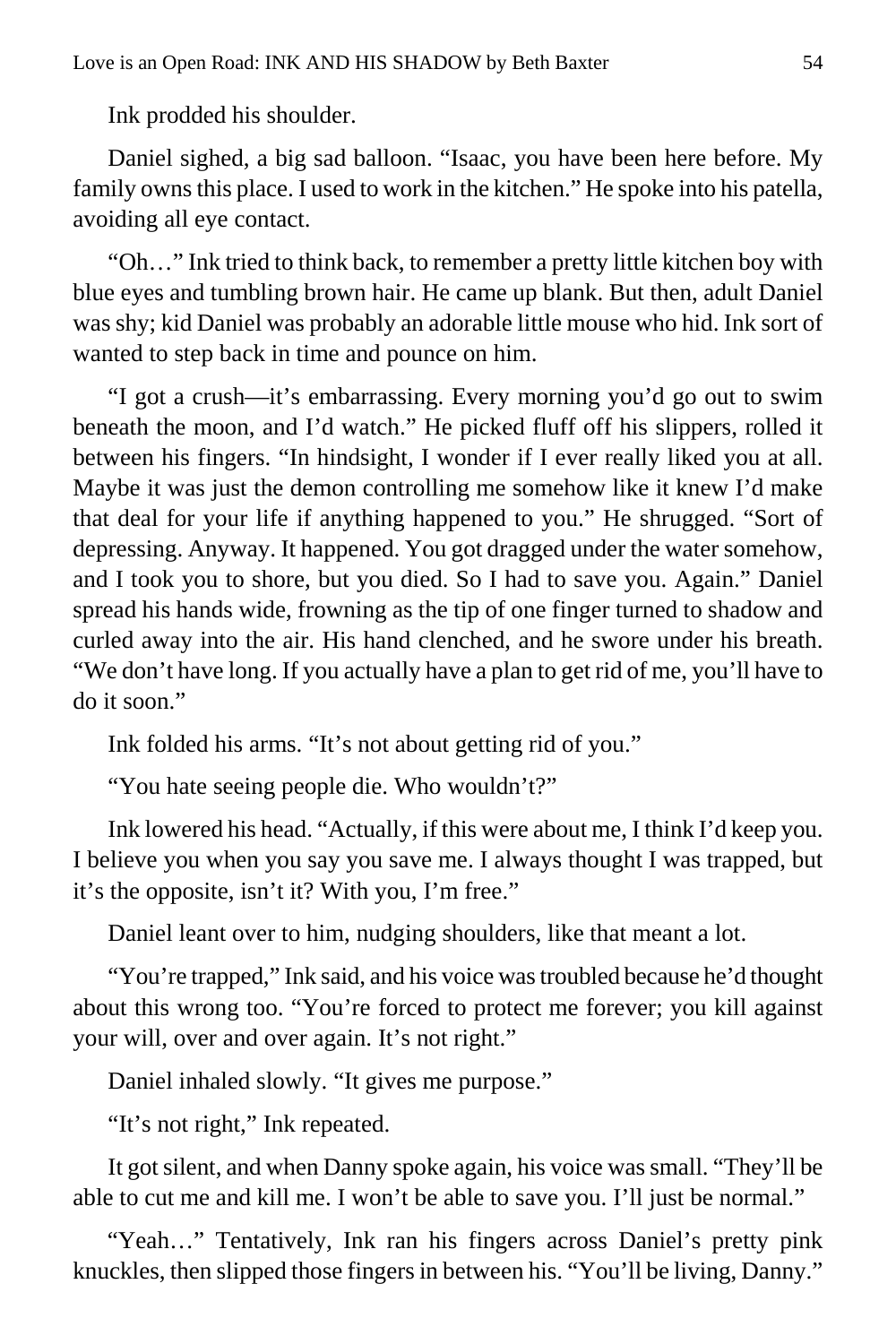Daniel kept staring as his other hand shimmered and twisted in the air. He chuckled. "Funny, that was all I wanted for you, too."

Ink didn't have a reply to that, so he stood and tightened his dressing gown and offered Daniel a hand. "Come on," he said. "Let's fix this."

\*\*\*\*

Lake Windermere was as beautiful as Ink remembered: a huge expanse of dark, flat water that you just wanted to throw stones at. The stars and moon rippled around the toe of his trainer, and an arm slipped around his waist as Daniel sidled up to him. Though Daniel's hand hovered lovingly by Ink's hip, the rest of his posture was stiff and held words and actions Ink would never see in the bright white light cast by his torch.

"I wish we could have talked before," Ink muttered. "You should have emailed me or something."

"You hated me."

Ink sighed. "I never hated you. Well. Maybe I did a bit. But hate is… something." He stood for a while, just looking at the lake and the sky, trying his best to lock every detail away in his head—the way the moon looked kind of dusty, just around the edges, and the perfect movement of the water beneath the teasing wind. He gripped Daniel's arm, but it instantly turned to shadows. "You okay, Shadow Man?"

"No." He chewed his thumb. "Isaac, if I never see you again, I want you to know that I care about you."

"Care?" Ink snorted. "You love me."

Daniel moved his face close, stared into his eyes. "It's important, Isaac. Tiny things can mean a great deal to people."

"Is that why you love me? Because I'm a tiny thing?"

Daniel smiled nervously. "These past few hours have meant the world to me."

Ink giggled. Accepting compliments always made Ink giggle. But Daniel was being so fucking honest again that he stopped pretty pronto. Yes, the Shadow Man had loved him for years. Definitely. It was nice to finally think it. And although Ink wasn't quite there yet, it was okay. Part of the fun was in the journey.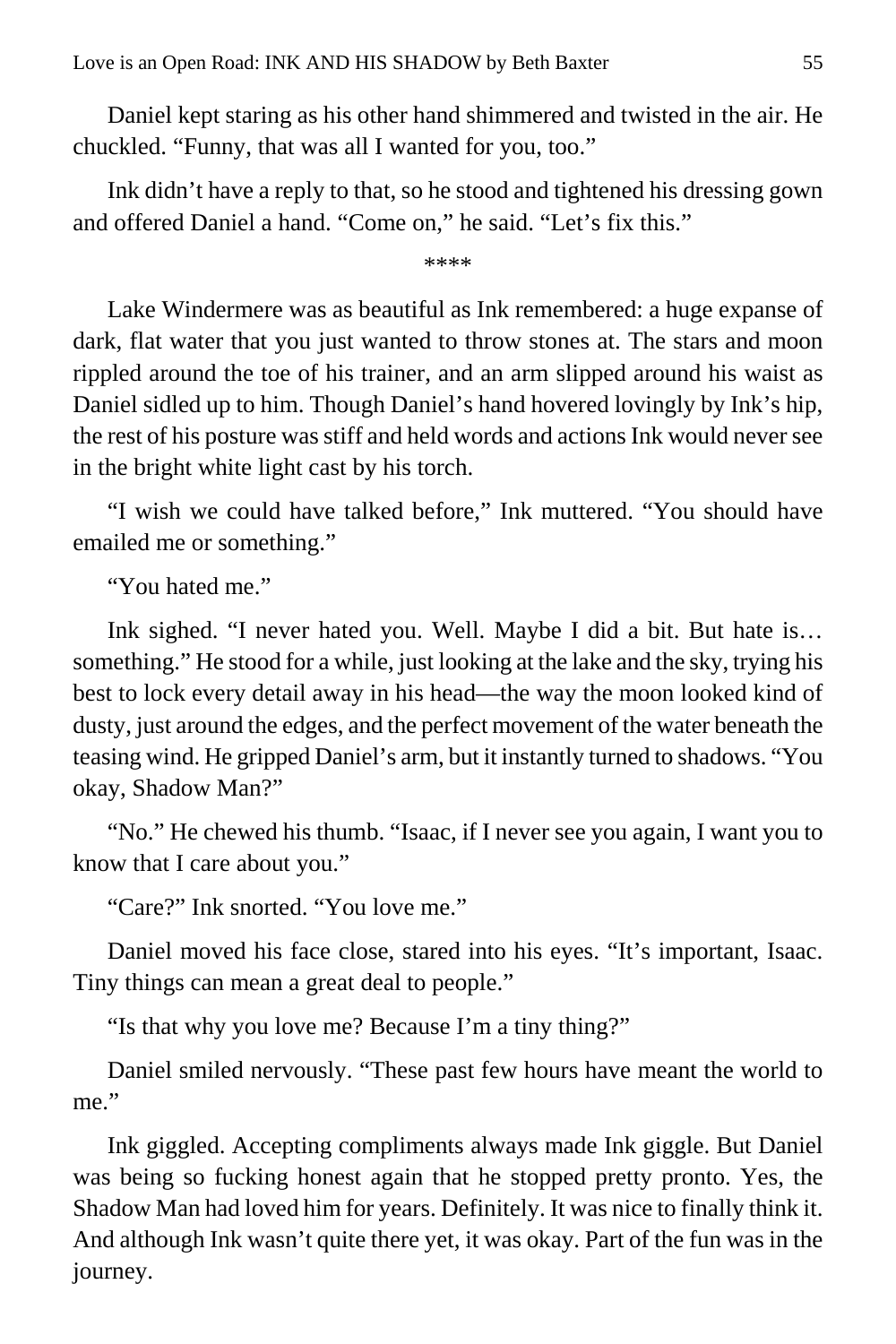"It was good to meet you too, Shadow Man. Good to put a face to the murder techniques. We'll both be fine, though. Quit worrying." He clapped a hand on Daniel's shoulder. Said shoulder instantly disappeared. Odd and halfformed, like an unfinished painting, Daniel sighed and let the rest of himself go.

Gone. The suppressor had run out. Ink looked back at the lake and tried not to feel alone or nervous and failed spectacularly at both.

The cool touch of the Shadow Man drifted past his shoulder.

"Isaac."

Ink nodded. He could do this. He had to do this. Time to meet a demon, kid.

So he pulled off his shoes and socks, closed his eyes and stepped into cold, black water that swished around his knees. Particles of mud spun invisible spirals between his toes. The Shadow Man stood on the bank behind him, his long, dark figure strange and intimidating and oh so very kind.

Ink stepped forward, holding his breath, and waited for the world to tip.

\*\*\*\*

Nothing happened.

Ink took another step. Kicked the water, splashed.

"Hello? Is anyone there? Hello!"

Nothing but birds and bats and the distant splosh of fish somewhere.

He tightened his fists. Not good. Because this was his grand plan. Go into the lake. Bargain with a demon. Live happily ever after. It… maybe wasn't the best plan in the world, but it was a plan, so he was sort of proud. Or would have been, had it bloody *worked.*

So now what?

He traipsed forward, thinking of Daniel's eyes and pretty smile and how they'd been snatched away from him by a curse he barely understood. Crooked smiles were pretty damn glorious to look at, and how the hell would he paint Danny now? Big, black ghosts were *dark* and *mysterious* and all, but Ink was past that stage of his career and was going for twisted realism now—plus, *poor fucking Daniel*.

The water reached his hips and felt sorta right like he might disappear into it like salt if he could only relax. He tried his best, reaching out to the world and to nature, calling out with all his little soul.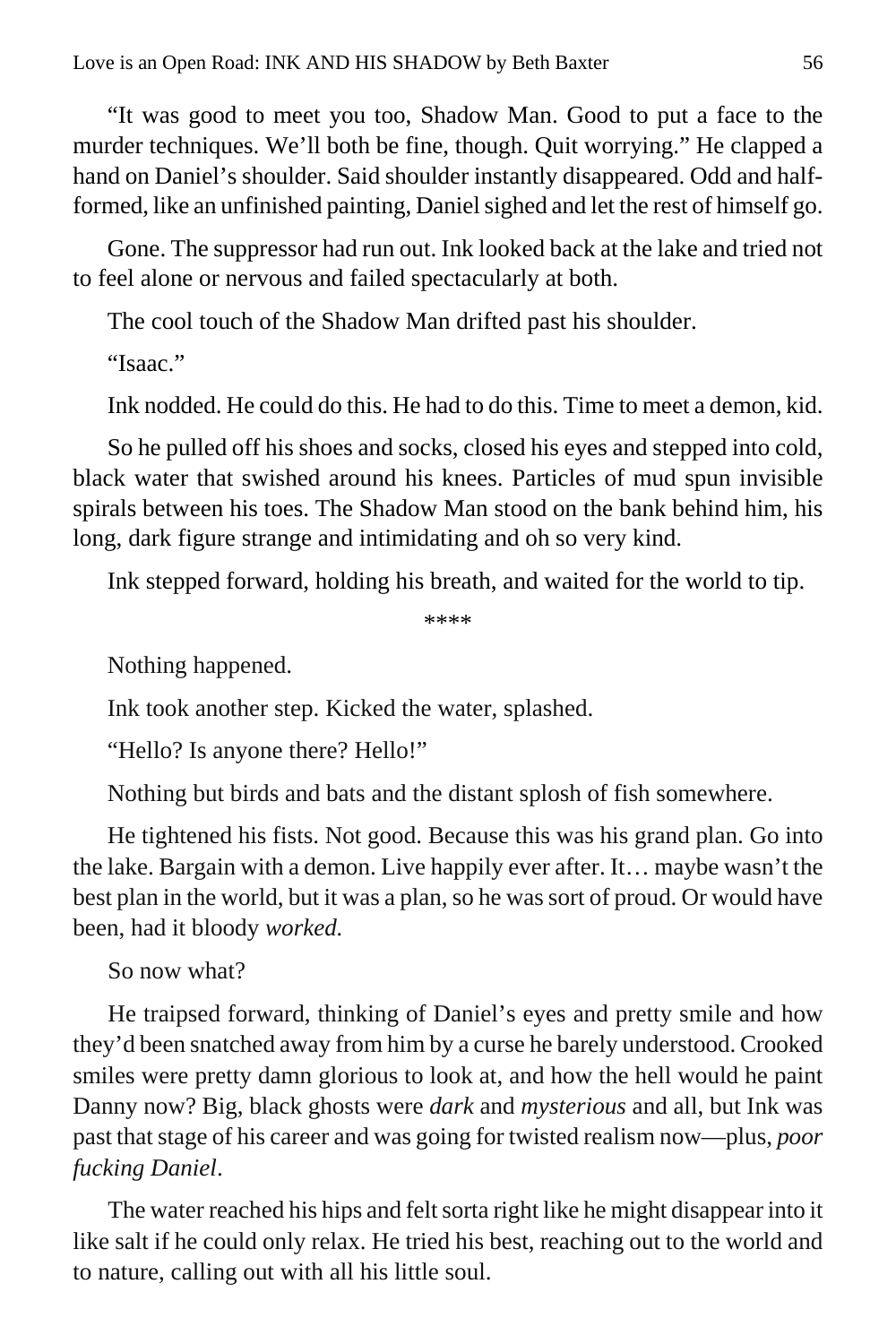*Please.*

"You really think it's so easy to lift a curse?"

Ink let out a breath and turned to see Charlie, perched on a little rowboat floating a couple of metres away along the bank, a shotgun on his lap. The Shadow Man stood next to him, cool as a shadow-flavoured cucumber. Getting cosy with the enemy, Danny? Thanks for that.

"Are you the demon?" he asked.

Charlie chuckled. "Sacrifice a virgin for me and we'll see what happens, shall we?" He patted the boat. "Get in."

Ink waded over and clambered in, wobbling about embarrassingly before shoving his butt down and shivering. The Shadow Man slipped in beside him, and Charlie sat opposite, damn happy. He started to row, looking odd in the moonlight—it made his skin glow and his eyes sink. His gun was very unappealing. Ink stared.

"I'm not a demon," Charlie said.

"But you're here." And the demon was meant to be here, and the demon was meant to help Daniel, and everything was meant to be okay.

"Yes. What took *you* so long?"

"Getting attacked by your Drifters."

Charlie sighed. "They're not my Drifters; I'm their Charlie. Guess what, though? They don't know I'm here…" He put a finger on his lips in a pathetic attempt to look cheeky.

"Well, you could've warned us about them."

"I did call… Never got through, though. Funny."

Ink swallowed. The death of his phone still hurt. Charlie rowed, the long smooth strokes moving them quickly out into the lake. There was something so peaceful about the place, about being surrounded by something so much bigger and older than himself, even despite the evil bastard who made the Shadow Man bristle. Still, Charlie wasn't dying which at least meant he had no plans to kill Ink.

"Why are you here?" Ink asked. "What are we doing?"

Charlie's lips pressed together. "I want to meet it."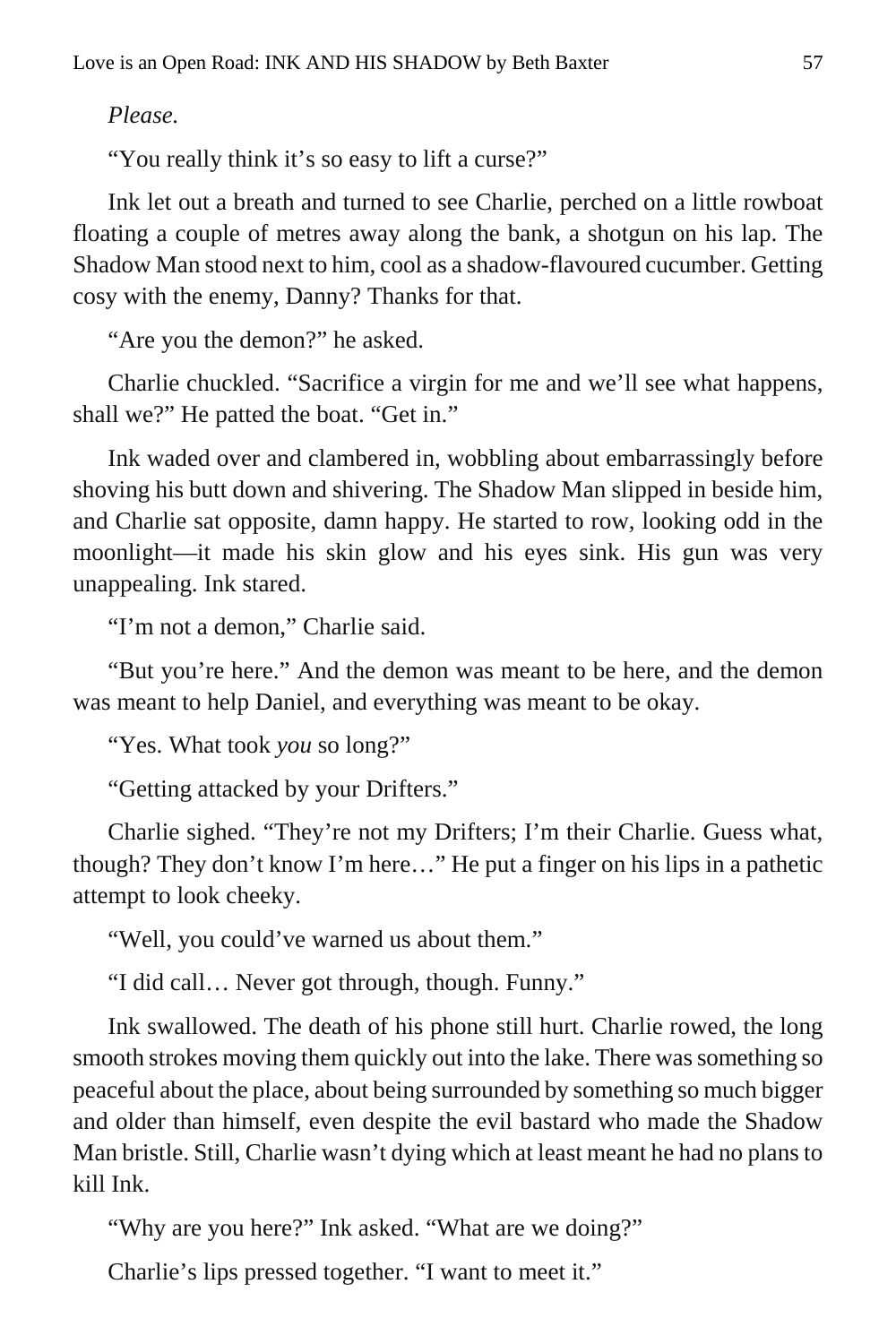Ink looked at him blankly. "You want to meet a demon?"

"I have problems I wish to discuss with it. Show me your hand."

Ink reached forward, and Charlie peered very closely. The soft breath from his nostrils tickled Ink's fingers, and then Charlie opened his mouth.

A bite. Fuck. It actually crunched. Ink yelled and pulled away, staring who *bit people*? But there was no wound, no sign he had ever been hurt at all. Then Charlie snapped forward again and—

And then there was a fucking needle in Ink's fucking arm.

"For the pain," Charlie explained with a shrug, pulling it out and smiling.

An odd floatiness started that Ink tried to ignore. Funny, frisky, floatiness… And his finger was so… okay. How was that? And how was it that he'd survived getting stabbed by the popcorn-headed ginger in the lab?

And was that blood coming out of Charlie's eyes?

"I fix people," Charlie explained. "It's my own curse."

"You're cursed too?"

"Well, Daniel's certainly not the only one. See, once upon a time I asked to live. A selfish request which left me with a selfless punishment. Whenever I'm near someone wounded, I have to fix them. Look what it does to me…" He gestured at his face—the right eye was now completely red. Looked funny. Ink laughed. "Have you worked out how to summon your demon?"

Ink felt dizzy now, and his arms and legs weren't working right. "No. I—I thought if—if I came here, I'd know. What was that you gave me?"

"It doesn't matter. To lift a curse, you have to give back what you took. So what did your Shadow Man take? What do you have to give back? Giving back what I took—my life—would kill me. What about you?"

Ink looked at the sad, dark shape of the Shadow Man. "About—about the same. I'd need to drown."

"So it's time to do that, I suppose."

Ink tightened his hands, only his fingers didn't tighten right, everything was floppy, nothing worked. "No. I'll figure out some other way…"

"I want my problem sorted now," Charlie said, smiling blandly. And the more bored he looked, the more dangerous he seemed. Ink felt like he needed to be more fun and interesting and exciting, and that was wrong, distracting.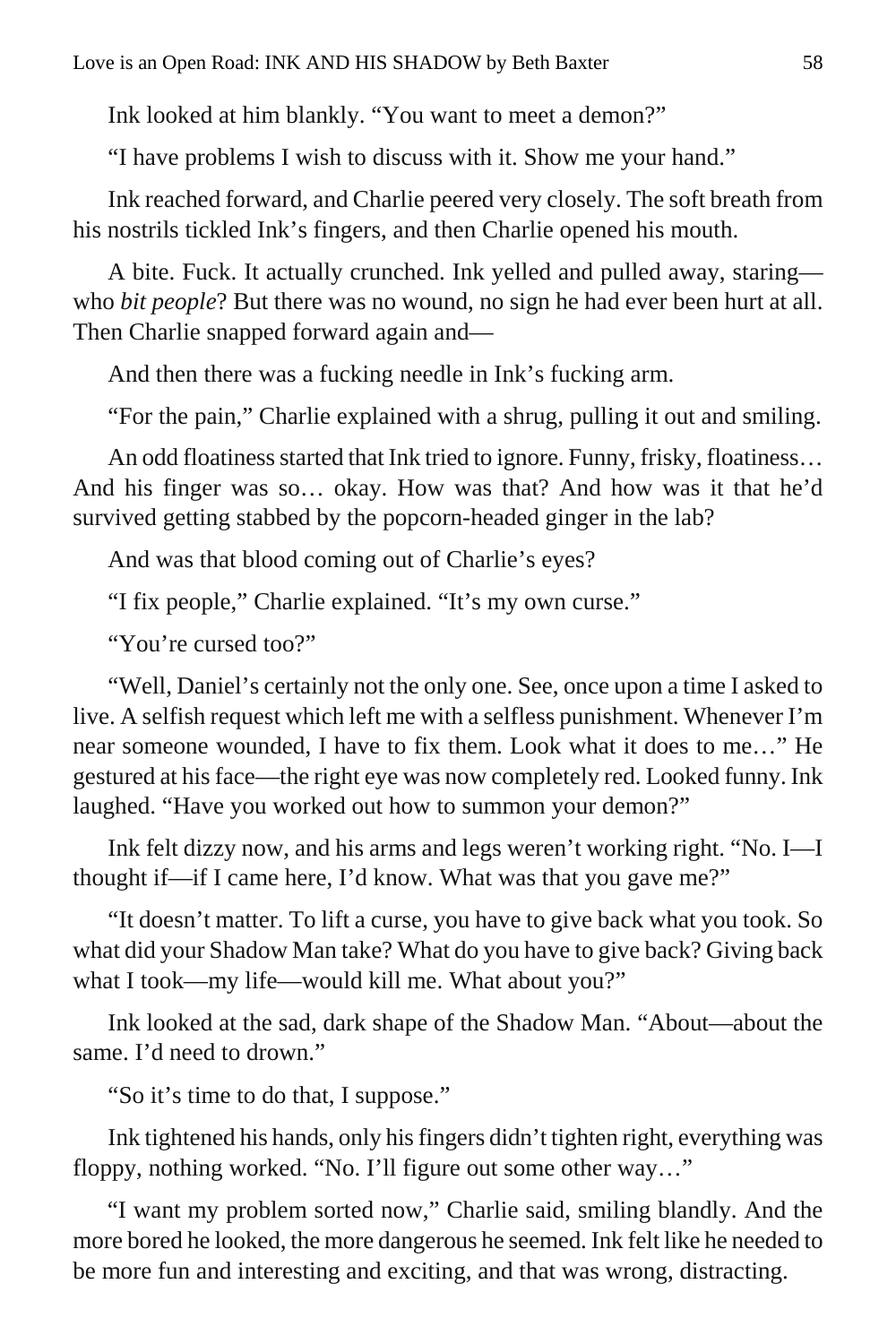"Your problem isn't my… problem."

"My problem is *everything to do with you."* Charlie was scowling now, and Ink didn't like it any better than that smile. "It's your fault I'm like this. You and your Shadow Man. I never wanted to kill you—I was never *going* to kill anyone! But your fucking ghost knocked me out with a single punch. Because of what, Ink? Do you know what my life has been like since? Do you know how people treat a guy who can heal just by *being there*? I have been exploited nearly every day for the last five years, and it is *all* because of *you*!"

Ink wriggled back in the boat. He didn't understand. But somehow he did. Yellow shoes. Pretty cheekbones. Mosquito bites. "You were that junkie," he said in a small voice. Then he frowned. "You're not innocent. *You* attacked *me.*"

"I was off my face and *scared*," said Charlie. "I didn't deserve to die for it. I would have got help. I would have saved you."

"No…" It was hard to speak. His tongue was being lazy, and there was too much spit. "He only kills people who'll—"

"No!" Charlie crawled forward in the boat, shotgun on his back. Behind him, the Shadow Man lurked, breathing down his neck, watching. Waiting. "He can't know the future, Inky. Maybe he knows possible futures, but he doesn't know them all!"

Ink was at the edge of the little boat now, his arms and legs too floppy, his neck lolling. He was afraid now, only there was no reason to be—the Shadow Man was here. "What did you…? You can't… You can't kill me…"

"I will see that demon," Charlie snapped. And then he shot at the bottom of the boat.

Ink screamed as an awful collection of stray pellets and splinters embedded themselves into his right leg. Even now, though, those wounds were healing. Charlie spluttered blood and smiled at him with decaying, wobbly teeth and bleeding eyes.

The Shadow Man did nothing. Maybe he couldn't even tell what was happening. Charlie wasn't going to kill Ink; the lake was, and how could the Shadow Man kill Lake Windermere?

Fuck.

And then the boat began to sink, and Ink fell, and his muscles were too weak and relaxed to grab or kick or swim. The Shadow Man stood upon the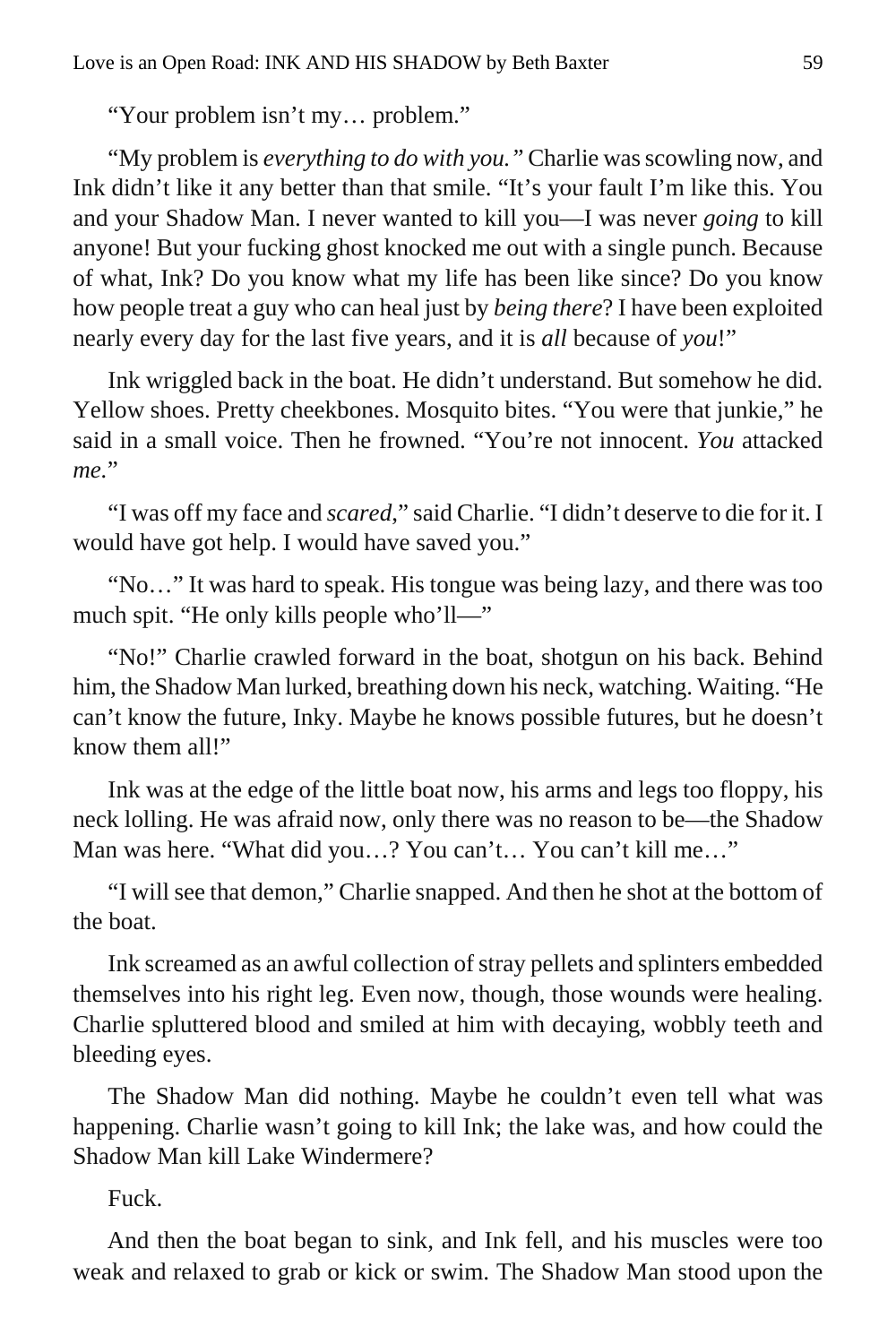surface of the water, his outline blurred with panic. He reached down with hands made of smoke. Ink couldn't try to grab them.

Fuck, it was *cold*.

Cold and quiet as bones. He filled the silence with screams until water filled his mouth and he could only gurgle. Then the lake closed in above his head, and even gurgles were beyond him. Soft shadow arms brushed his face, shadow limbs closed pointlessly around his shoulders. It was too dark to see them, maybe Danny wasn't even here. Maybe no one was reaching out to help him.

So cold…

It was too big, too hopeless. There was no light to see how far he'd fallen, no warmth to remind his heart to beat and his brain to hope. Horror sunk into his body. Everything was painful, nothing was good. Ink, who loved life, would die alone at the bottom of a lake he'd once thought beautiful. All he'd see would be black, and his body would rock and spasm with pain and panic.

Everything was over. And he tried to think of Danny, but the chill made his crooked smile straight, his eyes black, his kindness insincere. Ink sobbed inwards, filling his lungs with dirty water, even as shadow fingers tightened around his shoulders, as shadow lips pressed against his.

"Even if I can't save you," Danny said—was it Danny? "I'll be right here with you. I love you, Isaac."

And that was good. Ink smiled. Warm arms held him tight beneath the water—arms he knew would have tattoos if it were only light enough to see them. That was it, then. He had to be dying because Daniel was alive. And that made him smile again, at the end of it all.

\*\*\*\*

"Isaac!"

Light.

Ink cuddled up to his imaginary Daniel and waited to go. It didn't hurt anymore, at least.

"Fuck!"

Noise.

Daniel sounded worried. Didn't he know he was going to live now, happily ever after?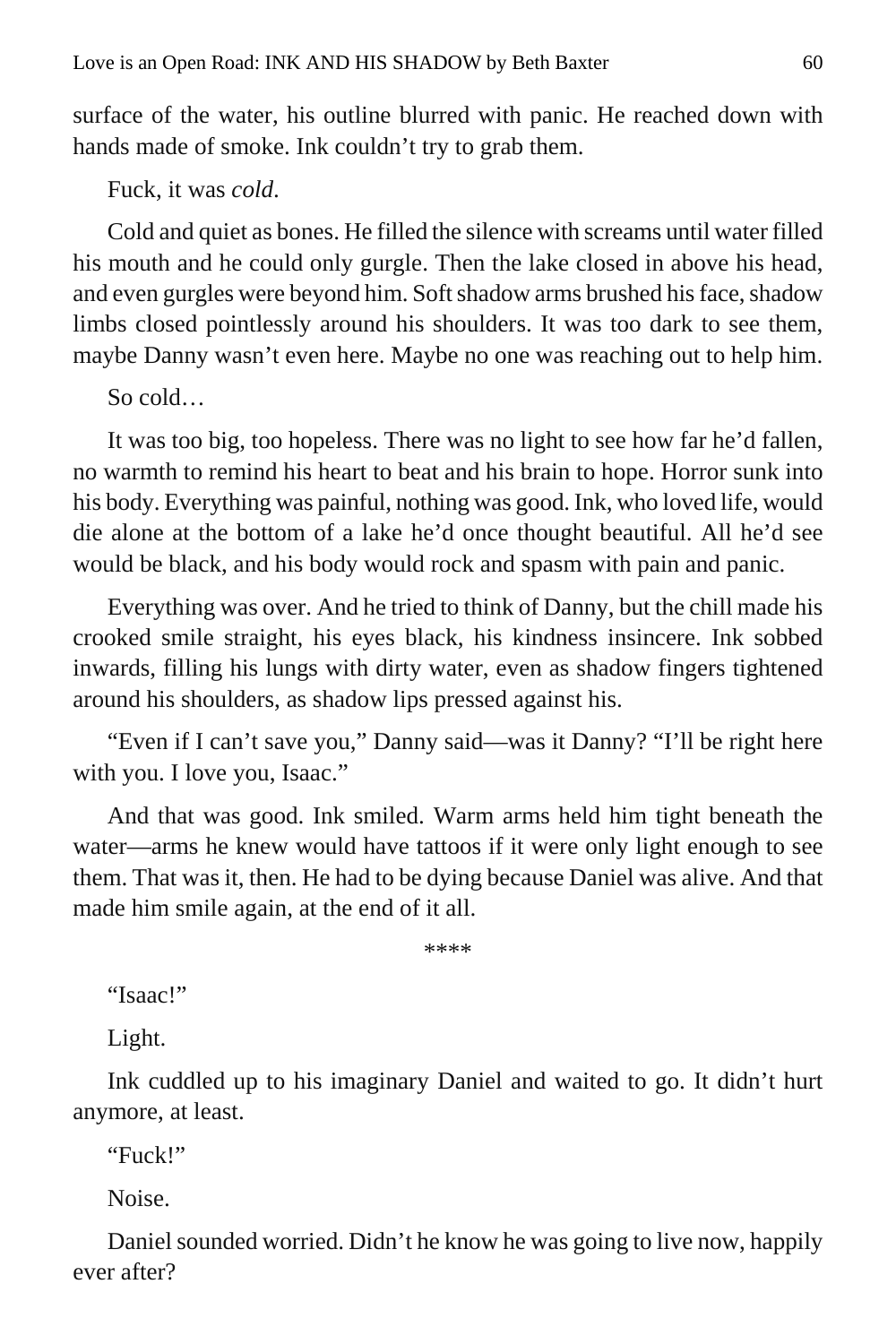"Ink!"

Choking. Pain. Light. Noise. Fear.

Ink's mouth was chilled pond water, his lungs were heaving bags of pain. He flopped to his side and clenched his stomach and choked and puked and screamed. "Danny?"

A hand gripped his shoulder. "I'm here. I'm… really here."

And he was. Most corporeal and pretty, face white and sweaty, lips pale. He panted hard, perfectly in time with the *thump-thump* of Ink's heart. So panicked and so beautiful. Which reminded Ink—he still needed to paint the guy. Preferably naked. With his fingers.

"I died again," Ink guessed. "How long was I out?"

"You died for… minutes. I don't know. I was just pumping your chest and hoping and—and…" He looked like he was about to cry.

"But you—you're feeling okay? You're not feeling… you know… And did you meet the demon?"

"I didn't meet anyone. And I don't know what happened to Charlie. Just… suddenly I was solid, and you were dead. But you're not anymore."

Charlie. Ink thought about what he'd said, about Daniel not being able to see every future. Perhaps some of the people the Shadow Man had killed would have never hurt Ink. Perhaps it was better to keep such information to himself.

Daniel swallowed and his chest heaved. His mantelpiece-blue eyes were shattered, like they were still at a scene a few seconds ago, when Ink had been dying. He leant forward, kissing Ink gently, lips soft and tongue warm. His mouth tasted salty. Ink's was bloody. Pretty thank-you kisses. Thank you for being here, thank you for living.

#### *Thank you for living.*

Ink wrapped his floppy arms around Daniel's neck. He was too weak to pull him close, but Danny did that for him, his hair damp and sweaty beneath Ink's fingers. And he was *solid*. Permanent. *Here*.

"They'll still chase us," Daniel whispered into his hair, and somehow even that, even his voice was solid too. "Well, me. Just me. I'll claim the power's mine. You don't have to be involved, I can handle myself."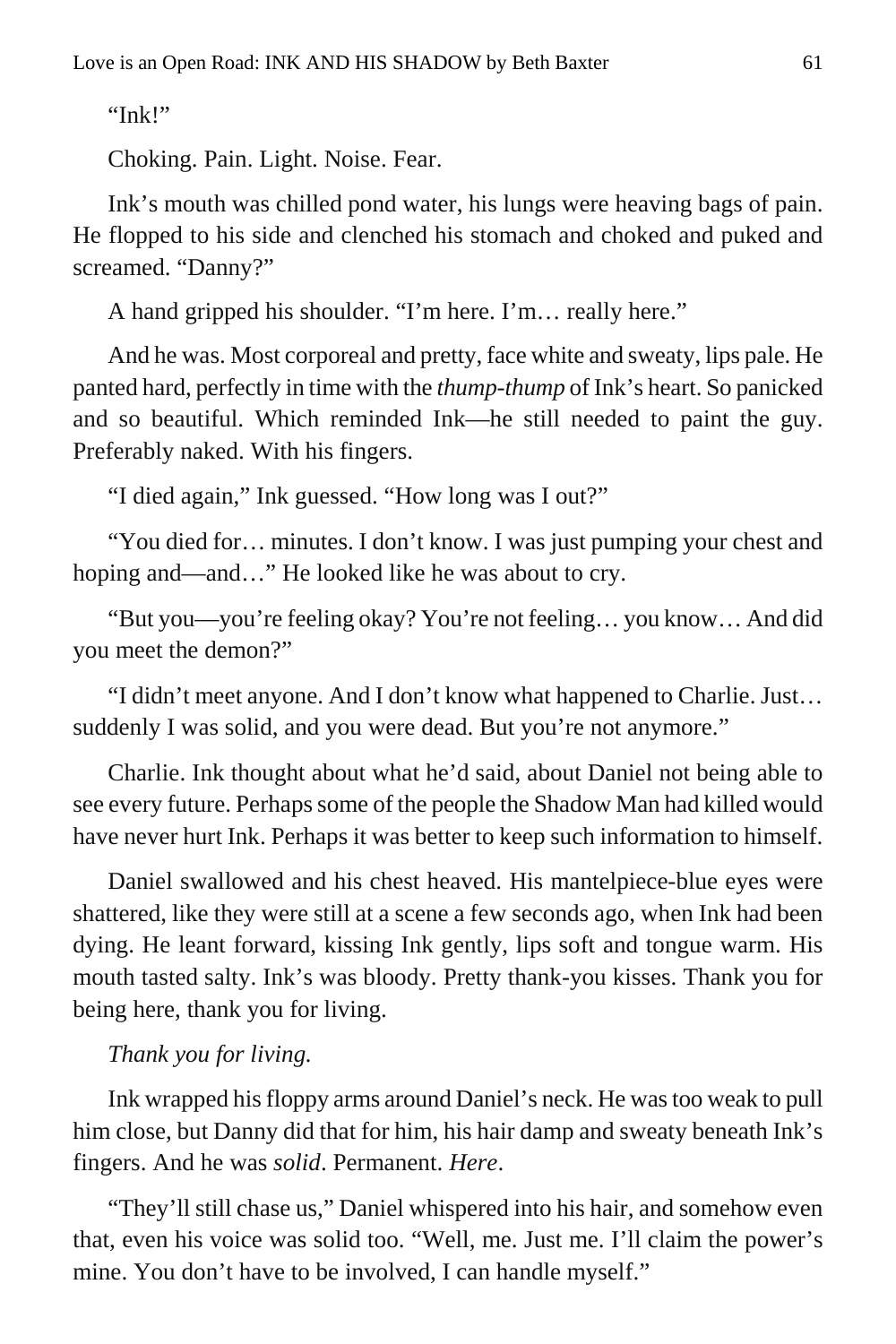Ink kissed Daniel on his rough cheek, leaving a bit of drool behind—his body still wasn't working right. The Shadow Man was so sweet and open and genuine. Spending every moment with him sounded gorgeous right now.

Which made what he had to do next hurt even worse.

He had to let Daniel go.

"No," Ink said.

Daniel blinked, suddenly bright red, blushing to the neck.

"You've spent so long with me, Danny, worrying about me, you don't know anything else. You need to live. It's for your own good."

Daniel's lips twitched around words he couldn't decide on. But Ink was right; Danny had a mother he'd barely seen, a world he hadn't explored. Ink didn't want to break Danny's heart, but maybe he needed to let him go, cut ties completely.

"How about lunch, then?" Danny asked, finally.

Ink twitched. "I don't think you're understanding me, I'm leaving you."

"For my own good, I heard that. So lunch?"

Ink hadn't expected anything brazen from a shy guy. "Lunch?" he repeated, stupidly.

"It's what people do when they meet someone they like, isn't it?" Daniel quirked an eyebrow. "Are you saying yes?"

"I… uh…"

Daniel pulled him close in one smooth motion. "Ink, I *do* want to live my own life and I will, but no one says that I have to do that alone. I don't *want* to do it alone." His voice cracked. "I *just* got you back."

"I was only dead for a couple of minutes," Ink said, but his will was crumbling.

"Remember what I said about tiny things?"

Fuck.

Fuck letting him go. Danny was a big boy; he could make his own 'let's do awful things for the greater good' type decisions. And after all, Ink had done his part. He'd let the thing he sort of loved go. And it had refused. So, really, that was even better than it coming back.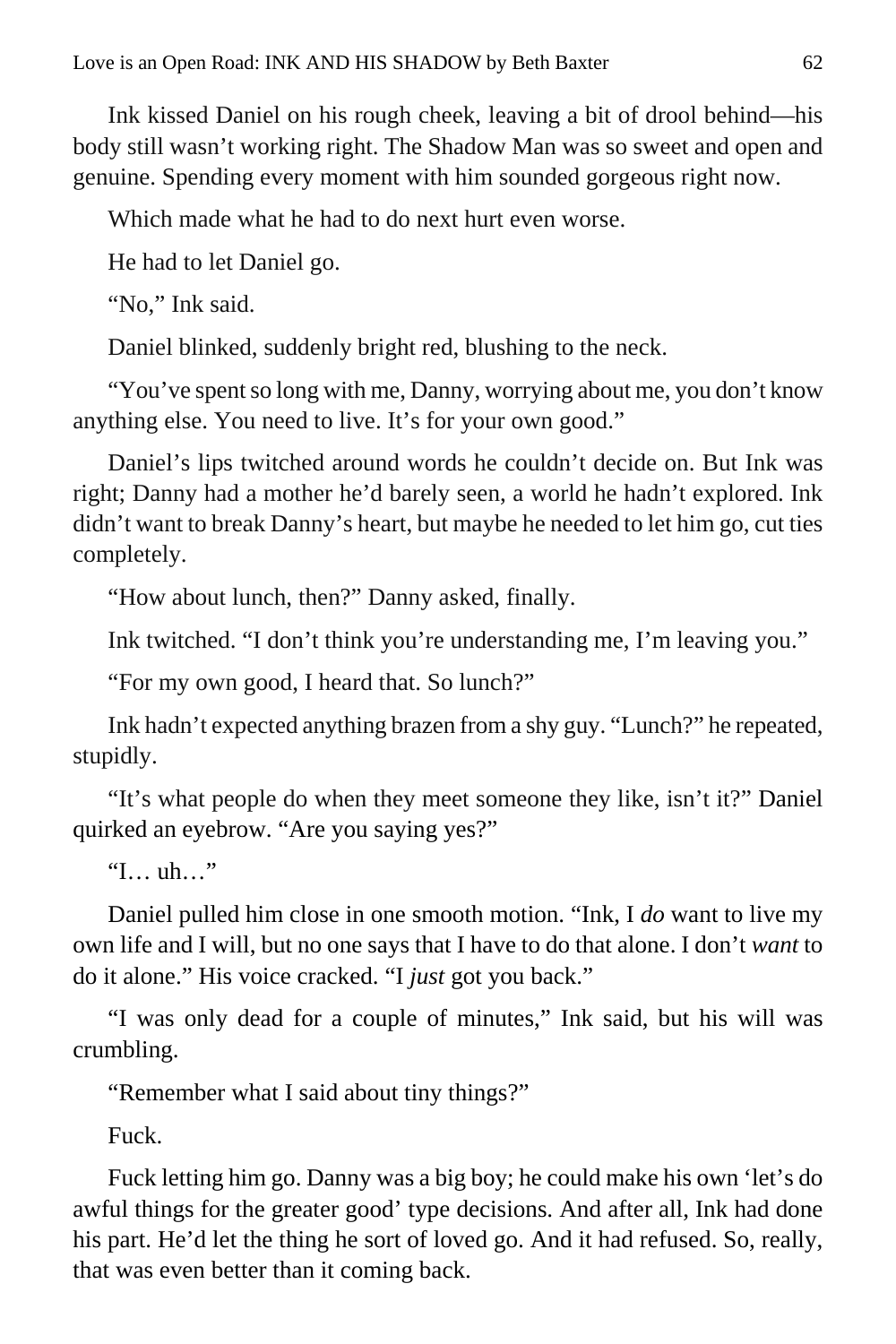"Fine. One date. And then you live your life."

"No, and then we have sex."

Ink grinned. Actually, that did sound like a better plan. They kissed and then drew apart to hobble back up the embankment hand in hand, step in step.

"Say, since I've already met your mum, do I have to be introduced to her again?" Ink wondered.

"Shit!" Daniel swore. "I forgot about Mum!"

#### **The End**